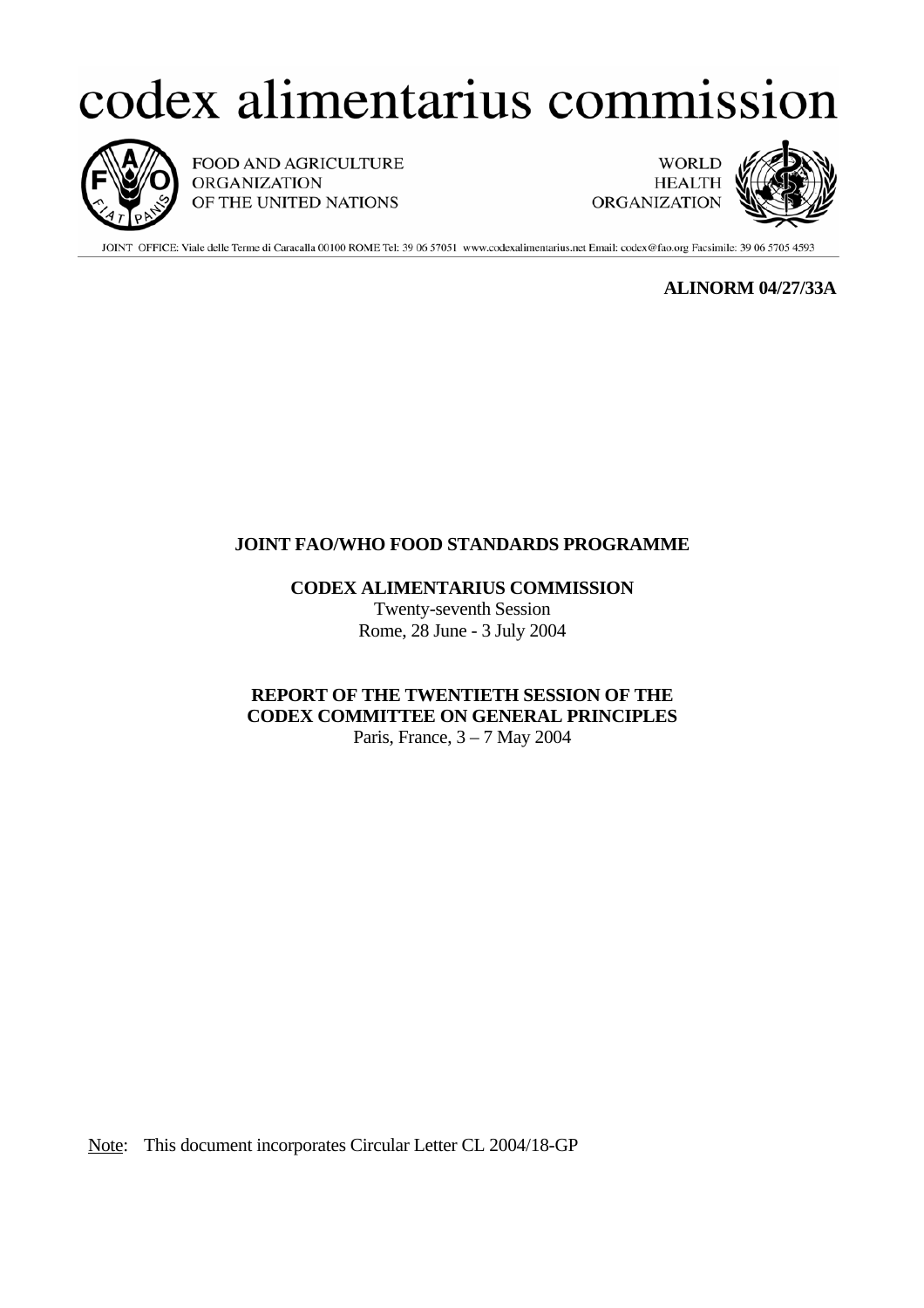# codex alimentarius commission

FOOD AND AGRICULTURE WORLD HEALTH ORGANIZATION ORGANIZATION OF THE UNITED NATIONS

JOINT OFFICE: Viale delle Terme di Caracalla 00100 ROME Tel.:57051 www.codexalimentarius.net Email:codex@fao.org Facsimile: 3906.5705.4593

**CX 4/10 CL 2004/18-GP May 2004** 

- **TO:** Codex Contact Points - Interested International Organizations
- **FROM:** Secretary, Codex Alimentarius Commission, Joint FAO/WHO Food Standards Programme, c/-FAO, 00100 Rome, Italy

## **SUBJECT: Distribution of the Report of the 20th Session of the Codex Committee on General Principles (ALINORM 04/27/33A)**

## **A. MATTERS FOR ADOPTION BY THE 27TH SESSION OF THE CODEX ALIMENTARIUS COMMISSION**

## **Proposed Amendments to the Procedural Manual**

- 1. *General Criteria for the Selection of Single-Laboratory Validated Methods* (to be included after the *General Criteria*) and Amendments to the *Analytical Terminology for Codex Use* (paras. 12-14, Appendix II)
- 2. Proposed Definitions of Risk Analysis Terms Related to Food Safety (para. 20, Appendix II)
- 3. Proposed Amendments to Part 2. Critical Review of the Proposed Amendment to the Procedures for the Elaboration of Codex Standards and Related texts in ALINORM 04/27/33A (para. 30, Appendix II)
- 4. Proposed Amendments to the *Rule VIII.5 Observers* of the Rules of Procedure (para. 36, Appendix III)
- 5. Proposed Definition of Traceability/Product Tracing (para. 96, Appendix IV)

Governments and international organizations wishing to submit comments on the above amendment should do so in writing to the Secretary, Codex Alimentarius Commission, Joint FAO/WHO Food Standards Programme, c/-FAO, Viale delle Terme di Caracalla, 00100 Rome, Italy **before 15 June 2004**.

## **B. REQUEST FOR COMMENTS AND INFORMATION**

6. Proposed Draft Revised Code of Ethics for International Trade in Foods (paras. 77-78, Appendix V).

The Circular Letter asking for comments at Step 3 will be sent after the  $27<sup>th</sup>$  Session of the Commission in the light of the advice provided by the Commission, as agreed by the Committee.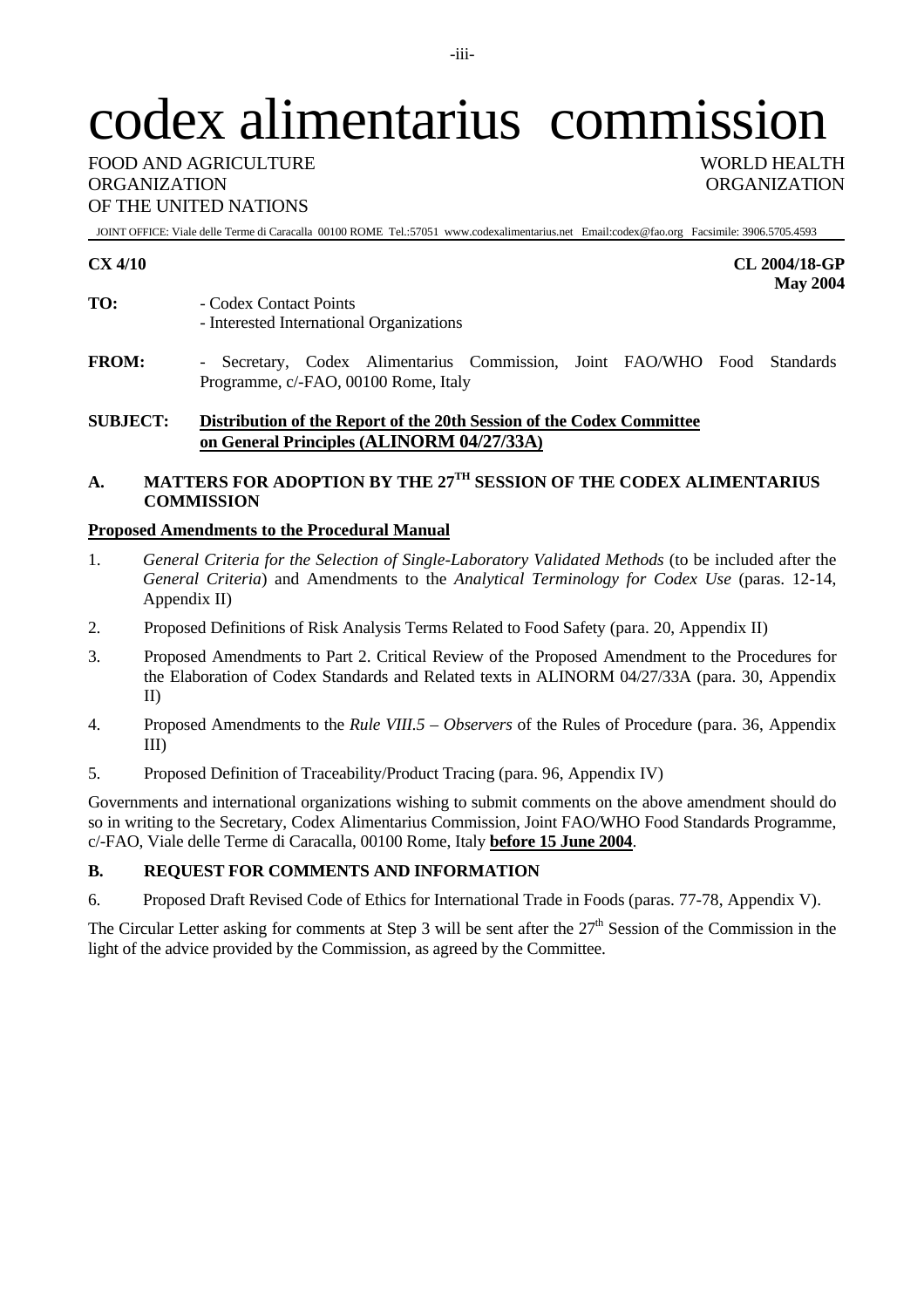## **SUMMARY AND CONCLUSIONS**

The summary and conclusions of the  $20<sup>th</sup>$  Session of the Codex Committee on General Principles are as follows:

## **Matters for adoption by the Commission**:

The Committee

- endorsed the following amendments to the Procedural Manual (Appendix II): *General Criteria for the Selection of Single-Laboratory Validated Methods* and amendments to the *Analytical Terminology for Codex Use* (paras. 12-14); additional Definitions of Risk Analysis Terms Related to Food Safety (para. 20); and the amendment to the Procedures for the Elaboration of Codex Standards and Related text (para. 30);
- agreed to forward to the Commission a Proposed Amendment to *Rule VIII. Observers* of the *Rules of Procedure* (para. 36, Appendix III);
- agreed to propose a definition of traceability/product tracing for inclusion in the *Definitions* in the Procedural Manual (para. 31, Appendix IV);
- agreed to initiate new work on the revision of the definition of "food" in the Procedural Manual (para. 82);
- agreed to send a Circular Letter, with the concurrence of the Commission, to governments concerning the respective roles of the Member of the Executive Committee elected on a geographical basis and of the Coordinator, for consideration by Regional Committees and subsequently by the  $28<sup>th</sup>$  Session of the Commission (paras. 118-121).

## **Other matters of interest to the Commission**:

The Committee

- agreed to return the Proposed Draft Working Principles for Risk Analysis for Food Safety to Step 3 for further comments (para. 42);
- agreed to return the Proposed Draft Revised Code of Ethics for International Trade in Foods to Step 3 for further comments, subject to the advice of the Commission (paras. 77- 78, Appendix V);
- agreed to consider a redrafted version of the Guidelines for Cooperation between the Codex Alimentarius Commission and International Intergovernmental Organizations in the elaboration of Codex standards and related texts at its next (extraordinary) session (para. 109);
- agreed to consider revised *Principles concerning the Participation of International Non-Governmental Organizations in the Work of the Codex Alimentarius Commission* at its next (extraordinary) session (para. 120);
- agreed that its next (extraordinary) session would consider the following new items: the clarification of the duration of the term of the Members of the Executive Committee (para. 127); the relevance of the acceptance and notification procedures (para. 132); and the interpretation of the term "delegate" for the purpose of Rule VI.1 of the Rules of Procedure (para. 138).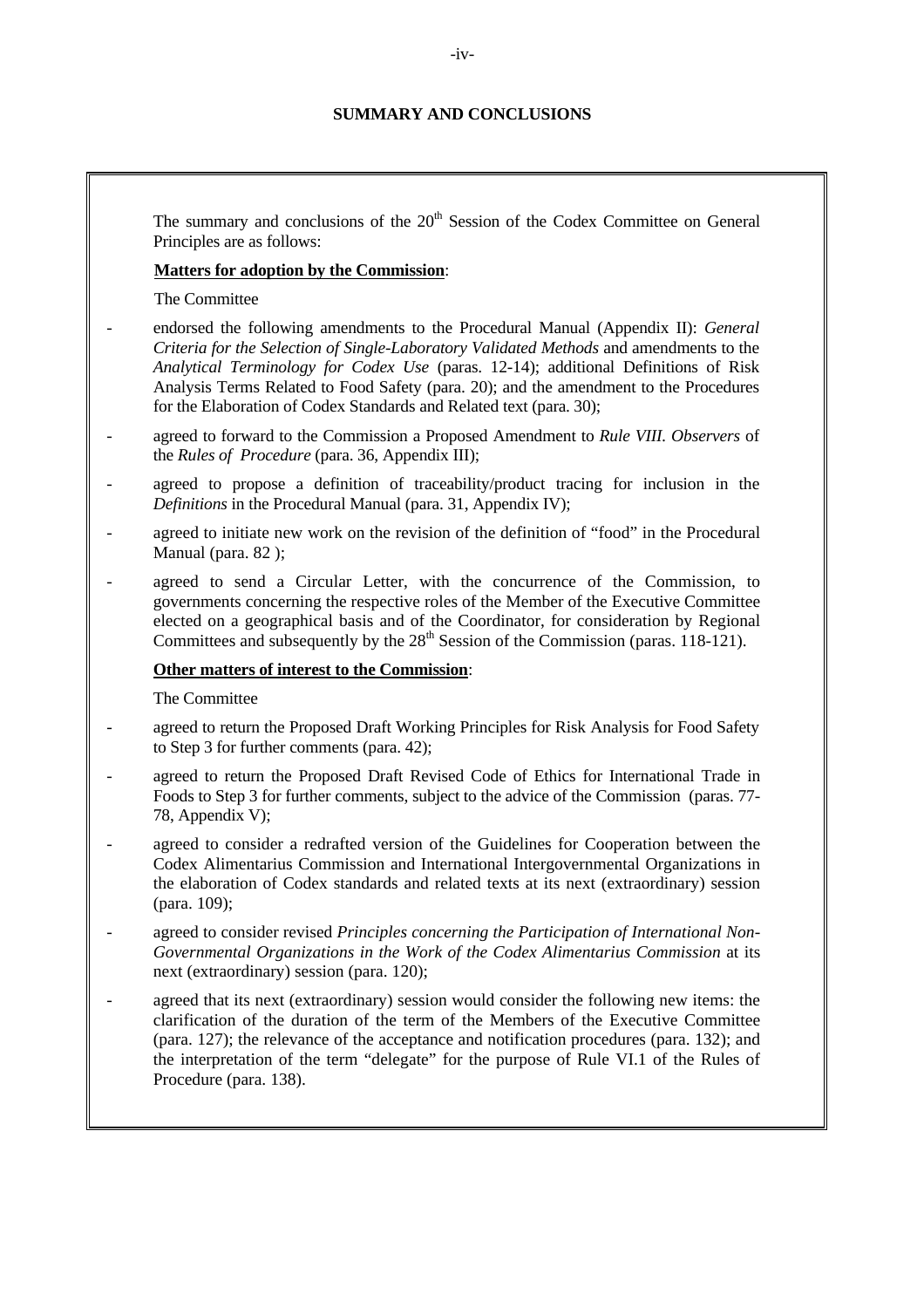## **TABLE OF CONTENTS**

| Matters referred by the Codex Alimentarius Commission                                                                                                                 |  |
|-----------------------------------------------------------------------------------------------------------------------------------------------------------------------|--|
|                                                                                                                                                                       |  |
|                                                                                                                                                                       |  |
|                                                                                                                                                                       |  |
|                                                                                                                                                                       |  |
|                                                                                                                                                                       |  |
| Review of the Principles Concerning the Participation of Intergovernmental<br>Non-governmental Organizations in the Work of the Codex Alimentarius Commission 109-120 |  |
|                                                                                                                                                                       |  |

## **LIST OF APPENDICES**

**Pages** 

| <b>Appendix I</b>   | List of Participants                                                   | 18 |
|---------------------|------------------------------------------------------------------------|----|
| <b>Appendix II</b>  | Proposed Amendments to the Procedural Manual                           | 37 |
| <b>Appendix III</b> | Proposed Amendment to the Rules of Procedure: Rule VIII.5. Observers   | 39 |
| <b>Appendix IV</b>  | Proposed Definition of Traceability/Product Tracing                    | 40 |
| <b>Appendix V</b>   | Proposed Draft Revised Code of Ethics for International Trade in Foods | 41 |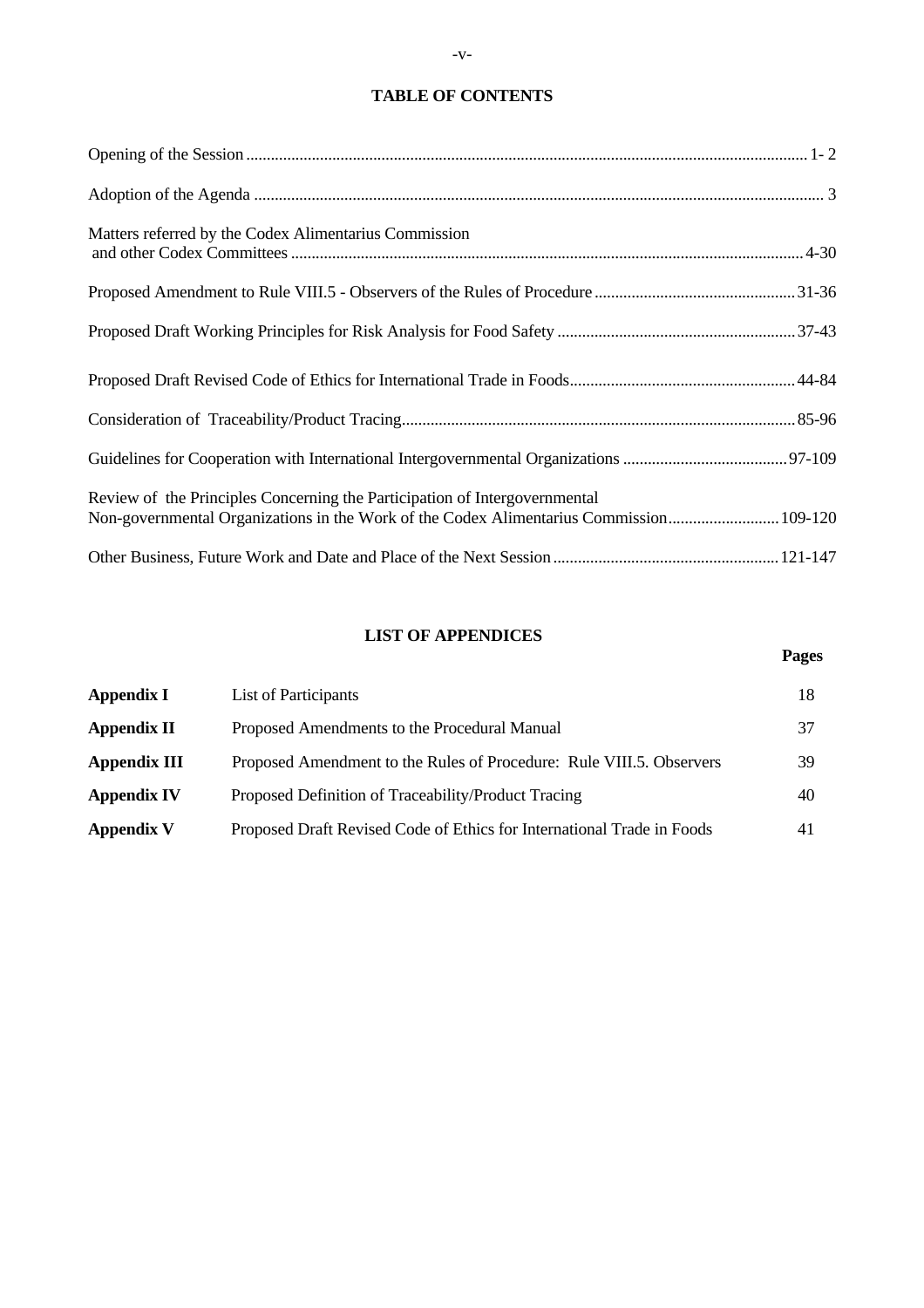## **INTRODUCTION**

1) The Codex Committee on General Principles held its Twentieth Session in Paris, France, from 3 to 7 May 2004 at the kind invitation of the Government of the French Republic. The Session was chaired by Professor Michel Thibier, Director-General of Education and Research, Ministry of Agriculture, Food, Fisheries and Rural Affairs. The session was attended by 218 delegates representing 57 Members of the Commission and 26 international organizations. A full list of participants, including the Secretariat, is attached as Appendix I.

## **OPENING**

2) The session was opened by Mr. Verdier, Assistant Cabinet Director, who welcomed participants on behalf of Mr. Christian Jacob, Delegate Minister of Small and Medium Industries, Trade, Craft, Professions and Consumers Affairs. Mr. Verdier welcomed the participants and emphasized the difficult task of Codex to protect the health of the consumers and ensure fair practices in international food trade. He underlined the importance of the work of the Codex Committee on General Principles as regards the development of the Guidelines on risk analysis for food safety, the Code of Ethics for International Trade in Food and the definition on traceability/product tracing of foodstuffs, to achieve the objectives of limiting unnecessary barriers to trade and enhancing consumers confidence. He also emphasized that on-going reforms within Codex should increase efficiency, transparency and participation in the work of the Commission. Stressing the heavy agenda of this session, Mr. Verdier wished the delegates all success in their work.

## **ADOPTION OF THE AGENDA (Agenda Item 1)**

3) The Committee noted CRD 2 presented by the delegation of the European Community on the division of competence between the European Community and its Member States in accordance with Rule II.5 of the Rule of Procedure of the Codex Alimentarius Commission. The Committee agreed to consider Agenda Items 4 "Proposed Draft Working Principles for Risk Analysis for Food Safety" before Agenda Items 3 "Proposed Amendment to Rule VIII.5 (Observers) of the Rules of Procedure. The Committee adopted the Provisional Agenda as presented in document CX/GP 04/20/1 as the Agenda for the Session.

## **MATTERS REFERRED BY THE CODEX ALIMENTARIUS COMMISSION AND OTHER CODEX COMMITTEES (Agenda Item 2)**[1](#page-4-0)

## **Executive Committee**

4) The Delegation of Malaysia noted that the 53<sup>rd</sup> Session of the Executive Committee had asked FAO and WHO to initiate discussions with the Office International des Epizooties (OIE) as to how to foster and oversee the relations between Codex and OIE, and expressed the view that the Executive Committee could provide advice on this matter but that any decision should be taken by the Commission.

5) The Chairperson of the Commission provided updated information on cooperation with OIE, and in particular the work of the OIE Working Group on Animal Production Food Safety; the forthcoming ratification of the OIE/FAO and OIE/WHO Agreements by the governing bodies of these organizations; and the conclusions of the FAO/OIE/WHO Workshop on Non-Human Use of Antimicrobials and Antimicrobial Resistance, including the proposal for the establishment of a Codex/OIE Task Force.

6) The Committee noted that cooperation with OIE would be considered from a general perspective under Agenda Item 7 – Guidelines for Cooperation with International Intergovernmental Organizations (see also paras 97 to 109)

## **Provision of Scientific Advice**

7) The Representative of WHO, also speaking on behalf of FAO, informed the Committee that the executive summary and the recommendations of the FAO/WHO Workshop on the Provision of Scientific Advice (WHO headquarters, 27-29 January 2004), had been circulated for comments to member states and interested international organizations, and that a summary of the comments would be submitted to the Commission.

8) The FAO/WHO Planning Meeting held on 29-30 April 2004 had agreed that FAO and WHO would continue to follow up on the recommendations concerning procedures and management of the provision of

<span id="page-4-0"></span> $\frac{1}{1}$ 

CX/GP 04/20/2, CX/GP 04/20/2-Add.1, CX/GP 04/20/2-Add.2, CRD 5 (comments of ISMCF), CRD 6 (comments of the EC), CRD 7 (comments of Malaysia), CRD 8 (comments of the United States)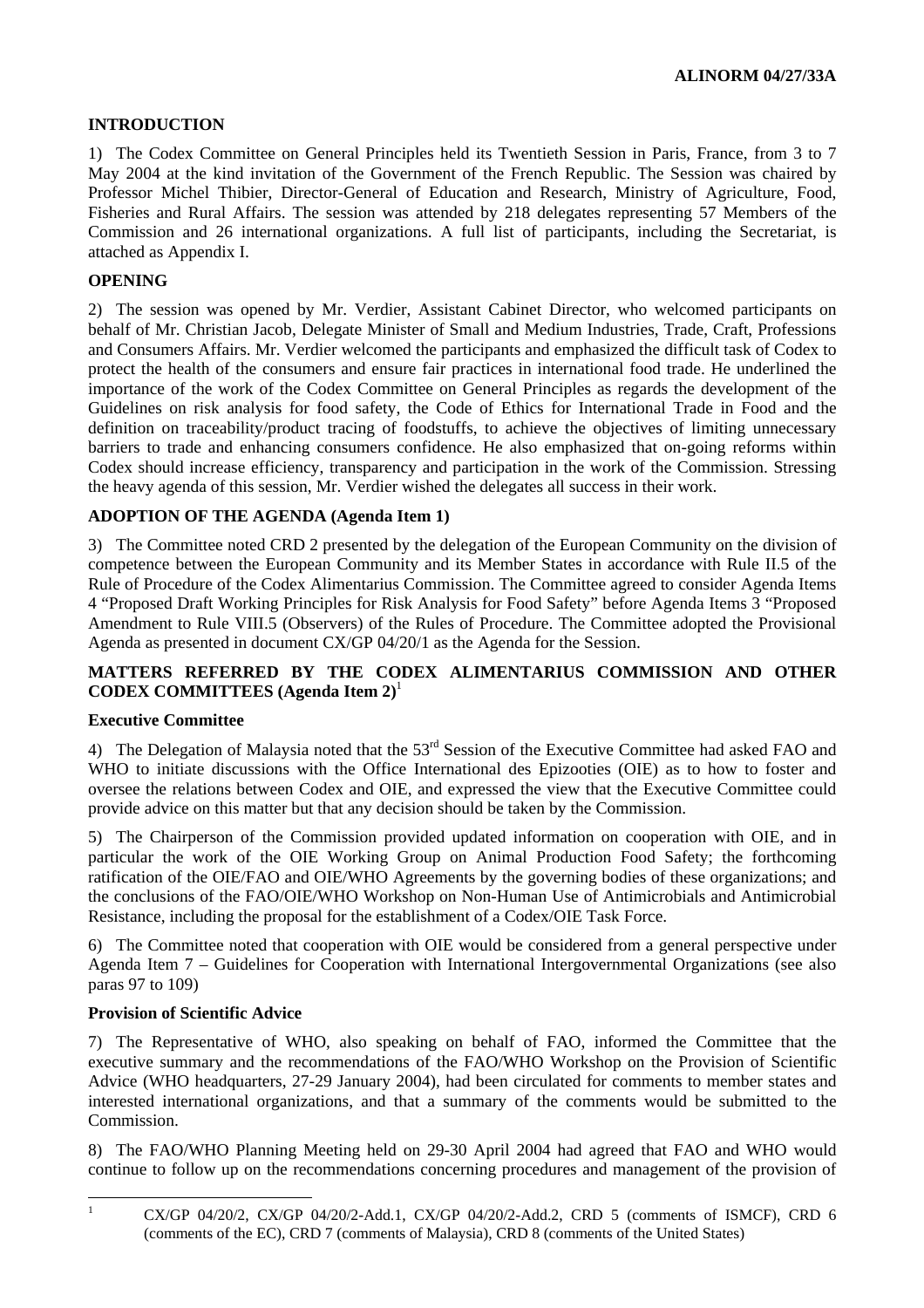scientific advice, while recommendations related to developing country participation most likely would be the subject of a separate workshop. FAO and WHO had the intention to convene an intergovernmental meeting at the end of the consultative process before submitting final recommendations to the Directors-General and governing bodies of FAO and WHO.

## **Committee on Food Import and Export Inspection and Certification Systems**

9) The Committee noted that following the discussion on traceability/product tracing in the Committee on Food Import and Export Inspection and Certification Systems, a preliminary set of principles on traceability/product tracing had recently been circulated for comments and consideration by the next session of that Committee.

## **Committee on Methods of Analysis and Sampling**

## Single laboratory validated methods of analysis

10) The Committee recalled that the Committee on Methods of Analysis and Sampling had proposed General Criteria for the Selection of Single-Laboratory Validated Methods of Analysis in order to allow the use of such methods especially for multi-residue analysis of pesticide residues.

11) Several delegations proposed to delete the reference to "OECD Principles of Good Laboratory Practice" in paragraph (ii). The Committee noted that the CCMAS had discussed the possibility to refer generally to "good laboratory practices" with the understanding that such practices were defined for some specific types of analysis in the framework of Codex and that such general wording would not significantly alter the nature of the recommendations.

12) The Committee agreed to refer to "Principles of Good Laboratory Practice" and endorsed the General Criteria with this amendment.

## Analytical Terminology

13) The Committee endorsed the proposed Amendments to the Analytical Terminology for Codex Use and noted that the revision of analytical terminology was an ongoing process in the CCMAS.

14) The proposed amendments to the Procedural Manual are presented in Appendix II.

## **Committee on Food Hygiene**

15) The Committee recalled that while discussing the Proposed Draft Principles and Guidelines for the Conduct of Microbiological Risk Management, the Committee on Food Hygiene had developed definitions for Food Safety Objective, Performance Objective, and Performance Criterion. The Committee had agreed to forward these definitions to the Committee on General Principles for endorsement and subsequent adoption by the Commission, and inclusion in the Procedural Manual in the section on Definitions of Risk Analysis Terms Related to Food Safety.

16) The Committee recognized the importance of these definitions for the work of the Committee on Food Hygiene and discussed whether they should be used as general definitions that would also apply to other areas of risk analysis.

17) Several delegations supported the endorsement of the definitions in view of their importance for the work of the Committee on Food Hygiene and as general Codex definitions.

18) Several other delegations, while not objecting to the development of general definitions, indicated that they needed more time to consider carefully their content and possible implications for Codex work on risk analysis as a whole. These delegations also noted that the definitions had been considered only by the Committee on Food Hygiene and proposed to submit them for review by other Committees involved in food safety and risk analysis issues.

19) It was also suggested to limit the scope of the definitions to microbiological contamination at this stage, with the understanding that the Committee would consider further the establishment of general definitions in the light of the advice that might be provided by other relevant committees.

20) After some debate, the Committee agreed to forward the definitions for adoption on an interim basis to the  $27<sup>th</sup>$  Session of the Commission (see Appendix II).

21) The Committee also agreed to forward the definitions to the Committee on Pesticide Residues, the Committee on Food Additives and Contaminants, the Committee on Residues of Veterinary Drugs in Foods,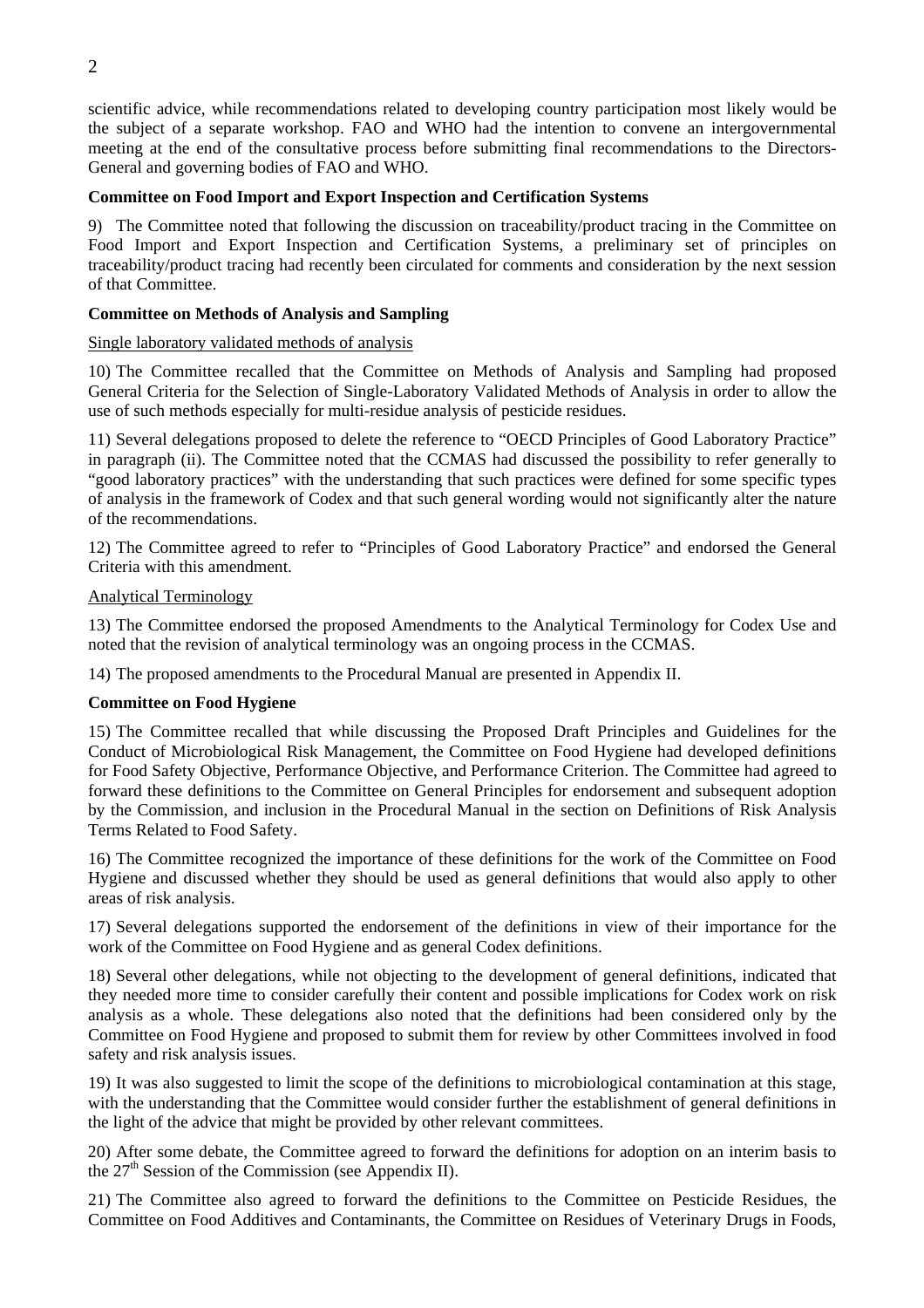the Committee on Meat Hygiene, and the Committee on Food Import and Export Inspection and Certification Systems, with the understanding that the Committee on General Principles would reconsider the definitions if required in the light of the advice of these Committees at its 23<sup>rd</sup> Session in 2006.

## **Committee on Food Additives and Contaminants**

22) The Committee considered the *Draft Risk Analysis Principles Applied by the Committee on Food Additives and Contaminants* and the *Draft Policy for Exposure Assessment* forwarded by the Committee on Food Additives and Contaminants for endorsement.

## Draft Risk Analysis Principles Applied by the Committee on Food Additives and Contaminants

23) Several delegations pointed out that it was not possible to consider the endorsement of this document at the present session due to its late availability, and noted that it required careful consideration in view of its importance. Some delegations also indicated that the role of the Committee on General Principles was to ensure consistency between risk analysis policies applied by Codex Committees and the *Working Principles for Risk Analysis for Application in the Framework of the Codex Alimentarius*.

24) The Delegation of Malaysia, referring to its written comments, proposed to amend the reference to other legitimate factors in paragraphs k) and q) to ensure consistency with the General Decisions of the Commission; to clarify the incidence of such factors on the selection of risk management options; and to address specifically the needs of developing countries.

25) The Delegation of Thailand, referring to its written comments, expressed the view that the document did not follow the structure of the adopted *Working Principles*, as the elements pertaining to risk assessment, risk management and risk communication were not clearly identified.

26) The Delegation of Chile, referring to the new task of the Committee to review the draft standards on risk analysis from other committees, highlighted the necessity of establishing procedures and guidelines for such review in order to facilitate the work of the Committee.

27) The Committee recognized that it was not possible at this stage to endorse the Draft Risk Analysis Principles as some substantial comments had been made and delegations needed more time to consider the text in detail. The Committee agreed to consider further the endorsement of the Draft Risk Analysis Principles at the 21<sup>st</sup> (Extraordinary) Session of the Committee as this would allow to return the text to the CCFAC for further consideration if required.

28) The Committee noted that due to the annual sessions of the Commission the coordination of work between Codex Committees called for more prompt actions at both national and international level and also noted the wish of some delegations to be informed, preferably by electronic means, of any addition to particular agenda items.

## Draft Policy for Exposure Assessment

29) The Committee noted that the situation of the *Draft Policy for Exposure Assessment* was similar to that of the *Draft Risk Analysis Principles* and agreed to defer its consideration for endorsement until the 21st (Extraordinary) Session of the Committee.

## Amendment to the Critical Review

30) The Committee endorsed the amendment proposed to paragraph 4 of the Critical Review proposed by the  $19<sup>th</sup>$  (Extraordinary ) Session of the Committee (ALINORM 04/27/33, Appendix III) to the effect that "methods of analysis and sampling plans" related to the General Standard for Food Additives and the General Standard for Contaminants and Toxins in Foods should be subject to the procedures established by the Committees concerned and endorsed by the Commission (see Appendix II).

## **PROPOSED AMENDMENT TO RULE VIII. 5 (OBSERVERS) OF THE RULES OF PROCEDURE (Agenda Item 3)[2](#page-6-0)**

31) The Committee considered documents CX/GP/04/20/3 "*Proposed amendment to Rule VIII.5 (Observers) of the Rules of Procedure*" and CX/GP/04/20/3 Add.1 reproducing the *"Report of the Seventy-sixth Session of the FAO Committee on Constitutional and Legal Matters*". The documents were introduced by the representative of the Legal Counsel of FAO. He recalled that the Commission, at its 26<sup>th</sup> session, had taken a

<span id="page-6-0"></span> $\frac{1}{2}$  CX/GP 04/20/3; CX/GP 04/20/3 Add.1; CRD 3 (comments of the Philippines); CRD 7 (comments of Malaysia)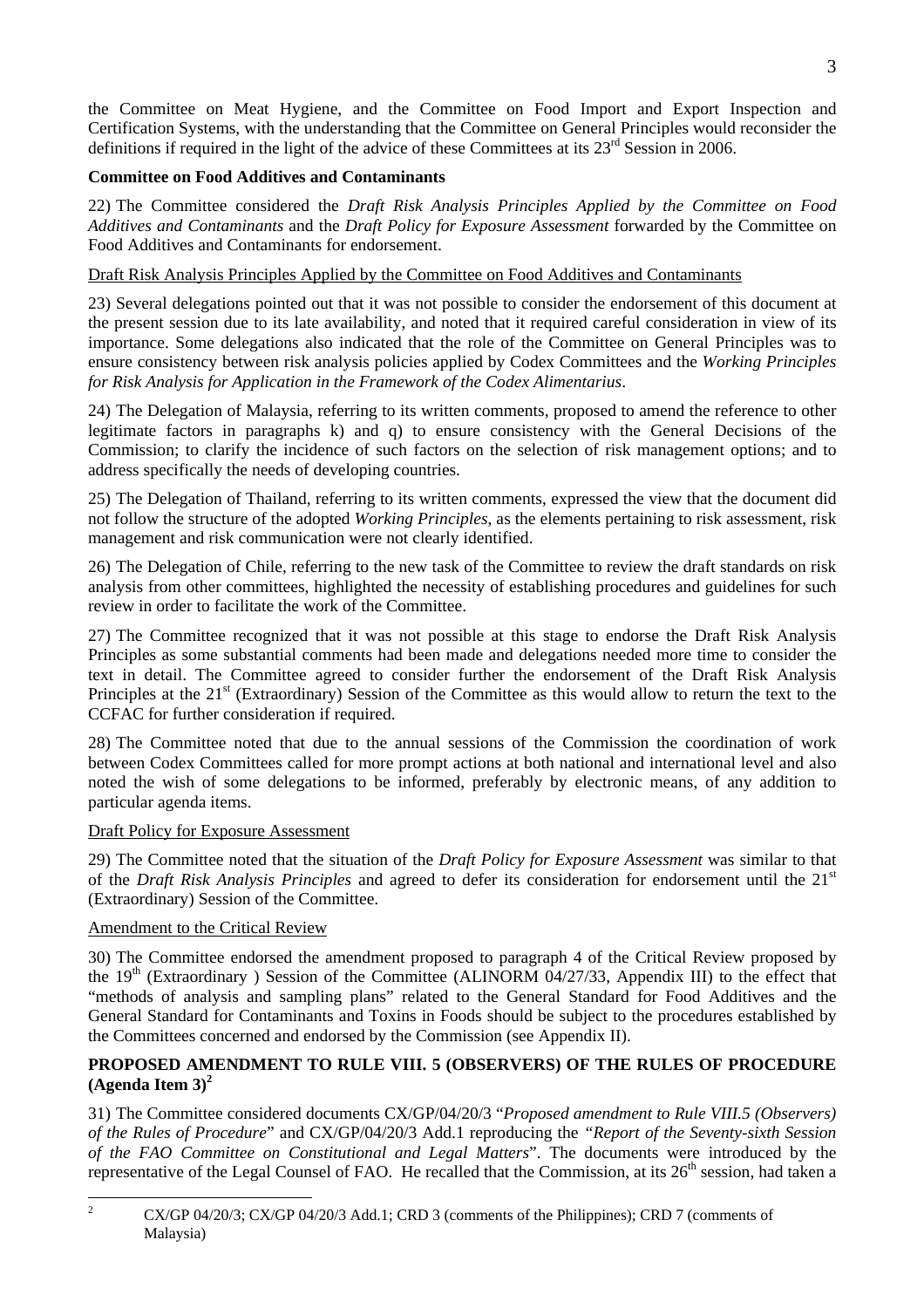number of decisions regarding participation of international non-governmental organizations in the work of the Commission, including a request that Rule VIII.5 of the Rules of Procedure be reviewed. At that time, the Legal Counsels of FAO and WHO were requested to prepare a preliminary paper on the matter for review by the Committee on General Principles. At its Nineteenth (Extraordinary) Session, the Committee considered this preliminary paper and endorsed an option whereby the Executive Committee would be entrusted with advisory functions with respect to the granting, by the Directors-General of FAO and WHO, of observers status to international non-governmental organizations. On that occasion, the Committee was informed that, in the particular case of FAO, the Director-General of FAO would seek the views of the FAO Committee on Constitutional and Legal Matters on the proposed amendments.

32) The Committee considered the wording of the amendments to Rule VIII.5 presented in document CX/GP/04/20/3 Add. 1, and concurred with the proposal that a distinction be made between intergovernmental organizations, on the one hand, and international non-governmental organizations, on the other hand, set out respectively in proposed Rules VIII.5 and VIII.6.

33) The Committee noted the conclusion of the FAO Committee on Constitutional and Legal Matters that proposed Rule VIII.6 of the Rules of Procedure, whereby the Executive Committee would be entrusted with advisory functions in respect of relations with international non-governmental organizations and the granting of observer status to such organizations by the Director-General of FAO or WHO, as well as its underlying approach, were consistent with the procedures governing the relationship between FAO and international non-governmental organizations.

34) The delegation of Brazil, supported by other delegations, requested that proposed Rule VIII.5 of the Rules of Procedure should refer explicitly to "i*nternational*" intergovernmental organizations. The representative of the Legal Counsel of FAO considered that, while the qualification as "international" of intergovernmental organizations appeared to be redundant and, in addition, the Basic Texts of the parent organizations referred merely to intergovernmental organizations, the use of the words " *international intergovernmental organizations*" in proposed Rule VIII.5, as well as in Codex work and practice, would not be inconsistent with such Basic Texts. The Committee agreed that in proposed Rule VIII.5 reference be made to "*international*" intergovernmental organizations.

35) The delegation of Malaysia, supported by the delegation of Thailand, requested that relations between the Codex Commission and international non-governmental organizations be handled by the Director-General of FAO or WHO on the advice of the Executive Committee, "*and after approval by the Codex Alimentarius Commission"* . The representative of the Legal Counsel of FAO expressed the view that, given the status of the Codex Commission as a subsidiary body of FAO and WHO, such clause entrusting the Commission with direct authority on the matter would not be in conformity with the procedures of the parent organizations, at least as far as FAO is concerned. However, he further clarified that, in keeping with the purpose and the content of the proposal of the Joint FAO/WHO Evaluation of the Codex Alimentarius and Other FAO and WHO Work on Food Standards that the Executive Committee be given a role in the process of granting observer status to international non-governmental organizations, the Directors-General of FAO and WHO would take duly and meaningfully into consideration the advice provided by the Executive Committee, under proposed Rule VIII.6 of the Rules of Procedure.

## **Status of the Proposed Amendment to Rule VIII. 5 (Observers) of the Rules of Procedure**

36) The Committee agreed to recommend to the Commission that Rule VIII of the Rules of Procedure be amended as agreed. The Proposed Amendment is presented in Appendix III.

## **PROPOSED DRAFT WORKING PRINCIPLES FOR RISK ANALYSIS FOR FOOD SAFETY (Agenda Item 4)[3](#page-7-0)**

37) The Committee noted that the Codex Secretariat had redrafted the Proposed Draft Principles in the document CX/GP 04/20/4, taking into account the discussions held at the  $18<sup>th</sup>$  session of the Committee and the comments submitted in CX/GP 03 /4. The Committee also noted that the Proposed Draft Principles contained a number of provisions for which consensus was yet to be arrived at, including the issue of whether and how the concept of precaution could be applied in risk management by governments.

<span id="page-7-0"></span> $\frac{1}{3}$ 

CX/GP 04/20/4, CX/GP 04/20/4 Add.1, CRD 4 (comments of Thailand), CRD 9 (comments of India) and CRD 14 (Information from FAO and WHO on the Draft Food Safety Risk Analysis Manual)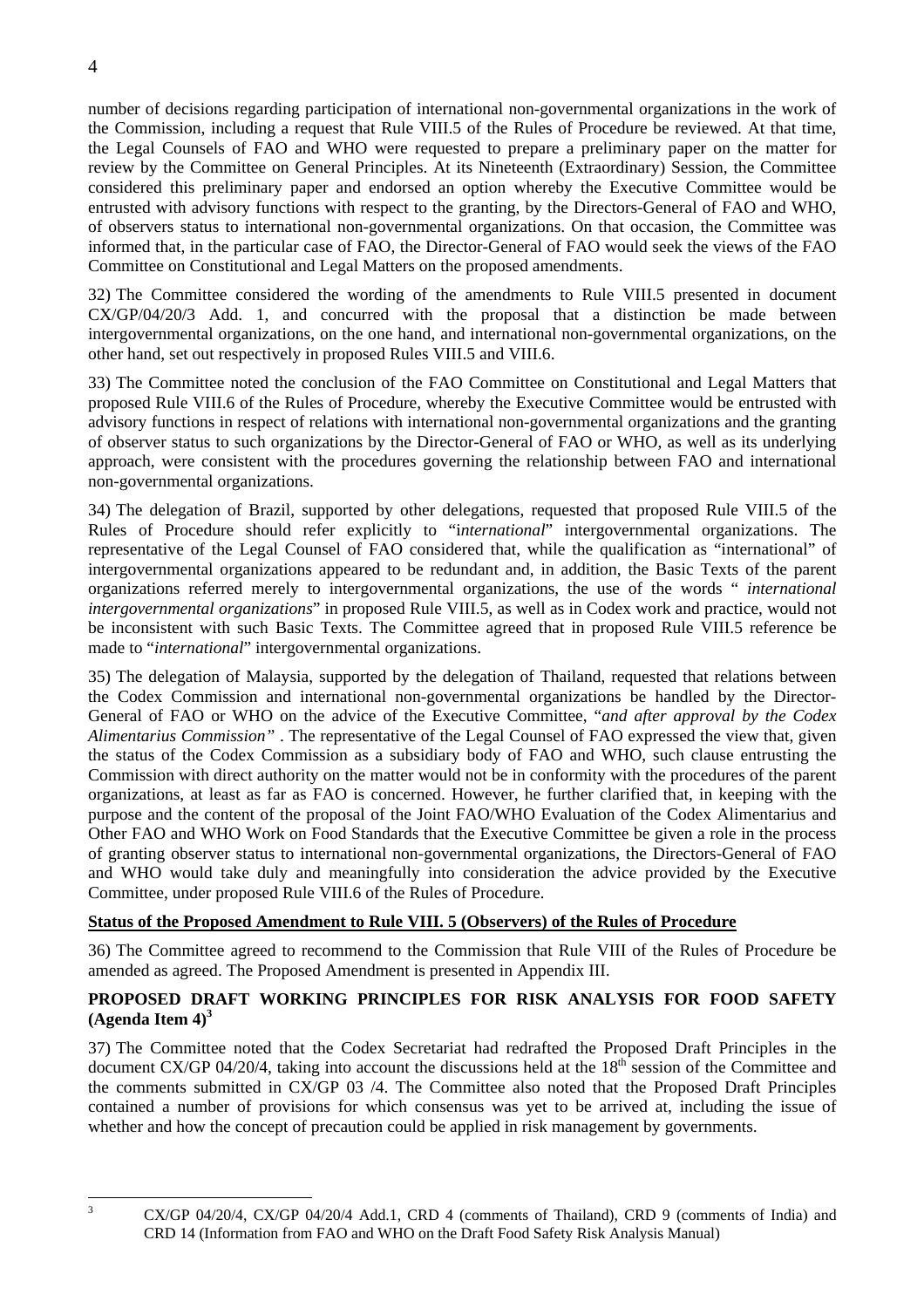38) Given the diversity of the views of governments expressed in regard to the Proposed Draft Principles, the Committee decided to hold a general discussion namely on 1) whether work should proceed on the development of risk analysis principles intended for governments; 2) whether the format of the document as basic principles should be retained; and 3) whether the principles applicable within Codex could be used as a basis for discussion.

39) The representative of FAO, speaking on behalf of FAO and WHO, informed the Committee that a joint FAO/WHO publication entitled "Food Safety Risk Analysis – An Overview and Framework Manual" was under development in response to numerous requests from Member countries of the organizations. The Manual was intended to provide essential background information and guidance for national regulators and other officials to assist in their capacity building efforts and included principles and concepts already adopted by Codex for application at the international level as well as some case studies and a set of reference materials. He further stated that the Manual, like other tools developed by FAO and WHO, was not subject to review by governments and was expected to be issued before the end of 2004. The Manual would however be reviewed by FAO and WHO, once the work currently undertaken by CCGP was completed, to ensure consistency with the final Codex text.

40) A number of delegations and observers expressed the view that the development of the principles for risk analysis to be applied by governments should continue in the Committee, in accordance with the decision taken by the Commission. They stressed the usefulness of a guidance document in assisting countries in their effort to apply risk analysis principles at the national level, especially in the context of the SPS Agreement of WTO, which required WTO Members to conduct risk assessments, as appropriate, taking into account the techniques developed by relevant international organizations. The need for countries to assess risks in situations where no Codex text existed was also highlighted. These delegations and observers further stated that the FAO/WHO Manual would not have the same legal status as a Codex text and thus would not be a substitute for Codex on-going work in this area. Many of these delegations and observers were of the view that the current format based on the Working Principles for Risk Analysis for Application in the Framework of the Codex Alimentarius provided an adequate structure and basis for the document under development.

41) Several other countries stated that the FAO/WHO Manual might provide sufficient guidance on risk analysis to governments in the area of food safety and that therefore a Codex document might not be necessary. They were of the view that the content of the Manual should fully be taken into account, and inconsistencies between the two documents should be avoided, if the Committee chose to proceed with the development of the Proposed Draft Principles. They therefore considered it premature, at this stage, to further elaborate the Proposed Draft Principles.

42) The Representative of WTO stated that risk assessment guidance for governments had already been developed by IPPC and OIE and that it would be helpful if Codex could provide risk analysis guidance in the area of food safety to governments. Such guidance would also facilitate the judgment as to whether a country had properly conducted risk assessments as required by the SPS Agreement before applying a risk management measure.

## **Status of the Proposed Draft Working Principles for Risk Analysis for Food Safety**

43) The Committee decided to return the Proposed Draft Working Principles to Step 3 and request further government comments on the current document CX/GP 04/20/4. These comments, together with the comments already received would be reviewed by a meeting of a Working Group to be held in conjunction with the 21<sup>st</sup> session of the Committee in November 2004, with a view to preparing a revised version of the Principles. The Working Group would be co-chaired by Canada and Argentina and would be open to all governments and observers wishing to participate. The Committee would at its 22<sup>nd</sup> session consider the Proposed Draft Working Principles at Step 4, together with all the comments received, taking into account the outcome of the Working Group.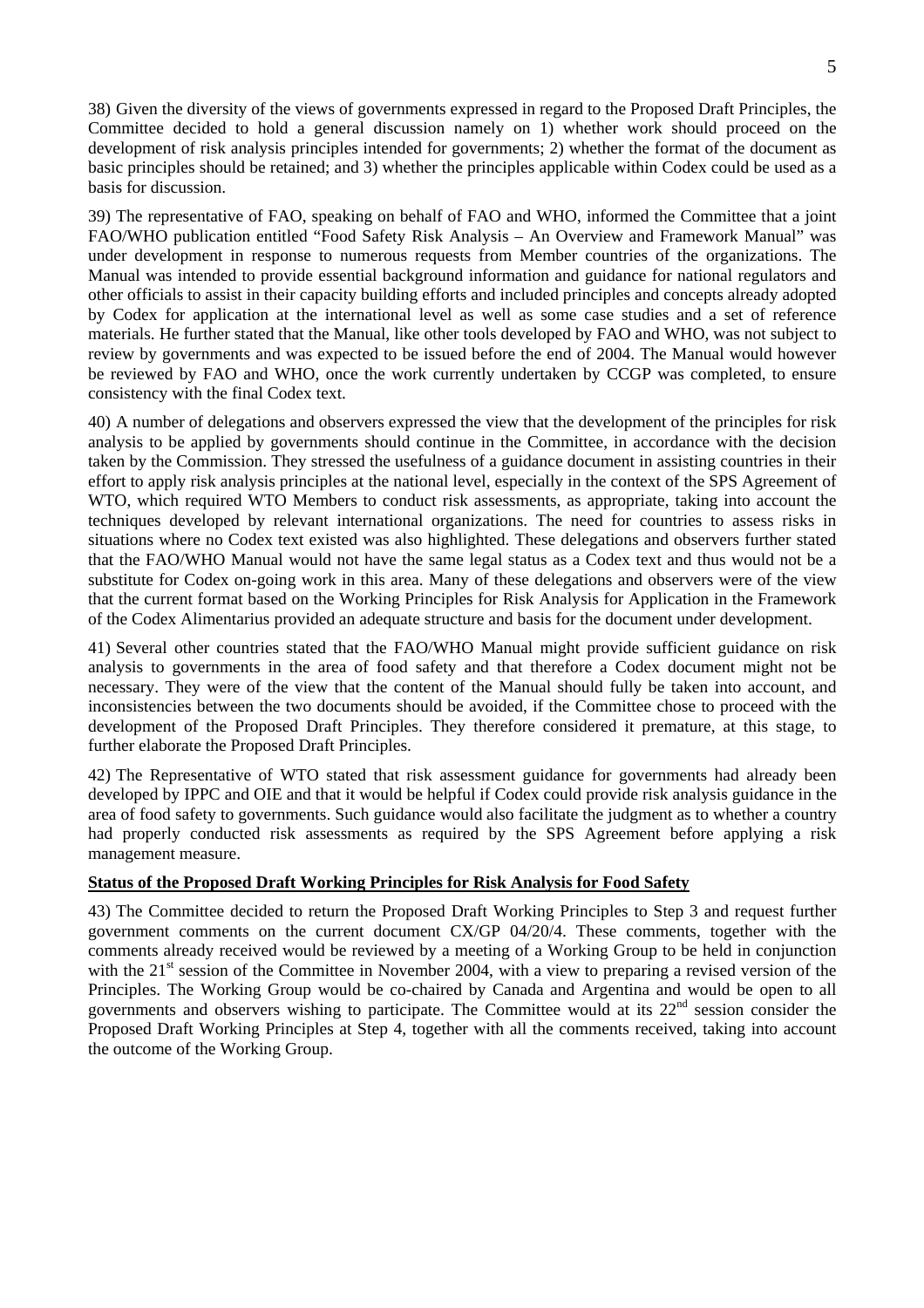## **PROPOSED DRAFT CODE OF ETHICS FOR INTERNATIONAL TRADE IN FOOD (Agenda Item 5)[4](#page-9-0)**

44) The Committee recalled that its last session had returned the Proposed Draft Code to Step 3 for redrafting by the Secretariat in the light of the discussions held at the session and the written comments received. The Secretariat indicated that Articles 4, 5 and 6 had been reordered according to the nature of the issues addressed, as agreed by the Committee, and noted that a number of questions still remained to be addressed.

45) The Committee recalled that last session had considered sections 1 to 4.3 and agreed to consider the text from Article 4.4 onwards. Due to time constraints it was not possible to review the sections that had been considered in previous sessions and they remained unchanged. The Committee considered the text section by section from Article 4.4 and made the following comments and amendments.

## **Article 4 - General Principles**

46) In section 4.4 the Committee agreed to refer to "relevant" standards for clarification purposes and discussed whether national food standards should be established and enforced "through harmonisation with" or " taking into account". Many delegations supported the second alternative as it allowed for more flexibility, while some delegations supported the reference to "harmonisation" as this term was used in the framework of the WTO. The Delegation of Argentina proposed to indicate that national food standards should be "based on Codex texts" as this terminology was consistent with the SPS and TBT Agreements, which was also noted by the Representative of the WTO. The Committee could not come to a conclusion and agreed to retain the terms "taking into account" and "based on" in square brackets for further consideration.

47) The Delegation of Australia, supported by some delegations, proposed to replace the term "food standards", "national regulations" and "food legislation" with "national food regulations" in order to harmonize the terminology used throughout the text, in view of the definition of "standards" under the TBT Agreement. The Committee noted that this would require further consideration when other relevant sections would be discussed.

48) In section 4.5, some delegations and observers questioned the reference to the SPS and TBT Agreements since not all Codex members were members of the WTO. Several other delegations supported its retention as it would extend the provisions of the Agreements to all Codex members. The first sentence was therefore retained with the addition of "where applicable" at the end to reflect that the WTO Agreements applied only between WTO members. Several delegations expressed the view that the second sentence implied that food produced in developing countries was not safe and the Committee agreed to delete that sentence.

49) The Committee agreed to reword section 4.6 on the basis of the proposal from the Delegation of Brazil to reflect that difficulties in ensuring food safety might occur in all countries and that assistance programmes should be facilitated in this case.

## **Article 5 – Requirements for Food in International Trade**

50) The Committee agreed that the provisions of section 5.1 applied to food that is "traded internationally" and not only "exported" and amended the text accordingly. A reference to "relevant" standards was added for consistency with other sections. The Committee considered the proposal from the Delegation of India to require that standards should be based on science; several delegations however pointed out that regulations related to ensuring fair trade practices were not necessarily based on science.

51) After an exchange of views, the Committee agreed to redraft the text of 5.1 b) as proposed by the Delegation of the United States, to the effect that "food standards and safety requirements of importing countries should be transparent and available to exporting countries" as this was a general requirement applicable to all import and export situations. The Committee also clarified that only the provisions "regarding food" in bilateral or multilateral agreements were relevant to Article 5.1(c).

52) In section 5.2, the Committee agreed to replace "hazard" with "risk" for clarification purposes, and a similar change was made in section 6.2. The Committee discussed extensively the conditions under which a country could export food that did not correspond to its national legislation. The Delegation of India pointed

<span id="page-9-0"></span> $\frac{1}{4}$  CX/GP 04/20/5, CX/GP 04/20/5-Add.1 (comments of Argentina, Cuba, European Community, Ghana, Mexico, CI, IBFAN, ISDI, 49P), CX/GP 04/20/5-Add. 2 (definition of food), CX/GP 04/20/5-Add.3 (comments of Brazil, United States), CX/GP 04/20/5- Add. 4 (comments of Canada), CRD 3 (comments of the Philippines), CRD 4 (comments of Thailand), CRD 10 (comments of India)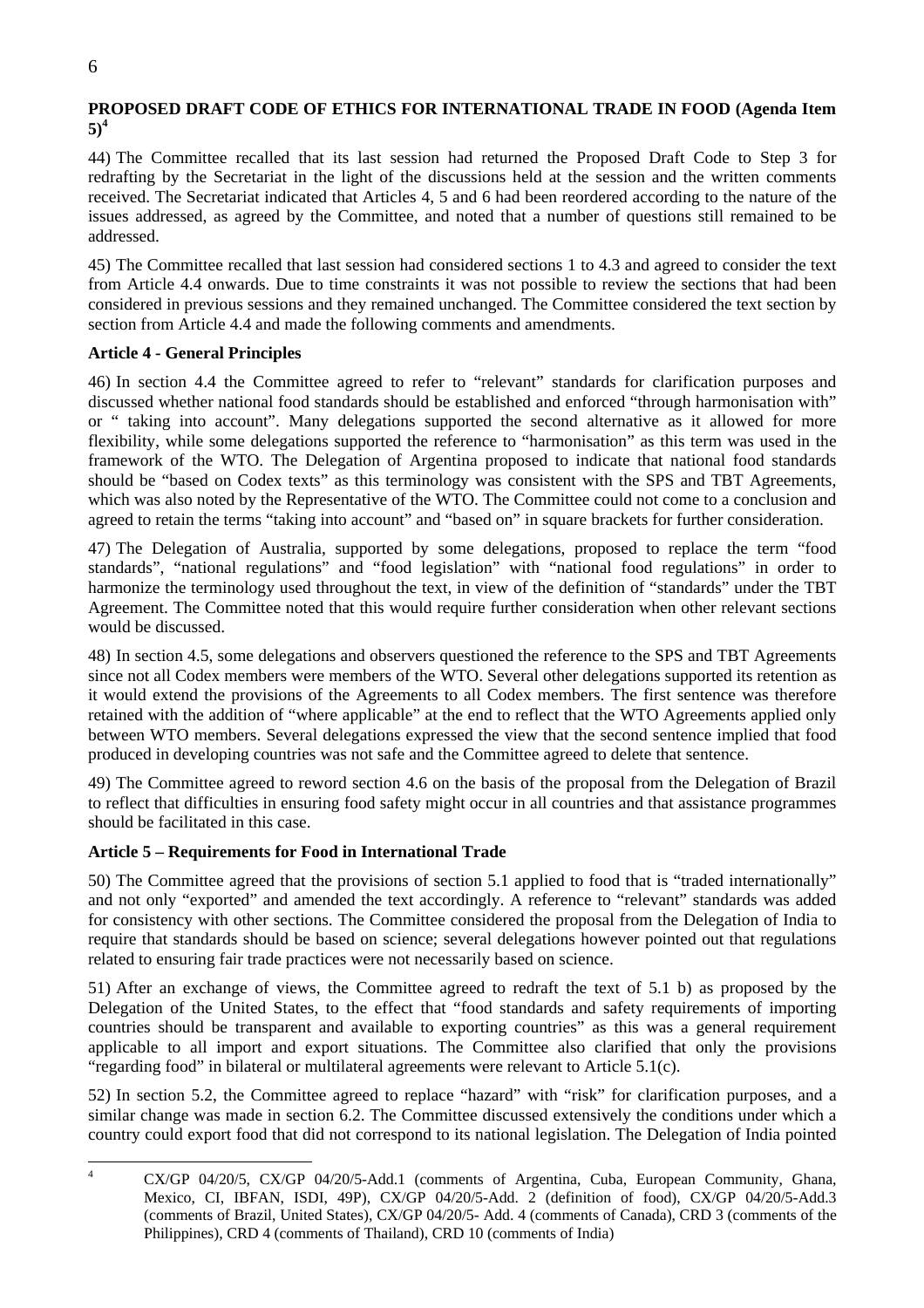out that it was unethical for a country to export food that did not meet its national regulations for food safety and quality and proposed to make an exception only if the food complied with Codex standards. This view was supported by several delegations and the Observer from Consumers International.

53) In reply to the question from India, several other delegations pointed out that this provision did not address only safety and quality requirements but also regulations concerning labelling or presentation, that often differed from one country to another without affecting the safety and quality of the foods concerned. These delegations also pointed out that such food was exported only in accordance with the regulations of the importing country. The Committee could not reach a consensus and agreed to retain the section in square brackets for further consideration.

54) The Committee discussed extensively section 5.3 describing the types of foods that should not be in international trade. The Delegation of Argentina, supported by several delegations, expressed its objections to the entire section as the criteria proposed were too broad or ill-defined and did not take into account that the adequate level of protection might differ according to member countries; and the proposed text was inconsistent with the provisions of the SPS and TBT Agreements.

55) The Observers from OIV and ICGMA questioned the reference to substances that renders food "injurious to health" since this provision might be interpreted in a way that would prevent the marketing of several foods such as alcoholic beverages and therefore create unjustified barriers to trade.

56) Several other delegations and observers expressed the view that this section was essential as it described all unethical practices that might occur in food trade, and was especially relevant in order to protect consumers' health and prevent unfair trade practices. These delegations proposed to reword or clarify the criteria that might create confusion but strongly objected to its deletion.

57) The Delegation of India, supported by the Observer from Consumers International, proposed that, in section 5.3 f), the remaining shelf life should not be less than 60%, on its arrival at the port of entry in the importing country, in order to prevent the export of food near their expiry dates or "best before" dates and stressed the importance of this problem in international trade, especially from a developing country perspective. Other delegations pointed out that the establishment of a specific percentage might cause problems due to the different nature of the products concerned. The Delegation of India also proposed to add a reference to "idealising" in section 5.3 d) on labelling and presentation.

58) The Committee could not come to a consensus on section 5.3 and agreed to retain the entire section in square brackets for further consideration.

59) The Delegation of Cameroon expressed its concern with the current text of section 5.4 since the understanding of raw or semi-processed foods may differ from one country to another. The Committee however recalled that the last session had redrafted the section (previously included in Article 4) in order to make it generally applicable.

60) Some delegations and observers proposed to clarify section 5.5 to refer to "young children", while stressing the importance of provisions related to foods for infants, young children and other vulnerable groups in the present Code. The Representative of WHO and the Secretariat recalled the relevance of these provisions from the point of view of public health and noted that the reference to "young children" was consistent respectively with the WHO Global Strategy on Infant and Young Child Feeding and with existing Codex standards, and the text was amended accordingly.

61) The Delegation of India, supported by the Observer from Consumers International, proposed to include an additional paragraph (5.6) to the effect that food and food products containing ingredients derived from genetically modified organisms should be labelled at such, and stressed the importance of such information to ensure transparency in international trade. The Committee however recalled that labelling issues were the responsibility of the Committee on Food Labelling and that the labelling of such foods was currently under consideration in that Committee, and that no consensus had been reached so far on this question. The proposal was therefore not accepted.

62) The Delegation of the United States, supported by other delegations, expressed the view that the Code should not be used to develop specific provisions that were addressed by other Codex Committees and stressed the need for a general discussion on the objectives and scope of the Code.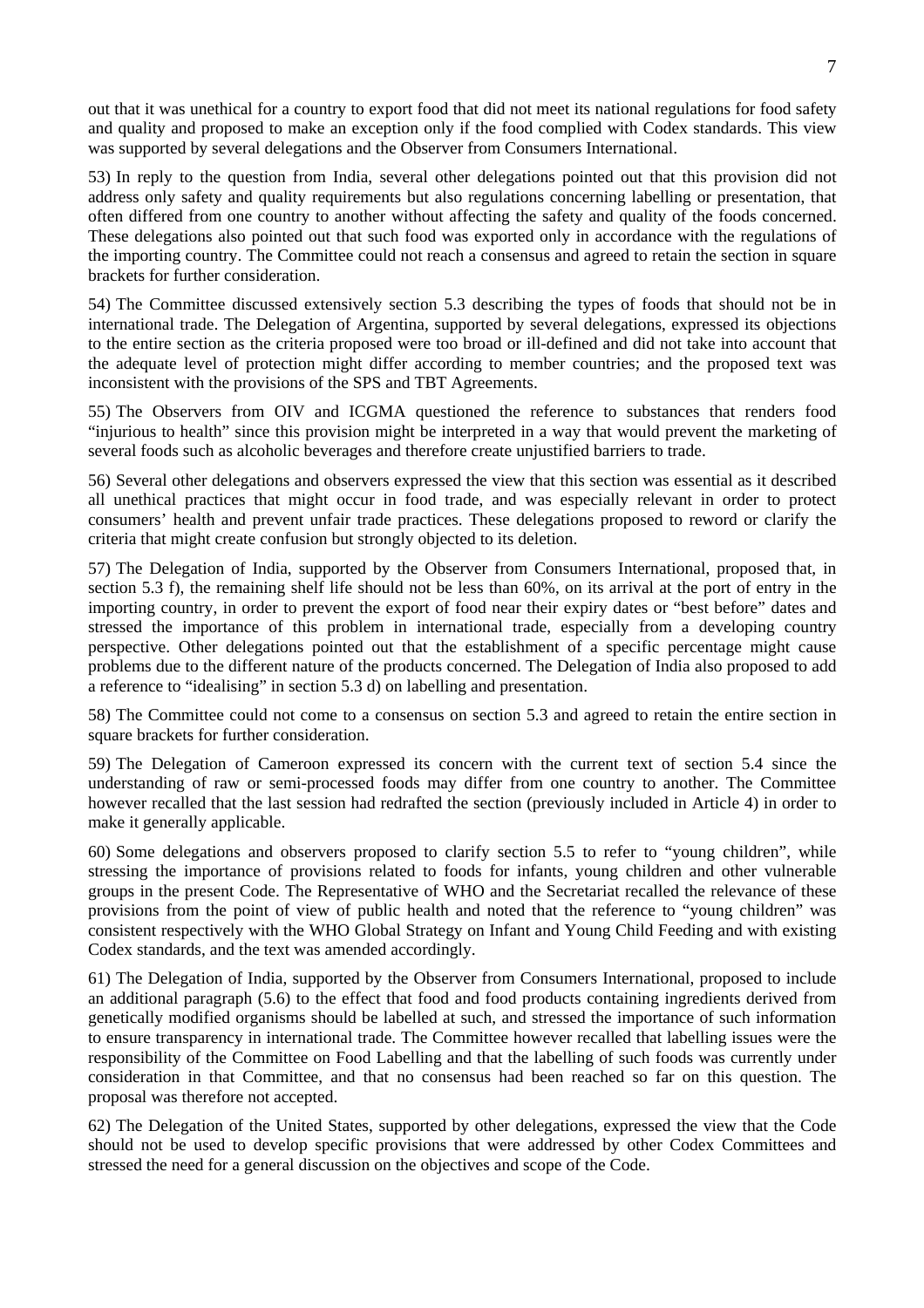## **Article 6 – Implementation**

63) In section 6.1 concerning the action taken by the importing country in case of non compliance, some delegations raised the following issues: the relevance of addressing the destruction of a consignment at the import stage, in addition to rejection; the definition of unfair trade practices; and the relevance of this section as related to the SPS and TBT Agreements. The Delegation of Cameroon proposed to develop further the conditions in which the rejection of food may occur. After an extensive discussion, the Committee agreed to use the wording of Article 5 of the *Guidelines for the Exchange of Information between Countries on Rejections of Imported Food* (CAC/GL 25-1997) concerning the possible reasons for rejection. It was also agreed that exchange of information should be in accordance with the above *Guidelines* and that the action taken by national authorities should take into account the relevant texts developed by the CCFICS and adopted by the Commission.

64) The Committee agreed to clarify section 6.2 on rejection and re-export, as proposed by the Delegation of India, while retaining the notion that food representing a risk to health should not be re-exported.

65) The Committee agreed to add a new section 6.3 concerning the information to be provided on the action taken following rejection or retention of a consignment of food, taking into account the *Guidelines for the Exchange of Information between Countries on Rejections of Imported Food.*

## **Article 7 – Responsibilities for Implementation**

66) The Committee agreed to reorganize Article 7.1 as proposed by the Delegation of Canada in order to achieve a better balance between the responsibilities of exporting and importing member countries, and to include the legislative and enforcement responsibilities of importing countries in relation to the provisions of Articles 4 and 6. The Committee also agreed that governments should also work with consumers to ensure that the General Principles in Article 4 are taken into account, and amended the text accordingly. The reference to relevant Codex texts on inspection and certification systems was inserted to replace the current paragraph 7 b) and the current section 7.2 was therefore deleted.

67) The Committee noted the proposal of the Observer from IBFAN, referring to its written comments, to insert new text to address more specifically the responsibilities of all those concerned with international trade as regards the implementation of the Code.

68) In section 7.3 the Committee agreed to replace governments with "member countries" for consistency with other sections and to add a reference to "all those engaged in international trade" in order to ensure general application of the Code.

## **Article 9 - Exchange of Information**

69) The Committee agreed to refer to public health rather than human health, as proposed by the Delegation of Mali, and for consistency with the amended text of Article 6. The Chairperson noted that Article 1 referred to "consumers' health" and the Committee noted that the relevance of specific terms used in each section may require further review. The Committee also agreed that the application of the Code was not restricted to food "offered for sale" but covered food "exported to or distributed in"countries.

70) The Observer from 49P noted that the word "fraud" is narrower than the second element of the Codex mandate to "ensure fair practices in the food trade" and suggested that the wording from the mandate should substitute that term in order to cover unintentional action as well.

## **General Discussion**

71) Several delegations pointed out that, although some progress had been made at the current session, many sections remained in square brackets and several substantial issues had to be addressed before the Code could be forwarded to the Commission at Step 5. The Committee therefore agreed to return the Proposed Draft Code to Step 3 for further comments and consideration at the next session.

72) The Committee discussed the proposal of the Chairperson to ask the view of the Commission on the scope of the Code, especially whether it should focus on ethics or include also trade issues, and to ask for guidance on the specific provisions that should be included in the Code.

73) Some delegations pointed out that there was still some confusion as to the scope of the Code and questioned the emphasis on issues related to the WTO Agreements and to import and export inspection and certification, that were already addressed by the Codex texts developed by the CCFICS. These delegations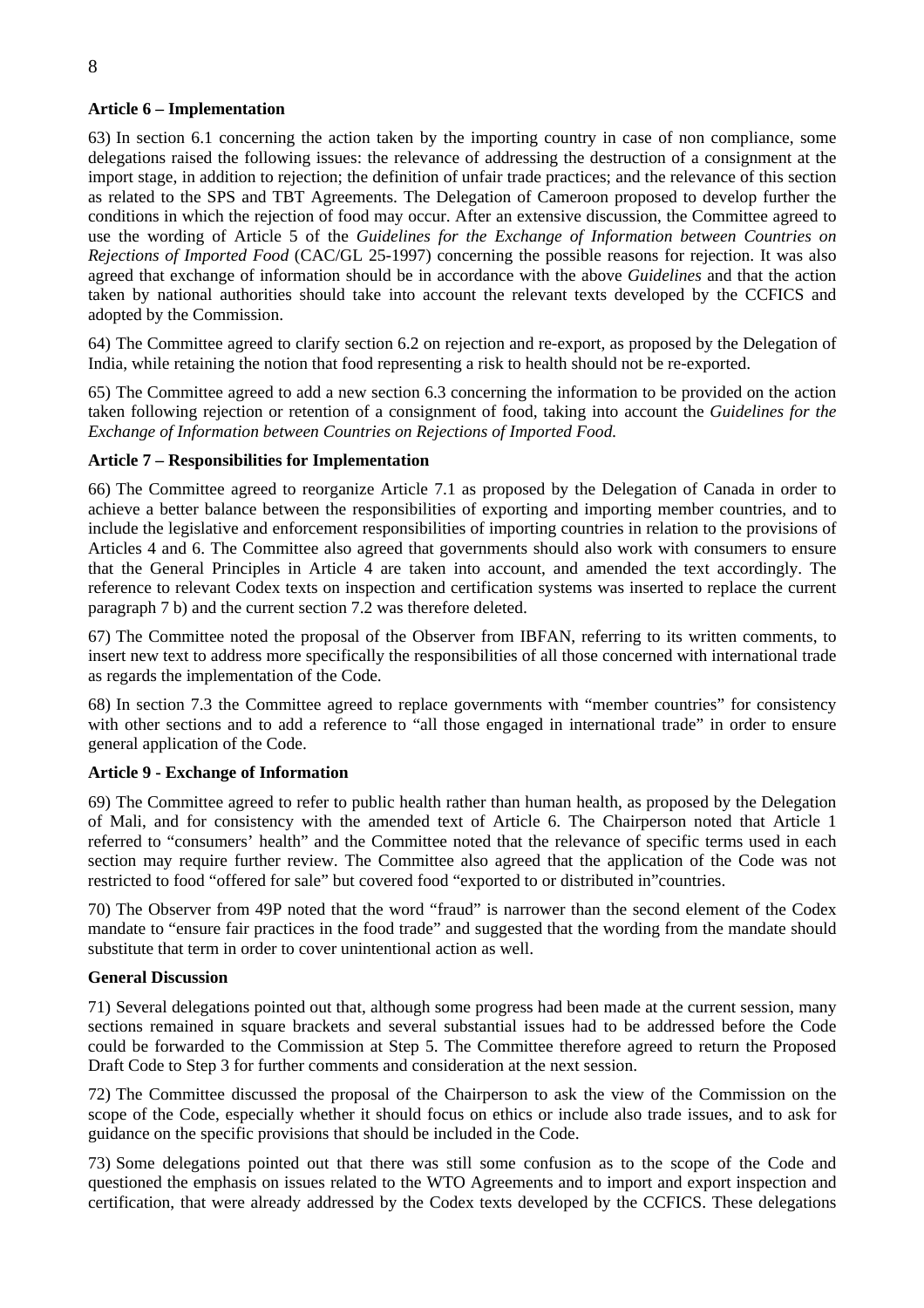proposed to develop a shorter version of the Code that would address essentially ethical issues and their application to international food trade.

74) Some delegations pointed out that the advice of the Commission would be useful in order to ensure that the Code did not consider issues that were outside its mandate.

75) Several observers expressed the view that the Code should essentially address ethical issues in order to provide guidance on acceptable practices in international food trade and food distribution, in order to ensure consumer protection, whereas the current draft overly focused on trade agreements and other issues that were adequately covered elsewhere. Some observers noted that the development of such a code would be difficult to achieve in practice and that this should be considered as a long-term objective.

76) The Representative of FAO informed the Committee that FAO had established an FAO High Panel on Ethics in Food and Agriculture and that if required the views of this panel on the present Code could be sought. The Committee noted that a similar panel also existed in WHO.

## **Status of the Proposed Draft Revised Code of Ethics for International Trade in Foods**

77) The Committee agreed to seek the advice of the Commission to further clarify the need to revise the Code of Ethics and its intended scope, particularly with regard to whether it should focus solely on ethical aspects.

78) The Committee agreed to return the Proposed Draft Revised Code, as amended at the present session, for comments at Step 3 and consideration at the next (regular) session, with the understanding that it would be circulated for comments, subject to the advice of the Commission (see Appendix IV).

## **Definition of Food**

79) The Committee recalled that the last regular session had considered the definition of food in Article 3 of the Code, that was identical to the definition included in the Procedural Manual. The Committee had agreed to retain the current definition for the purposes of the Code and had asked the Secretariat to prepare a discussion paper in order to consider this issue from a more general point of view.

80) The Secretariat informed the Committee that no other international definition of food had been identified at this stage, that substantial differences appeared to exist between national regulations in this area and noted that the current definition could be circulated for comments if the Committee wished to undertake specific work in this area.

81) Several delegations supported further consideration of the definition of food as a separate issue and proposed to provide the definitions they applied at the national level. The Delegation of Japan suggested that the definition of food should be clearly distinguishable from that of products used for pharmaceutical purposes.

82) The Observer from Greenpeace questioned the definition of food as substances "intended for human consumption" since some products that were not edible might appear to be so.

83) The Observer of IFCGA, referring to the proposal made earlier to delete the reference to chewing gum in the definition of food, expressed the view that chewing gum should continue to be considered as food for the purposes of Codex, whether or not it was actually included in the definition.

84) The Committee agreed to initiate new work on the revision of the current definition of food, as contained in the Procedural Manual, subject to approval by the  $27<sup>th</sup>$  Session of the Commission, and to circulate the current definition for comments and consideration by the  $22<sup>nd</sup>$  Session of the Committee.

## **CONSIDERATION OF TRACEABILITY/PRODUCT TRACING (Agenda Item 6) [5](#page-12-0)**

85) The French Secretariat recalled that the 18<sup>th</sup> Session of the Codex Committee on General Principles had established an electronic working group, open to all members and observers of Codex, under the direction of the Delegation of France, to develop a draft for the consideration of the next regular session of the Committee. The result of its work was presented in document CX/GP 04/20/6 and circulated for comments before the present session of the Committee.

<span id="page-12-0"></span> 5 CX/GP 04/20/6-Add.1(comments of Australia, Canada, Colombia, European Community, Mexico, New Zealand, South Africa, United States of America, Consumers International, Europabio, 49P), CX/GP 04/20/6- Add.2 (comments of Brazil, Cuba, Egypt, Japan, Uruguay, OIE), CRD 7 (comments of Malaysia), CRD 11 (comments of India), CRD 15 (comments of CropLife International)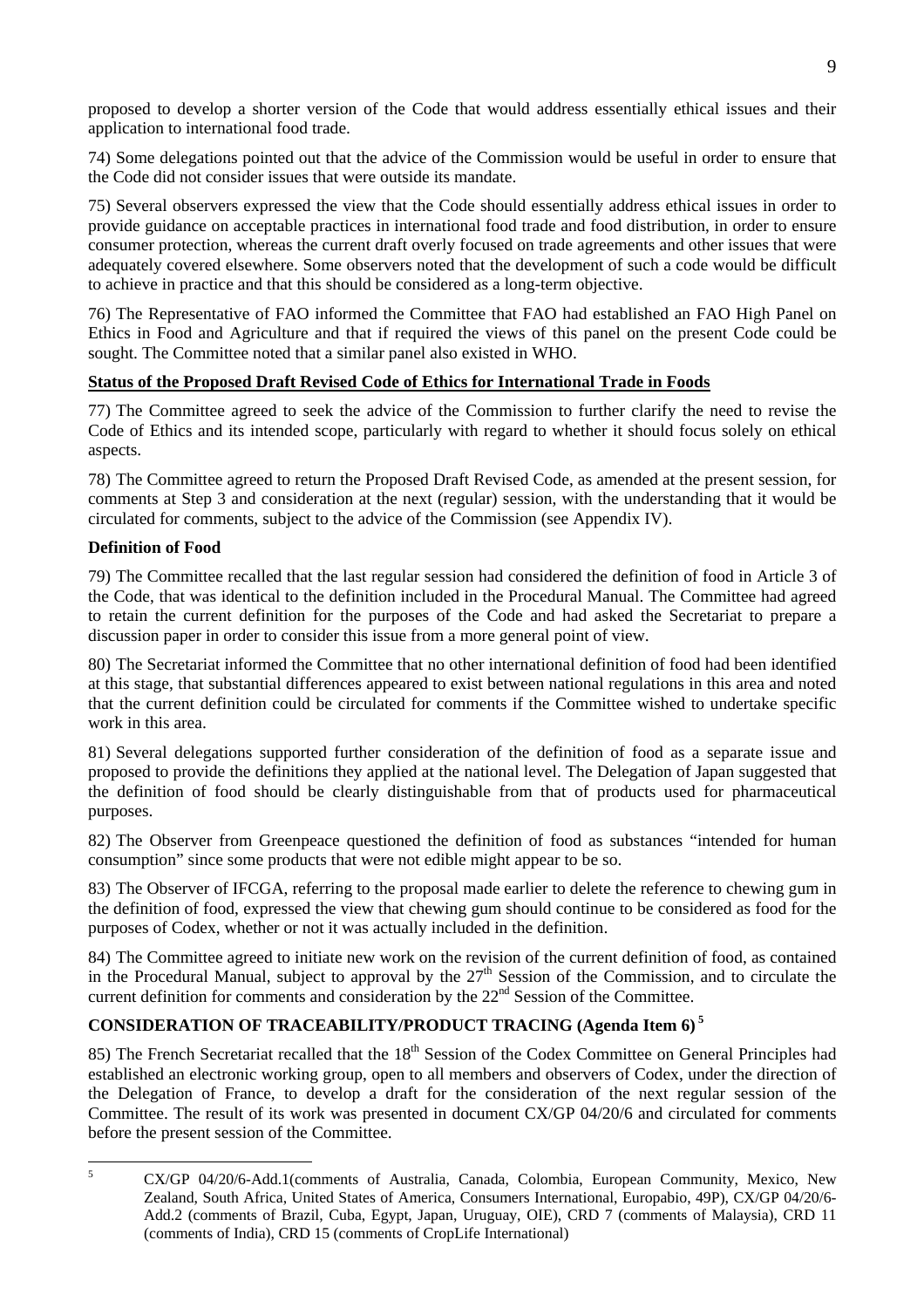86) The Committee held a general discussion on the definition presented in document CX/GP 04/20/6, particularly with regard to its scope and degree of detail. Many delegations emphasized the importance of developing a Codex definition, especially in the light of the work of the Codex Committee on Food Import and Export Inspection and Certification Systems and other Codex Committees and expressed the view that the definition of traceability/product tracing should be more precise and concise and should not cover objectives or principles of specific traceability/product tracing application.

87) Some other delegations were of the view that the definition should be sufficiently broad and include such elements that would facilitate the application of the concept as a management tool and also to ensure fair practices in the food trade. It was suggested that animal feed and food producing animals should be covered by the definition, as traceability/product tracing in some cases could include them. It was also suggested by the Delegation of India that the definition should have the flexibility to exclude primary production. Some delegations, including Chile and Costa Rica, that had not sent written proposals, put forward a proposed definition of traceability/product tracing during the meeting.

88) The Committee agreed to convene an *ad hoc* drafting group chaired by the Delegation of France in order to proceed with the further elaboration of the definition by accommodating the views of delegations, including the written comments received.

89) On the basis of the work of the drafting group<sup>[6](#page-13-0)</sup>, the Committee agreed on a new definition of traceability/product tracing as follows:

**Traceability / product tracing**: the ability to follow the movement of a food through specified stage(s) of production, processing and distribution.

90) It was understood that the term "ability" should be used, as it would leave possibilities to specify the person(s)/organization(s) having this ability when guidelines for specific applications would be drafted.

91) It was noted that the phrase "to follow the movement of" was appropriate since the use in the body of a definition words having the same root as the word to be defined was unhelpful and might result in a lack of clarity. It was also agreed not to use the verbs trace/track at this point. The phrase agreed upon already implied that the item traced has been properly identified and that the insertion of the verb "identify", as some written comments had suggested, was not needed.

92) It was noted that the inclusion of feed and food producing animals in this Codex general definition might pose difficulties. It was recognized that traceability/product tracing could cover these parts of the food chain, only in so far as, in some situations, there was an impact on the food itself and as guidelines for specific applications would so establish. It was also noted that the Codex definition of "food" only covered products for human consumption and not "feed"; that the Commission had established an *ad hoc* Intergovernmental Task Force on Animal Feeding; and that this Codex general definition might still be able to be used by this Task Force.

93) It was agreed to introduce some flexibility by using the wording "through specified stage(s) of" in order to take into account the specific conditions of the primary production sector in developing countries, recognizing that detailed guidelines for specific applications would have to deal with this issue.

94) The phrase "production, processing and distribution" was also chosen in order to describe succinctly the range of the operation of traceability/product tracing. It was also agreed that the term "production" could be interpreted in such a broad manner as to cover food producing animals, feed, fertilizers, pesticides, veterinary drugs, and any input of plant or animal origin, etc., if relevant for specific applications of traceability/product tracing to food.

95) The Committee expressed its appreciation to the Delegation of France for the achievement made and for its contribution to the consensus building process.

## **Status of the Definition of Traceability/Product tracing**

96) The Committee agreed to forward the definition of Traceability / Product tracing (Appendix V) to the 27<sup>th</sup> Session of the Codex Alimentarius Commission for adoption and inclusion in the Procedural Manual.

<span id="page-13-0"></span>CRD 16 (Report of the Drafting group on the definition of traceability/product tracing)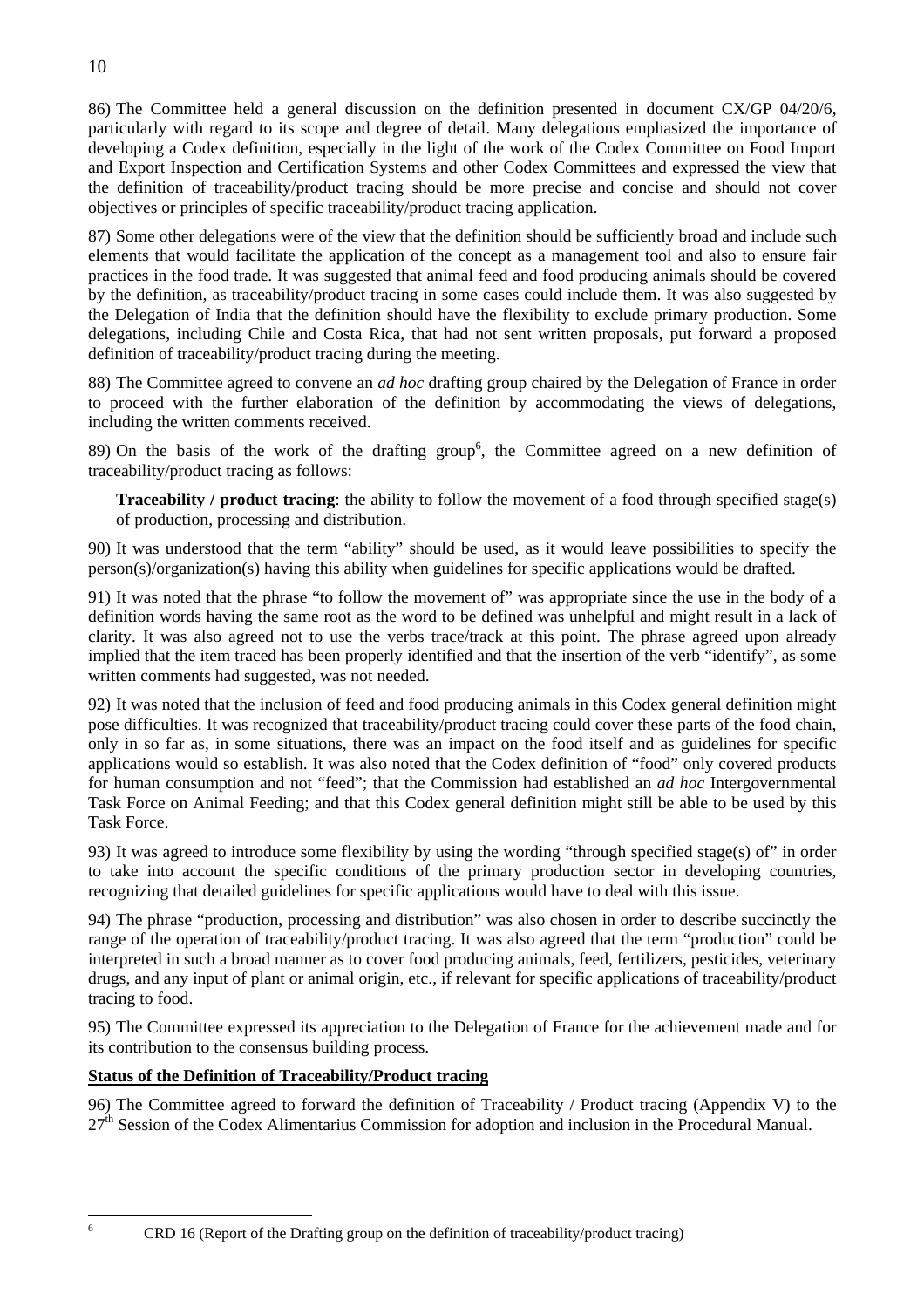## **GUIDELINES ON COOPERATION WITH INTERNATIONAL INTERGOVERNMENTAL ORGANIZATIONS (Agenda Item 7)**[7](#page-14-0)

97) The Committee recalled that following the request of the Commission to provide guidance on cooperation with other International Intergovernmental Organizations (IGOs) on the elaboration of Codex Standards and Related Texts, the  $17<sup>th</sup>$  and  $18<sup>th</sup>$  Sessions had discussed the development of guidelines for that purpose. The 18<sup>th</sup> Session had discussed the types of cooperation that could be established and had agreed that the Secretariat would redraft the document in the light of the comments made during the session. The Secretariat introduced the draft guidelines and indicated that two types of cooperation were proposed: the elaboration of a joint standard or related text with a cooperating organization; and substantial cooperation with a cooperating organization at the initial drafting stages of a standard or related text.

98) The Committee agreed to correct the title, that should refer to "international" intergovernmental organizations. As proposed by several delegations, the Committee agreed to delete the Preamble as general orientations were defined in the Statutes of the Codex Alimentarius Commission and Objective 3 of the Strategic Framework, and it was not necessary to repeat them in the Preamble.

99) The Delegation of Malaysia, referring to its written comments, expressed its objections to the elaboration of joint standards with a cooperating organization as this would hinder the efficiency of Codex, while the differences in approach, membership and procedures between Codex and the cooperating organization might result in difficulties for developing countries, lack of transparency and inclusiveness. The Delegation also expressed its objections to cooperation at the initial drafting stages in view of the importance of the first drafting for the orientation of further debate, and proposed that standards, including their initial drafting stages, should be elaborated by Codex subsidiary bodies through the Codex Step Procedure. This position was supported by several delegations.

100) The Delegation of Chile stressed the importance of developing procedures of cooperation with other organizations to ensure the efficiency of the standard-setting process, but highlighted the need to retain separate procedures so as not to impede the fluidity and transparency of the normative process.

101) The Observer of OIE stressed the importance of increased cooperation between Codex and OIE in order to ensure food safety of products of animal origin throughout the food chain, and highlighted the activities of the OIE Working Group on Animal Production Food Safety, oriented to the human health concerns at the farm production level. In this perspective, the Observer supported the development of guidelines but also a more formal recognition of the relationship between Codex and OIE. Noting that most member countries of Codex were also members of OIE, the Observer also pointed out that cooperation and coordination at the national level should be encouraged.

102) Several delegations noted that increased cooperation between Codex and the cooperating organizations would contribute to avoiding overlap, gaps and inconsistency in areas of mutual interest. It was recognized that OIE had made significant contribution to the work of several subsidiary bodies of Codex. It was also noted that cross-referencing of standards of respective organizations was one of the useful means to enhance consistency.

103) The Observers from OIV and IIR informed the Committee of their activities, while recalling their long-standing cooperation with Codex, and supported further development of guidelines for cooperation with IGOs.

104) Some delegations expressed the view that, in the development of guidelines, a difference should be made between the organizations referred to under the SPS Agreement (i.e. OIE and IPPC), in view of their specific relevance to Codex work, and other IGOs.

105) The Delegation of the United States stressed the need to draw from the expertise of other IGOs in order to improve the efficiency of the Codex process, stressed the importance in particular of cooperation with OIE, especially in the framework of the food chain approach, and proposed to focus on cooperation at the initial stage of standard development. The Delegation stressed that Codex standards should be developed and adopted using the Codex procedure. This position was supported by several delegations.

106) Several delegations, while supporting cooperation with other IGOs, expressed the view that the procedure proposed for the elaboration of joint standards would be difficult to apply in practice and could result in increased costs and substantial delays in the standard-setting process. The Committee therefore

<span id="page-14-0"></span><sup>-&</sup>lt;br>7 CX/GP 04/20/7, CRD 7 (comments of Malaysia), CRD 4 (comments of Thailand), CRD 17 (comments of EC)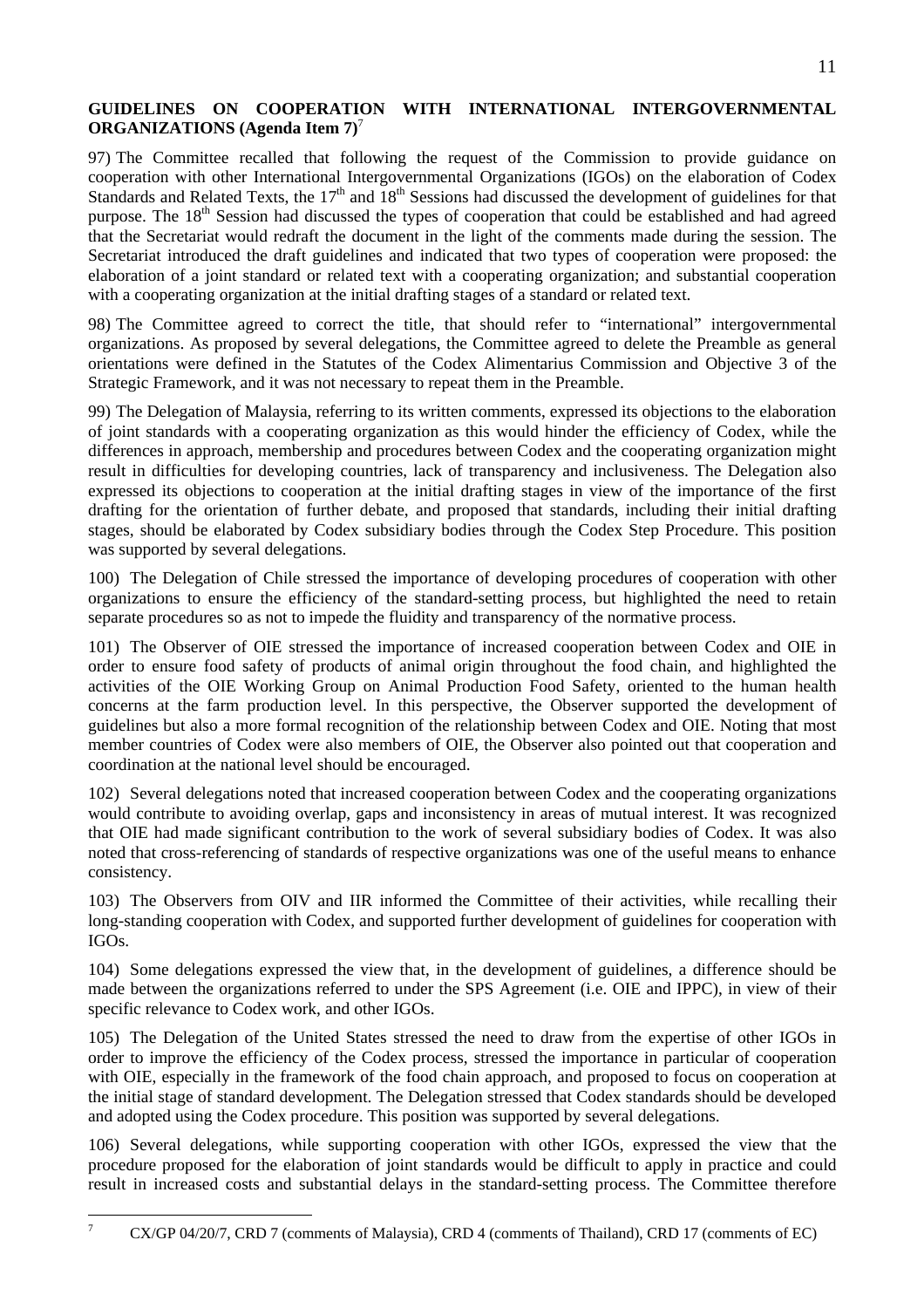agreed that this option should not be retained and deleted the corresponding section of the draft Guidelines (3a).

107) Several delegations expressed the view that cooperation at the initial stages was already used in practice and should be used as a basis for further development of guidelines that should address the need for improved cooperation and exchange of information.

108) The Delegation of Ireland, speaking on behalf of the Member States of the European Union present at the Session, referring to its written comments, proposed to include a new type of cooperation that included the participation of observers from Codex in the work of the cooperating organization. The Delegation of India expressed its concerns with this new procedure that would create substantial practical difficulties and supported further consideration of the current section 3c).

## **Status of the Guidelines on Cooperation with International Intergovernmental Organizations**

109) The Committee agreed that the Secretariat would redraft the Proposed Draft Guidelines for consideration at the next (extraordinary) session. The Committee agreed that the revised version should be developed on the basis of the current section 3c) (cooperation at the initial drafting stages) and in the light of the comments made at the present session, in order to ensure cooperation, collaboration, consistency and communication, including exchange of information, between Codex and the cooperating organization, taking into account the relationship with organizations referred to under the SPS Agreements.

## **REVIEW OF THE PRINCIPLES CONCERNING THE PARTICIPATION OF INTERNATIONAL NON-GOVERNMENTAL ORGANIZATIONS IN THE WORK OF THE CODEX ALIMENTARIUS COMMISSION (Agenda Item 8)**[8](#page-15-0)

110) The Committee considered document CX/GP 04/20/8, entitled "Review of the Principles concerning the Participation of International Non-Governmental Organizations in the Work of the Codex Alimentarius Commission". The document was introduced by the representative of the Legal Counsel of WHO, who noted that it had been prepared in response to a request by the Committee at its  $19<sup>th</sup>$  (extraordinary) session that the Secretariat, in cooperation with the Legal Counsels of FAO and WHO, prepare a general document outlining main areas of improvement of the Principles concerning the Participation of International Non-Governmental Organizations in the Work of the Codex Alimentarius Commission (the Principles), both in the light of the Committee's decision to revise Rule VIII of the Rules of Procedure as well as with regard to the criteria for eligibility of international non-governmental organizations (INGOs).

111) The representative of the Legal Counsel of WHO recalled that the subject under discussion was part of a group of interrelated items on the admission and status of observers that the Committee was considering at the request of the Commission as a follow-up to the recommendations of the Joint FAO/WHO Evaluation of the Codex Alimentarius and Other FAO and WHO Work on Food Standards (Joint FAO/WHO Evaluation). As part of the consideration of those items, the Committee had adopted at its current session draft amendments to Rule VIII of the Rules of Procedure, for submission to the Commission at its  $27<sup>th</sup>$  Session. The document under consideration focused on two main aspects concerning the revision of the Principles: firstly, it made suggestions concerning the procedure for admission of INGOs into observer status with Codex, as well as for termination and review of such status, based on the aforementioned decisions concerningRule VIII. Secondly, it elaborated considerations contained in the document<sup>9</sup> submitted to the  $19<sup>th</sup>$  session of the Committee pertaining to the criteria for eligibility of INGOs.

112) The representative of the Legal Counsel of WHO raised two issues which were not spelt out in the working document, for the consideration of the Committee. Firstly, he noted that there would be a transitional period between the entry into force of the amendments to Rule VIII after the  $27<sup>th</sup>$  session of the Commission and the adoption of detailed procedures on the admission of INGOs into observer status, as part of the revised Principles, not earlier than at the  $28<sup>th</sup>$  session of the Commission in 2005. This might create practical problems for the Executive Committee and the Secretariat. To avoid such a situation, he suggested that the CCGP might wish to propose that the Commission either delay amending Rule VIII until its  $28<sup>th</sup>$ Session, or else defer the applicability of the amended Rule VIII until the entry into force of revised Principles. Secondly, as recommended by the Joint FAO/WHO Evaluation, the CCGP might wish to suggest to the Commission that the revised criteria be applied to INGOs currently in observer status, and to make proposals about the time frame for such a review.

<span id="page-15-0"></span> 8 CX/GP 04/20/8, CRD 13 (comments of India)

<span id="page-15-1"></span><sup>9</sup> CX/GP 03/19/5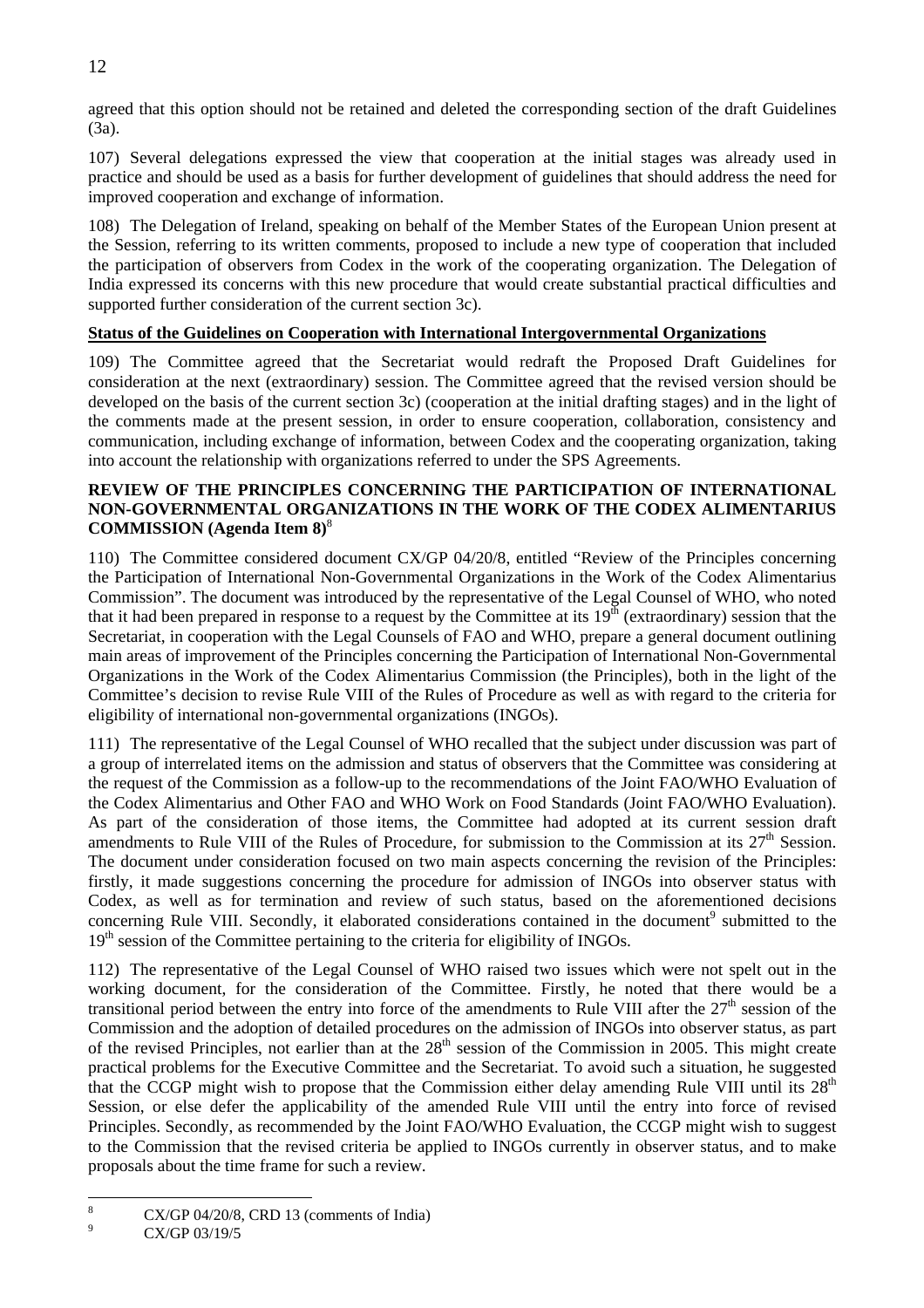113) Many delegations agreed on the usefulness of working towards a revision of the Principles on the basis of the proposals by the Secretariat, in particular with regard to the criteria for eligibility. Several delegations stressed the need to strike a balance between diversity of contributions and broad participation, and efficiency in the work of Codex as well as the need to prioritize the use of available resources.

114) Several delegations and observers also generally agreed that the paramount criteria to be applied to INGOs seeking observer status should be the significance of their contribution in advancing the purposes of the Codex Alimentarius Commission, their ability to represent important sections of public opinion as well as transparency concerning the interests that they represent. The Observer from Consumers International also called for a balance in representation between consumer and commercial interests in Codex. The Observer from 49P noted that the paramount criterion to be applied to INGOs seeking observer status should be their "track record" indicating an ability to advance the work of the Codex Alimentarius Commission.

115) The discussion focused on how to apply those criteria in practice so as to balance the use of objective indicators with the flexibility required for considering the diverse structures and mandates of different INGOs. The Committee also noted the concerns expressed by some observers, in particular that a list of numerical or quantitative criteria was not perceived as a meaningful manner to measure the significance of an INGO's contribution.

116) Concerning the reference to the attendance of INGOs at Codex meetings as an indicator of their contribution and a criterion for their maintenance of observer status, several delegations and observers expressed concern at a rigid application which could unfairly penalize INGOs with expertise in areas that were not regularly considered by the relevant Codex bodies. Consideration should also given to the increasing cost incurred by INGOs for attending Codex meetings. For these reasons, these delegations and observers proposed that other forms of contribution and cooperation be taken into account, in particular the submission of written comments.

117) Various views were expressed as to the proposals by the Secretariat concerning the requirement that an INGO be international in structure and scope of activities. Many delegations supported a reference to a minimum number of countries in which an INGO should have members and/or activities, while other delegations added that INGOs should also have members and/or activities in at least two of the geographical locations of Codex. Some delegations and observers which addressed this issue noted that the Executive Committee, as well as the Directors-General of FAO and WHO, should have flexibility in the application of geographical criteria to avoid the exclusion of INGOs which would otherwise be considered as cooperating effectively with Codex. The delegation of Belgium, supported by the Observer from ALA, also noted that a rigid application of geographical criteria could lead to the exclusion of many INGOs currently in observer status, with particular regard to INGOs which were based in only one Codex region and were actively participating in certain commodity committees.

118) The particular situation of so-called "umbrella INGOs" of a federated nature was considered by some delegations as requiring a careful consideration. The view was generally supported that observer status in specific Codex meetings should be granted to umbrella organizations when their members so accepted and the larger organizations were prepared to represent their positions. Possible differences of opinions between such organizations, while relevant from the point of view of the representative nature of umbrella INGOs, should preferably be solved by the organizations concerned. The Observer from IFU also underlined that umbrella organizations should assume the responsibility of coordinating the views of their members so as to be able to express the general position of the sector that they represent.

119) Concerning the two issues raised by the representative of the Legal Counsel of WHO at the end of his introductory statement, there was general support for the proposal that the Commission adopt the amendments to Rule VIII at its 27<sup>th</sup> session while deferring its applicability to INGOs applying for observer status until the revised Principles are adopted. General support was also expressed concerning the appropriateness and fairness of reviewing the situation of INGOs in observer status in the light of the revised Principles, with particular regard to specific criteria for eligibility. Several delegations, at the same time, cautioned that any plan for the revision of INGO participation should be addressed in the light of the limited resources available to the Codex Secretariat.

120) The Committee requested the Secretariat, in cooperation with the Legal Counsels of FAO and WHO, to prepare draft revised Principles concerning the participation of INGOs in the work of the Codex Alimentarius Commission and submit them to the 21st (extraordinary) session of the Committee on General Principles in November 2004. The Committee also agreed to recommend to the Commission that the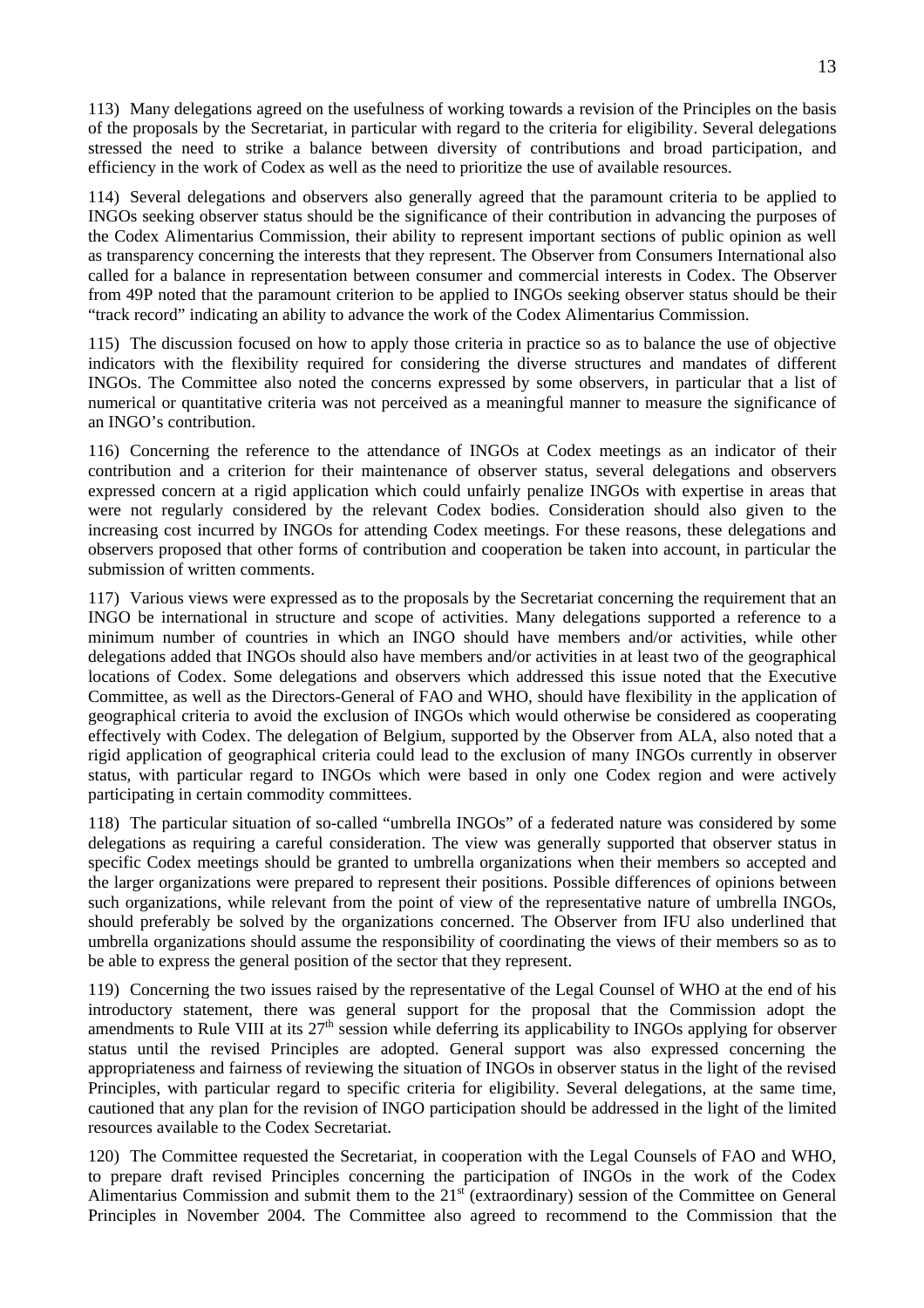$10$ 

applicability of the amendments to Rule VIII of the Rules of Procedure to INGOs seeking observer status with the Codex Alimentarius Commission, to be adopted at its  $27<sup>th</sup>$  session, be deferred until the adoption of the revised Principles.

## **OTHER BUSINESS AND FUTURE WORK, INCLUDING THE FOLLOWING MATTERS ARISING**  FROM THE 19<sup>TH</sup> (EXTRAORDINARY) SESSION OF THE COMMITTEE (Agenda Item 9)<sup>[10](#page-17-0)</sup>

## **CLARIFICATION OF THE RESPECTIVE ROLES OF MEMBERS OF THE EXECUTIVE COMMITTEE ELECTED ON A GEOGRAPHIC BASIS AND OF COORDINATORS (Agenda Item 9a)**

121) The Committee recalled that the 26<sup>th</sup> Session of the Codex Alimentarius Commission decided that the Executive Committee should be enlarged by appointing the Coordinators as its Members. It also noted that the respective roles of the Coordinators and the other Members elected on a geographic basis might require clarification.

122) The Committee endorsed the proposal of the Codex Secretariat to send a Circular Letter, with concurrence of the Commission, to the governments, requesting their view as regard the way in which the Coordinator and the Member(s) elected by the Commission on a geographic basis should represent the interest of the Region within the Executive Committee. The comments received would be discussed at the forthcoming sessions of Coordinating Committees and the views of these Committees would then presented to the 28<sup>th</sup> Session of the Commission for further consideration.

123) The Delegation of Chile stressed the importance for the Regional Coordinator as well as the Regional Representative to be Members of the Executive Committee to ensure that geographically large regions with a large number of members have an adequate representation. For this purpose the Regional Coordinator and Regional Representative should come from different sub-regions. In practice the Regional Representative could for instance act as Vice-Chair in the Regional Committee.

124) The Delegation of United States expressed its opinion that the Coordinator should be considered as the principal representative of the Region and should thus have the benefit of being accompanied by two advisers, while the established practice that the Members of the Executive Committee elected on a geographic could be accompanied by advisers should be reviewed. The Delegation hoped that the points of discussion contained in the Circular Letter would be construed in such a way to allow for a broad reflection by governments on the new composition of the Executive Committee.

## **CLARIFICATION OF THE DURATION OF THE TERM OF THE COORDINATORS AND OTHER MEMBERS OF THE EXECUTIVE COMMITTEE (Agenda Item 9b)**

125) The Committee recalled that this issues had been raised at its  $19<sup>th</sup>$  session. The Secretariat clarified that according to Rule III.4 (b) of the Rules of Procedure the duration of office of Coordinators was decided by the Commission each time at their appointment, in terms of the number of regular sessions of the Commission, taking into account the meeting schedule of Coordinating Committees and the Commission. The term of the present Coordinators appointed by the  $26<sup>th</sup>$  session of the Commission would be until the end of the  $28<sup>th</sup>$  Session of the Commission scheduled in 2005 (i.e. a period of two years).

126) The Delegation of the United States noted that the term of the Chairperson and the Vice-Chairpersons was from the end of the session at which they were elected until the end of the following regular session of the Commission while the other members of the Executive Committee elected on a geographic basis held office from the end of the session at which they were elected until the end of the second succeeding regular session of the Commission. The Delegation wondered whether the different lengths of terms of these should be put into alignment and whether the duration of the term could be expressed in the number of years rather than number of sessions of the Commission.

127) The Committee agreed to request the Codex Secretariat, in cooperation with the Legal Counsels of FAO and WHO, to prepare a discussion paper for the 21<sup>st</sup> session of the Committee to clarify the current rules of the Commission and relevant practices in the parent organizations.

## **RELEVANCE OF THE CURRENT ACCEPTANCE AND NOTIFICATION PROCEDURES FOR CODEX STANDARDS (Agenda Item 9c)**

128) The Codex Secretariat recalled that the procedures for the notification of acceptance and publication, which were practically not used by the Commission and its Members, had been reviewed in the past sessions

<span id="page-17-0"></span>10 CRD1 (comments of Argentina), CRD 6 (comments of the European Community)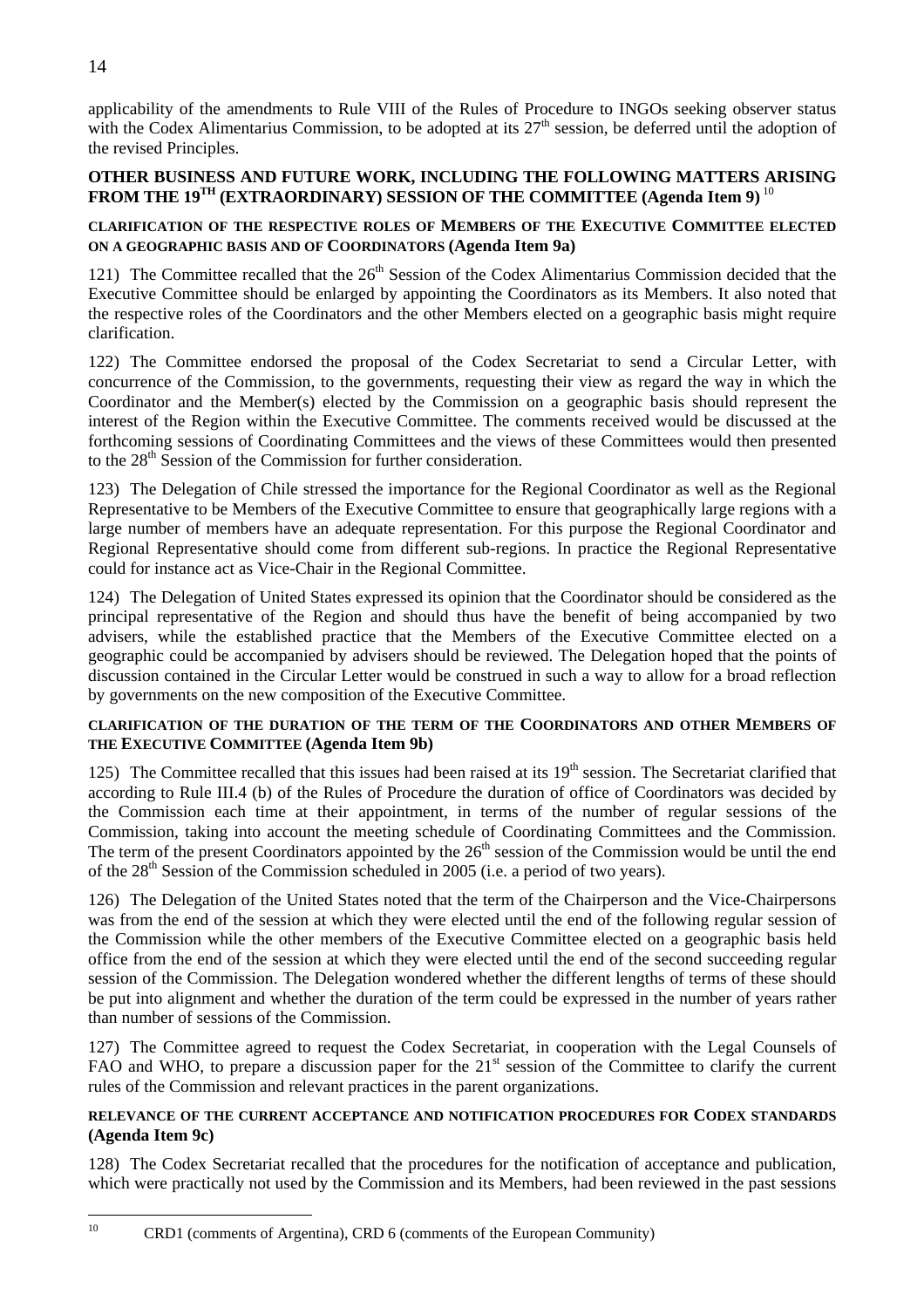of the Committee, without reaching consensus as to whether the current provisions should be removed or amended.

129) Some delegations stated that the procedures needed to be revised but not eliminated. The Delegation of the European Community, supported by the Delegation of Canada, expressed the view that these procedures are not used by Codex Members and that given the status of Codex standards and related texts under the WTO Agreements the acceptance procedures of Codex had become obsolete and should therefore be eliminated.

130) The Delegation of Chile pointed out that in the notification procedure established by the WTO SPS Agreement, Members should notify sanitary and phytosanitary measures that differ from an international standard or when such standard does not exist, but they are not requested to notify measures corresponding to an international standard. In case Codex decided to establish such a procedure, this should be done in agreement with the WTO.

131) The Representative of the World Trade Organization stated that within the WTO context the formal acceptance or otherwise by countries of Codex texts was irrelevant. Although WTO Members had the obligation to notify their national measures only if they deviated from international standards, they were encouraged to notify also the use of Codex standards. If new notification procedures were to be considered by Codex, they should be developed in coordination with WTO to avoid duplication.

132) The Committee agreed to request the Codex Secretariat to prepare a discussion paper for the 21<sup>st</sup> Session of the Committee, which would contain a summary of the previous work and possibilities for revision of the procedures.

## **POSSIBLE REORGANIZATION OF THE STRUCTURE AND PRESENTATION OF THE PROCEDURAL MANUAL (Agenda Item 9d)**

133) The Committee recalled that, due to time constraints at it last  $(19<sup>th</sup>)$  Session, it could not discuss the issue of possible reorganisation of the structure and presentation of the Procedural manual to make it more user-friendly.

134) The Committee agreed that the Codex Secretariat would prepare a discussion paper for the next regular Session of the Committee, on the possible ways to reorganise the Procedural manual, including any update on the actions that would have been taken by the Secretariat on this matter.

135) Several delegations were of the view that such possible ways could include the publication of the future editions of the Procedural Manual in separate sections without having to publish the whole document each time it was amended. They also supported the use of the Codex website for this purpose, including online publication.

## **PARTICULAR SITUATION OF THE NORTH AMERICA REGION IN THE CONTEXT OF RULE IV.1 (Agenda Item 9e)**

136) The Delegation of the United States recalled that the Executive Committee at its 53<sup>rd</sup> Session had received a legal opinion from the Legal Counsel of WHO in response to its question as to whether the Officers of the Commission were "delegates" under the terms of Rule IV.1 of the Rules of Procedure. The Delegation noted that the Legal Counsel had highlighted the ambiguities surrounding Rule IV in this respect; consequently, the Delegation had tabled document CRD 8 which requested the Committee on General Principles to recommend, for adoption by the Commission, the following interpretative statement: "*For the purposes of Rule IV.1, it is understood that the Chairperson and Vice-Chairpersons are not delegates of a country, but represent all Member States*". The Delegation of the United States stressed that the Chairperson and Vice-Chairpersons, when serving in that capacity, did not represent their delegations but spoke for Codex in its entirety and represented it as such in the Executive Committee as well as when interacting with other Codex bodies and other international organizations. The Delegation proposed that the Legal Counsels of FAO and WHO take the views expressed in CRD 8 under advisement and submit to the  $21<sup>st</sup>$ (extraordinary) session of the Committee a clarification of the meaning of "delegate" in this regard.

137) The representative of the Legal Counsel of WHO briefly recalled the main elements of the opinion presented by the Legal Counsel of WHO to the Executive Committee. In response to a point raised by the Observer from Greenpeace and addressed by the Delegation of Canada, he noted that the Chairperson and Vice-Chairpersons were drawn from the delegations of Members of the Commission and were entitled to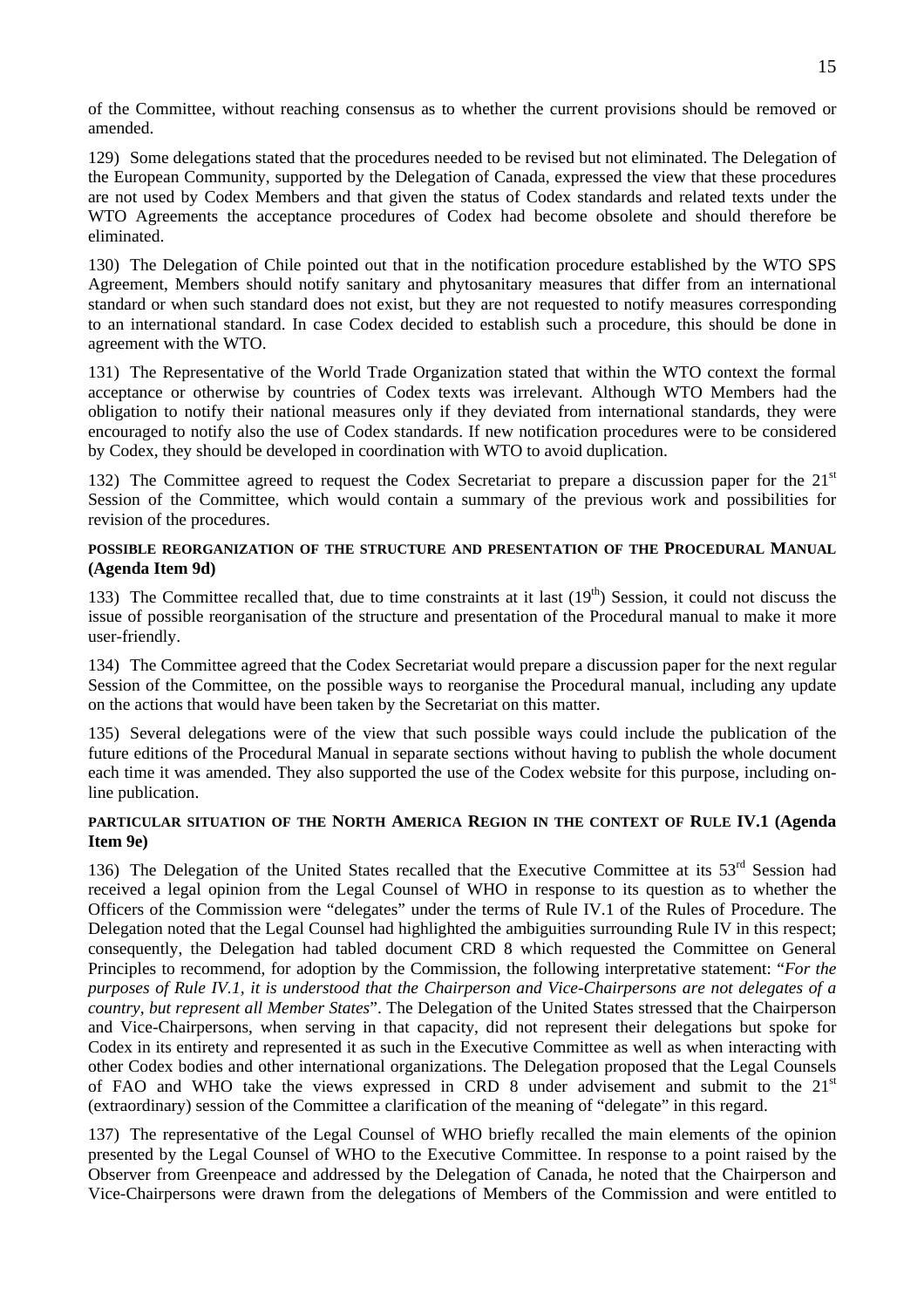138) participate in Codex meetings as such and represent the views of their delegations when not serving as Officers.

139) The Committee agreed to request the Legal Counsels of FAO and WHO to submit to the  $21<sup>st</sup>$ (extraordinary) session of the Committee a document providing further clarifications as to whether the Chairperson and Vice-Chairpersons of the Executive Committee could be considered "delegates" for the purposes of Rule IV.1 of the Rules of Procedure.

## **IMPLICATIONS OF THE EXCLUSIVE USE OF ELECTRONIC DISTRIBUTION OF CODEX DOCUMENTS TO MEMBERS AND OBSERVERS (Agenda Item 9f)**

140) The Committee recalled that due to time constraints this issue could not be discussed at its last  $(19<sup>th</sup>)$ Session.

141) The Codex Secretariat informed the Committee that due to budgetary constraints there was a need to rationalise the distribution of Codex documents and for this purpose a Circular Letter was under preparation in order to request the Codex Contact Points whether they would still require hard copies of the Codex working documents and if so in which quantity and language.

142) Some delegations expressed their concern about the financial impact the exclusive use of electronic distribution of Codex documents might have on developing countries. Several delegations highlighted the need to effectively use the electronic distribution of documents in ensuring the availability of documents in time before each of Codex sessions.

## **CRITERIA APPLICABLE FOR THE PARTICIPATION OF DEVELOPING COUNTRY MEMBERS IN THE EXECUTIVE COMMITTEE IN THE LIGHT OF THE PROPOSED RULE XII.3 AND THE CODEX BUDGET AVAILABLE (Agenda Item 9g)**

143) The 19<sup>th</sup> (extraordinary) Session of the Committee had agreed to forward for adoption to the  $27<sup>th</sup>$ Session of the Codex Alimentarius Commission the proposed amendments to Rule XII Budget and Expenses (ALINORM 04/27/33 para. 33 and Appendix II).

144) The Codex Secretariat informed the Committee that the list of developing countries eligible for the FAO/WHO Trust Fund for Enhanced Participation was agreed upon by the 53<sup>rd</sup> session of the Executive Committee in order to allow the Trust Fund to become operational in a first stage<sup>11</sup>. The Executive Committee also agreed that the list of eligible countries could serve, on an interim basis, for the purpose of understanding the scope of the term "developing countries" used in the proposed new Rule XII.3. The Codex Secretariat clarified that after the entry into force of the proposed new Rule, the new provision would then be reflected in the preparation of the first biennial budget to be prepared by FAO and  $WHO^{12}$ .

## **FAO/WHO TRUST FUND FOR ENHANCED PARTICIPATION IN CODEX (Agenda Item 9h)**

145) The Representative of WHO informed the Committee that the US \$ 500,000 threshold of the Trust Fund was reached in December 2003 and the Fund therefore became operational. The latest total contribution by donor countries (Canada, the European Community, Ireland, Norway, the Netherlands, Switzerland and the United States of America) was now standing at US \$ 922,379.

146) Following a call for application, 91 countries had submitted their application. Some developing country delegates, benefiting from the Trust Fund, had already participated in the sessions of the Codex Committees on Food hygiene and on Pesticide Residues as well as in the current session of the Codex Committee on General Principles. A Fourth Report on the operation of the Trust Fund would be presented at the next session of the Codex Alimentarius Commission; a donor meeting would be held in 2005, after a oneyear period of operation of the Trust Fund.

147) The Delegations of Tonga and Uganda expressed their appreciation to the Codex Alimentarius Commission, FAO and WHO and donor countries for enabling them to attend the present session of the Committee and noted the need to ensure continuity in their work related to Codex.

## **DATE AND PLACE OF NEXT SESSION (Agenda Item 10)**

148) The Committee noted that its  $21<sup>st</sup>$  (extraordinary) session would be held in France in November 2004, the exact date and place to be determined by the host country and the Codex Secretariat, and that its 22<sup>nd</sup> (regular) session would be held from 11 to 15 April 2005.

<span id="page-19-0"></span> $11$ <sup>11</sup> ALINORM 04/27/3 para. 50<br><sup>12</sup>  $\leftarrow$  ALINORM 04/27/2

<span id="page-19-1"></span><sup>12</sup> ALINORM 04/27/3 paras. 105-106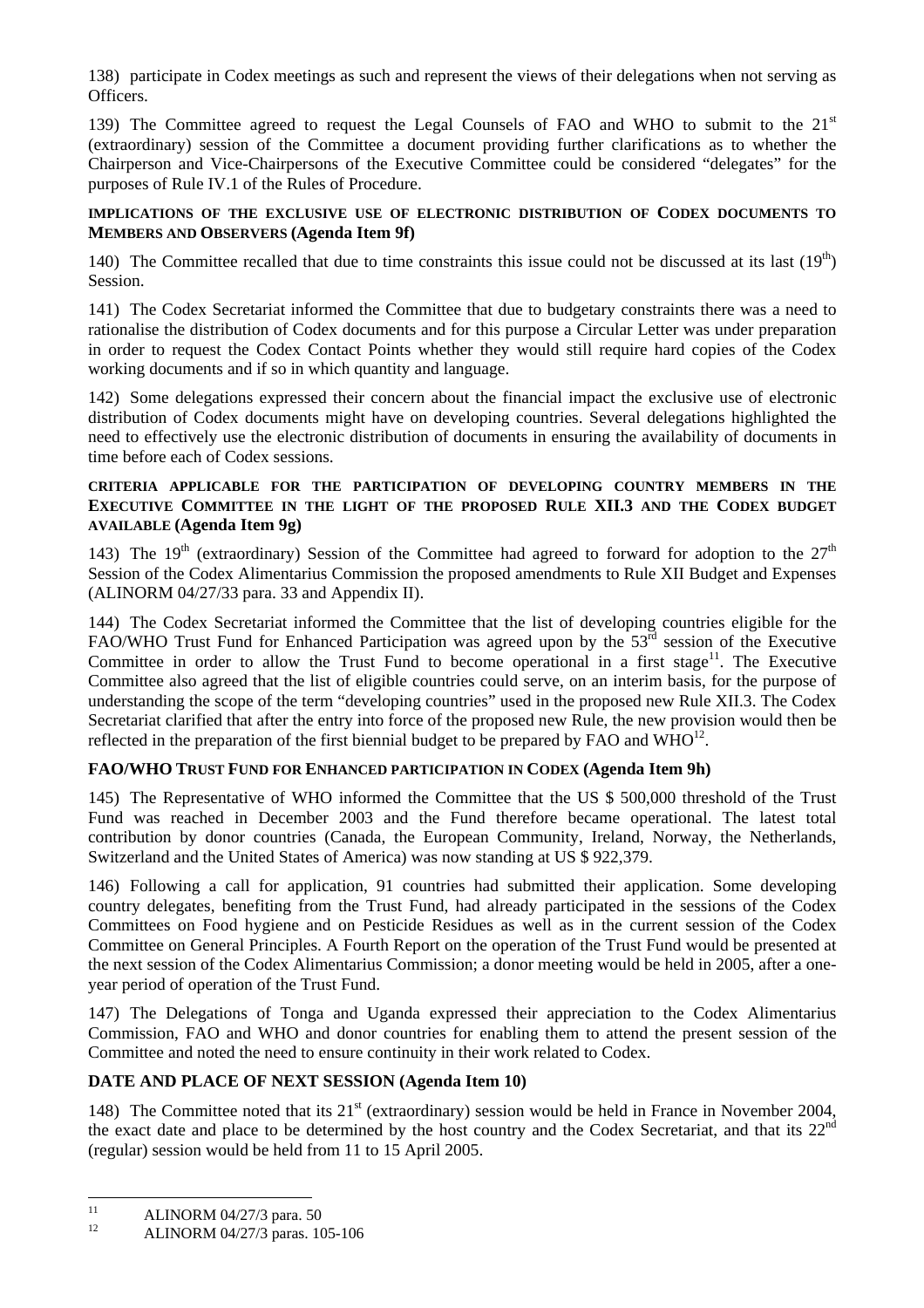## **SUMMARY STATUS OF WORK**

| <b>Subject Matter</b>                                                                                                                                                                 | <b>Step</b> | <b>Action by</b>                                   | <b>Reference in</b><br><b>ALINORM 04/27/33A</b> |
|---------------------------------------------------------------------------------------------------------------------------------------------------------------------------------------|-------------|----------------------------------------------------|-------------------------------------------------|
| Proposed Amendments to the Procedural Manual                                                                                                                                          |             | Governments<br>$27th$ CAC                          | paras. 12-14, 20, 30<br>Appendix II             |
| Proposed Amendment to Rule VIII Observers                                                                                                                                             |             | Governments<br>$27th$ CAC                          | para. 36<br>Appendix III                        |
| Proposed Definition of Traceability/Product Tracing                                                                                                                                   |             | Governments<br>$27th$ CAC                          | para. 96<br>Appendix IV                         |
| Proposed Draft Revised Code of Ethics for<br><b>International Trade in Foods</b>                                                                                                      | 3           | $27th$ CAC<br>Governments<br>22 <sup>nd</sup> CCGP | para. 77-78<br>Appendix V                       |
| Proposed Draft Working Principles for Risk<br>Analysis for Food Safety                                                                                                                | 3           | Governments<br>22 <sup>nd</sup> CCGP               | para. 43                                        |
| Revision of the Definition of "food"                                                                                                                                                  |             | $27th$ CAC<br>Governments<br>22 <sup>nd</sup> CCGP | para. 84                                        |
| Guidelines for Cooperation with International<br><b>Intergovernmental Organizations</b>                                                                                               |             | Secretariat<br>21 <sup>st</sup> CCGP               | para. 109                                       |
| Revised Principles concerning the Participation of<br>International Non-Governmental Organizations in<br>the Work of the Codex Alimentarius Commission                                |             | Secretariat<br>21 <sup>st</sup> CCGP               | para. 120                                       |
| Other questions:<br>- duration of the term of the Members of the<br><b>Executive Committee</b><br>- acceptance and notification procedures<br>- interpretation of the term "delegate" |             | Secretariat<br>21 <sup>st</sup> CCGP               | para. 127<br>para. 132<br>para. 138             |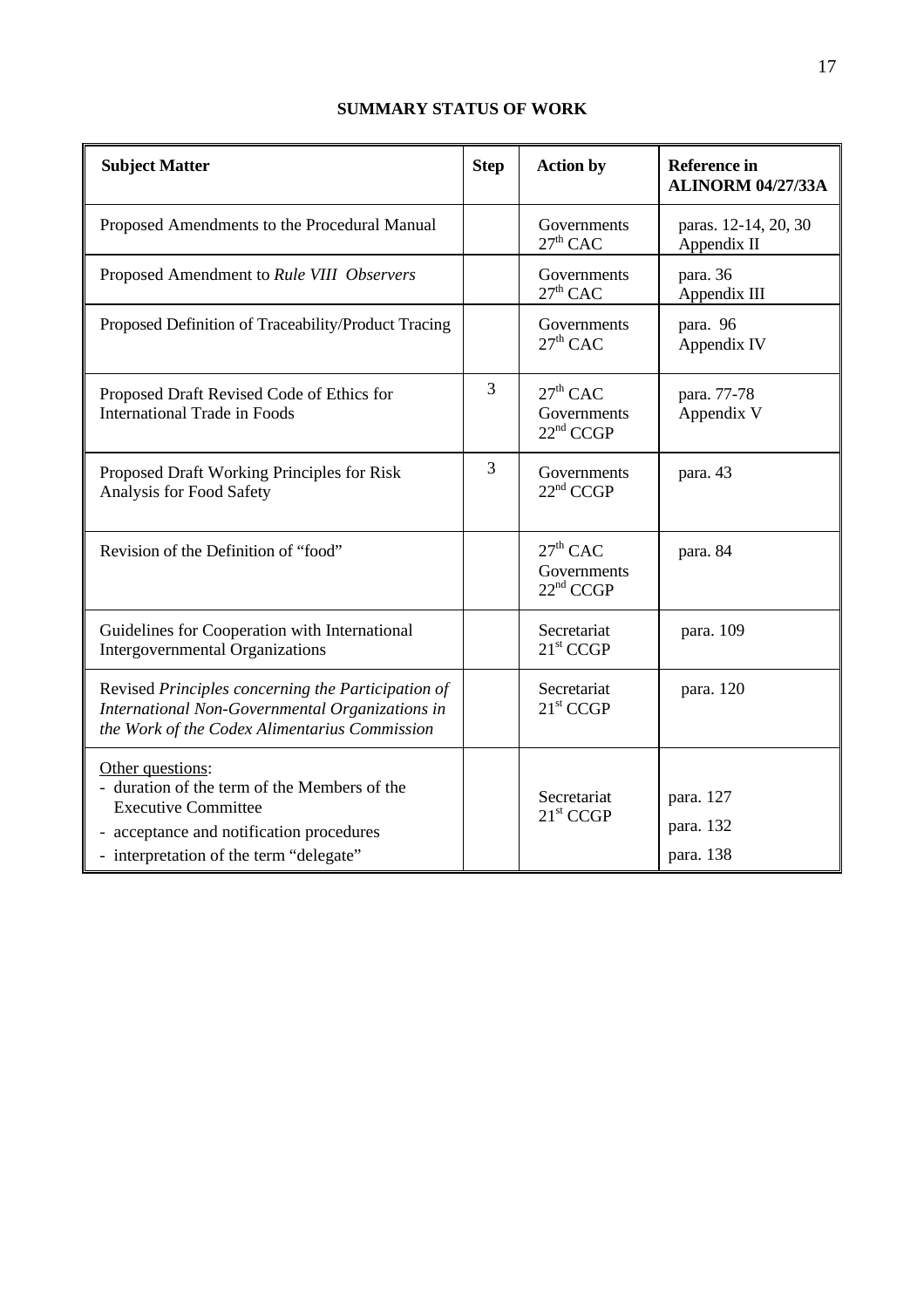#### **LIST OF PARTICIPANTS/LISTE DES PARTICIPANTS LISTA DE PARTICIPANTES**

**Chairperson/Président/President** 

**M. Michel THIBIER Directeur Général de l'Enseignement et de la Recherche Ministère de l'Agriculture, de l'Alimentation, de la Pêche et des Affaires Rurales 1 ter, avenue de Lowendal – 75700 PARIS 07 SP Tel : 00 33 (0)1 49 55 42 40 - Fax : 00 33 (0)1 49 55 46 36** 

**Email :** michel.thibier@agriculture.gouv.fr

## **ALGERIA ALGERIE ARGELIA**

**Dr. Ali ABDA** 

Sous-Directeur du Contrôle Sanitaire et de l'Hygiène Alimentaire Direction des Services Vétérinaires Ministère de l'Agriculture 12 Boulevard Colonel Amirouche, Alger Tel : 00 213 21 74 63 33 Fax : 00 213 21 74 34 34 Email : dsval@wissal.dz

## **ARGENTINA ARGENTINE**

## **Mme Gabriela CATALANI**

Ingeniera Secretaria Agronoma de Agricultura, Ganaderia, Pesca y Alimentacion Buenos Aires Tel : 00 54 11 4349 2549 Fax : 00 54 11 4349 2244 Email : codex@sagpya.minproduccion.gov.ar

## **Mr. César Alberto FAES**

Primer Secretario Embajada Argentina en Francia 6 rue Cimarosa 75116 Paris (France) Tel : 00 33 (0)1 45 05 27 35 / 42 Fax : 00 33 01 45 05 46 33 Email : efraneco@noos.fr

#### **Mr. Luis Eduardo ECHANIZ**

Servicio Nacional de Sanidad y Calidad Agroalimentaria (SENASA) Paseo Colon 367 Buenos Aires Tel : 00 54 11 4343 0398 Fax : 00 54 11 4334 4738

## **AUSTRALIA - AUSTRALIE**

### **Mr. Steve Mc CUTCHEON**

General Manager Product Safety and Integrity Branch Australian Government Department of Agriculture, Fisheries and Forestry GPO Box 858 Canberra ACT 2601 Tel : 00 61 2 6272 4316 Fax : 00 61 2 6272 5697 Email : steve.mccutcheon@daff.gov.au

## **Mme Rose HOCKHAM**

A/g Manager Codex Australia Product Safety and Integrity Branch Australian Government Department of Agriculture, Fisheries and Forestry GPO Box 858 Canberra ACT 2601 Tel : 00 61 2 6272 5060 Fax : 00 61 2 6272 3103 Email : rose.hockham@daff.gov.au

#### **Mr Richard SISSON**

Minister-Counsellor (Agriculture) Australian Delegation to the OECD Australian Embassy Paris (France) Tél : 00 33 (0)1 40 59 33 70 Fax: 00 33 (0)1 40 59 33 94 Email: richard.sisson@dfat.gov.au

#### **Mme Kirsten HAMBLY**

Executive Officer Agriculture and Food Branch Australian Government Department of Foreign Affairs and Trade RG Casey Building John McEwen Crescent Barton ACT 0221 Tel : 00 61 2 6261 1865 Fax : 00 61 2 6112 1865 Email : kirsten.hambly@dfat.gov.au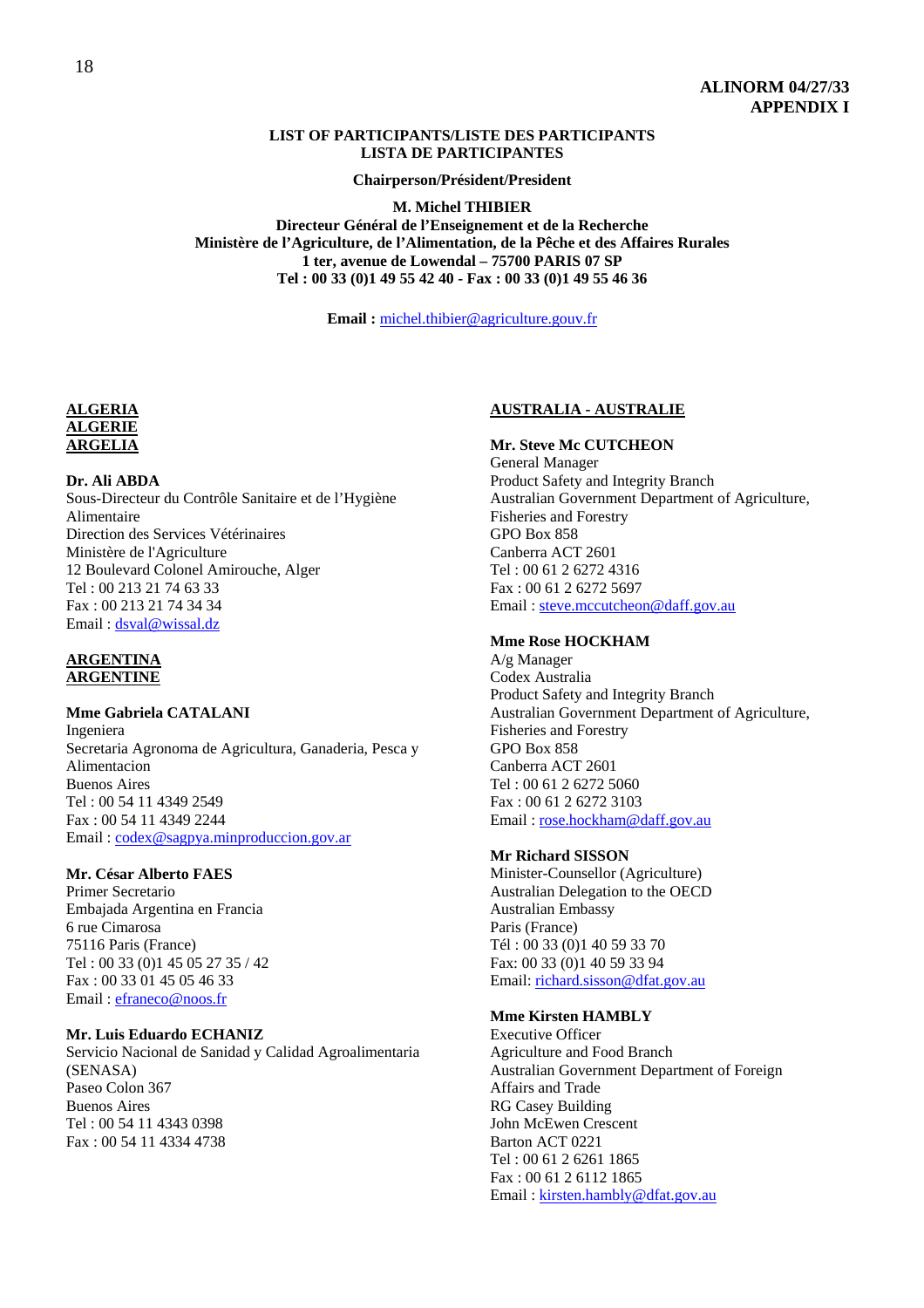#### **AUSTRIA/AUTRICHE**

#### **Dr. Alexander ZILBERSZAC**

Ministry for Health and Women Head of Unit Radetzkystr.2 A-1031 Wien Tel : 00 43 17 11 00 / 4617 Fax : 00 43 17 13 79 52 Email : alexander.zilberszac@bmgf.gv.at

## **Dr. Erhard HÖBAUS**

Head of Division Federal Ministry of Agriculture, Forestry, Environment and Water Management A-1012 Wien, Stubenring 12 Tel : 00 431 71100 2855 Fax : 00 431 71100 2901 Email : erhard.hoebaus@lebensministerium.at

## **BELGIUM/BELGIQUE/BELGICA**

## **Mr. Charles CREMER**

Directeur Service public fédéral Santé publique, Sécurité de la Chaîne alimentaire et Environnement Direction générale Animaux, Végétaux et Alimentation Division des Denrées alimentaires Cité Administrative de l'Etat Arcades, 4 - B-1010 Bruxelles Tel : 00 32 2 210 5246 Fax : 00 32 2 210 4816 Email : charles.cremer@health.fgov.be

**Mr. Guido KAYAERT**  Vice-President, Relations with European Institutions Nestlé Coordination Center Rue de Birmingham, 221 B-1070 Bruxelles Tel : 00 32 2 529 5330 Fax : 00 32 2 529 5667 Email : guido.kayaert@be.nestle.com

#### **Mr. Léonard BOSSCHAERT**

Expert - Agence Fédérale pour la Sécurité de la Chaîne alimentaire WTC III, Bd. Simon Bolivar 30 B-1000 Bruxelles Tél : 00 32 2 208 3884 Fax : 00 32 2 208 3823 Email : leonard.bosschaert@afsca.be

#### **BRAZIL - BRESIL**

#### **Mme Maria Aparecida MARTINELLI**

Ministry of Development, Industry and Trade National Institute for Metroly, Standardization and Industrial Quality - INMETRO Coordinator of Brazilian Codex Committee SEPN 511, Bloco B, 4° Andar 70 750 527 Brasilia – DF Tel : 00 55 61 340 2211 Fax : 00 55 61 347 3284 Email : codexbrasil@persocom.com.br

#### **Mr. Oscar de AGUIAR ROSA FILHO**

Ministry of Agriculture, Livestock and Food Supply Esplanada dos Ministerios - Anexo B – Sala 436 70 043 900 Brasilia Tel : 00 55 61 218 2829 Fax : 00 55 61 218 2831 Email : oscar@agricultura.gov.br

#### **Mr. Hoeck Aureo SOUZA MIRANDA**

National Health Surveillance Agency Ministry of Health SEPN 515 Bloco B – Ed. Omega, 3° Andar 70 770 502 Brasilia - DF Tel : 00 55 61 448 1084 Fax : 00 55 61 448 1080 Email : hoeck.miranda@anvisa.gov.br

#### **Mr. Luciano PEREIRA DE SOUZA**

Secretary, Brazilian Embassy 34 Cours Albert  $1<sup>er</sup>$ , 75008 Paris (France) Tel : 00 33 (0)1 45 61 63 56 Fax : 00 33(0)1 42 89 03 45 Email : lpsouza@bresil.org

## **BURUNDI**

#### **Mr. NTAHONDI Emile**

Directeur - Departement de la Protection des Végétaux B.P. 114 Gitega Tel : 00 257 402036 / 910931 Fax : 00 257 402104 / 222873 Email : entahondi@hotmail.com Email : dpvbdi@cbinf.com

#### **CAMEROON /CAMEROUN**

#### **Mr. Médi MOUNGUI**

Représentant permanent adjoint du Cameroun auprès de la FAO - Ambassade du Cameroun Via Siracusa 4/6, 00161 Rome (Italie) Tel : 00 39 06 44 29 12 85 – 00 39 06 44 03 644 Fax : 00 39 06 44 29 13 23 Email : info@cameroonembassy.it Email : : medimoungui@virgilio.it

#### **Mr. Martin YANKWA**

Chef de cellule de la normalisation et de la qualité Ministère du Développement Industriel et Commercial Yaoundé, Cameroun Tel/Fax : 00 237 222 11 20 Email : myankwa@yahoo.fr

#### **CANADA**

#### **Mr. Ron BURKE**

Director, Bureau of Food Regulatory, International and Interagency Affairs Food Directorate, Health Products and Food Branch Health Canada Building #7 (0702C1), Tunney's Pasture Ottawa, Ontario, K1A 0L2 Tel : 00 1 613-957 1748 Fax : 00 1 613-941 3537 Email: ronald\_burke@hc-sc.gc.ca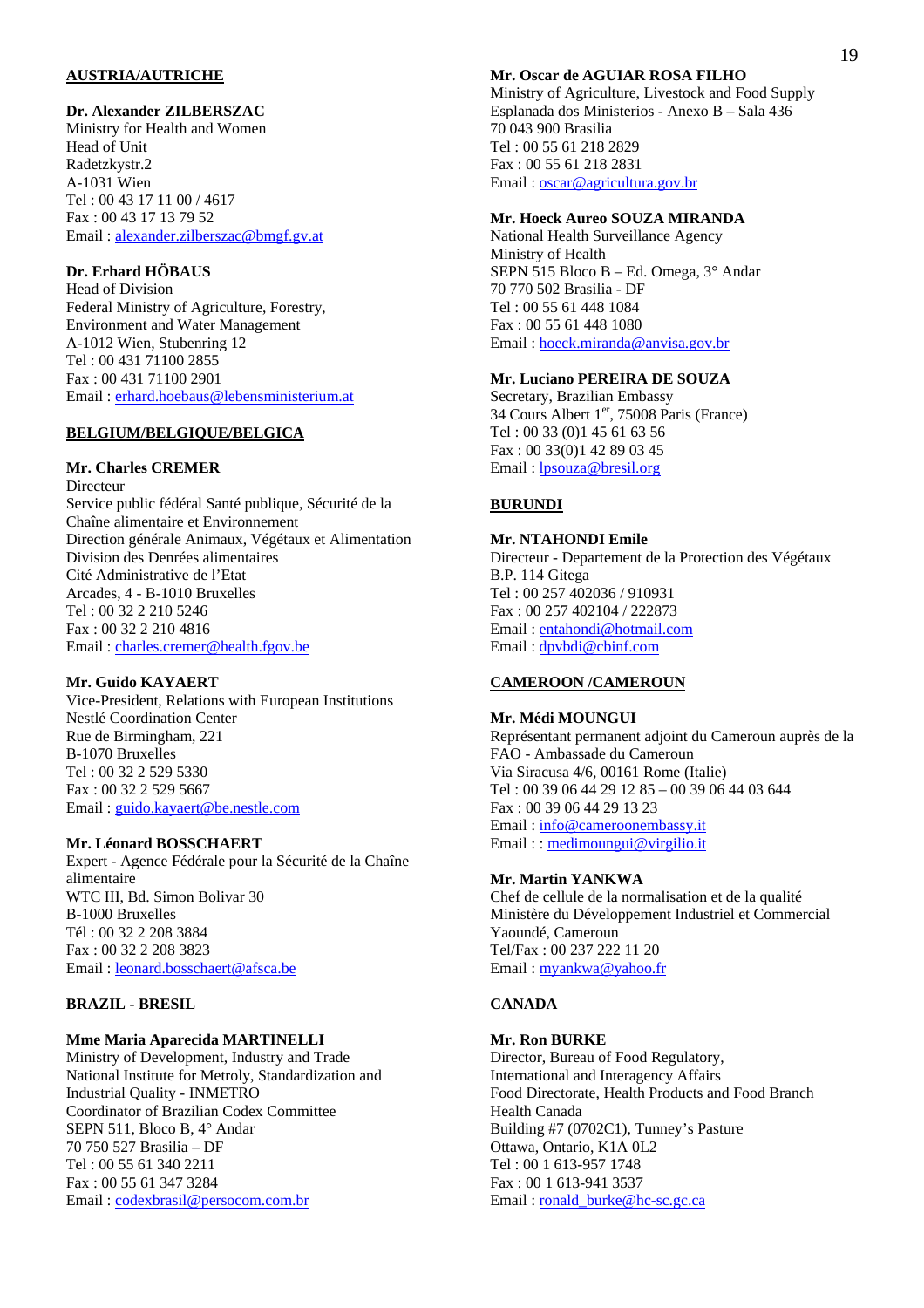## 20

## **Mr. Paul MAYERS**

Acting Director General Food Directorate, Health Products and Food Branch Health Canada Building #7 Postal Locator (0701A5) Tunney's Pasture Ottawa, Ontario, K1A 0L2 Tel.: 00 1 613 957 1821 Fax: 00 1 613 957 1784 Email : paul\_mayers@hc-sc.gc.ca

## **Mr. Allan McCARVILLE**

Senior Advisor, Codex Bureau of Food Regulatory, International and Interagency Affairs Food Directorate, Health Products and Food Branch Health Canada Building #7, Room 2394 (0702C1) Tunney's Pasture Ottawa, Ontario K1A 0L2 Tel : 00 1 613-957 0189 Fax : 00 1 613-941 3537 Email : allan\_mccarville@hc-sc.gc.ca

## **Mme Debra BRYANTON**

Executive Director Food Safety Directorate Canadian Food Inspection Agency 59 Camelot Drive Ottawa, Ontario, K1A 0Y9 Tel : 00 1 613 221 7155 Fax : 00 1 613 221 7295 Email : dbryanton@inspection.gc.ca

#### **Dr. Anne MacKENZIE**

Senior Science Advisor Canadian Food Inspection Agency 59 Camelot Drive Ottawa, Ontario, K1A 0Y9 Tel : 00 1 613 225 2342 Ext. 4188 Fax : 00 1 613 228 6638 Email : amackenzie@inspection.gc.ca

## **Dr. Tom FELTMATE**

Manager Food Safety Risk Analysis Canadian Food Inspection Agency 3851 Fallowfield Road, PO 11300 Nepean, Ontario K2H 8P9 Tel : 00 1 613 228 6698 Ext. 5982 Fax : 00 1 613 228 6675 Email : tfeltmate@inspection.gc.ca

#### **Mme Jennifer LANGLOIS**

Senior Policy Analyst International Affairs Canadian Food Inspection Agency 59 Camelot Drive, Room Ottawa, Ontario, K1A 0Y9 Tel : 00 1 613 225 2342 Ext. 4797 Fax : 00 1 613 228 6634 Email : langloisj@inspection.gc.ca

#### **Mme Christine A. MORAN**

Senior Trade Policy Officer International Trade Canada 125 Sussex Drive Ottawa, Ontario K1A 0G2 Tel : 00 1 613 944 4847 Fax : 00 1 613 944 0756 Email : chris.moran@dfait-maeci.gc.ca

#### **Mme Céline DUGUAY**

**Directrice** Questions Techniques multilatérales relatives au commerce Agriculture & Agroalimentaire Canada 930, Avenue Carling Ottawa, Ontario K1A 0C5 Tel : 00 1 613 715 5038 Fax : 00 1 613 759 7503 Email : duguayc@agr.gc.ca

## **CHILE/ CHILI**

## **Mr. Esteban CORDOVA TAPIA**

Asesor Direccion de Politica Multilateral Mininsterio de Relaciones Exteriores Catederal 1158 – 2°Piso Oficina 219 Santiago Tel : 00 56 2 679 4364 Fax : 00 56 2 671 0031 Email : ecordova@minrel.gov.cl

#### **Mr. Gonzalo RIOS KANTOROWITZ**

Encargado de Negociaciones Internacionales Materias MSF/OMC y Codex Alimentarius Servicio Agricola y Ganadero . SAG Ministerio de Agricultura Avenida Bulnes 140 – 5° Piso Santiago Tel : 00 56 2 345 1581 Fax : 00 56 2 345 1578 Email : gonzalo.rios@sag.gob.cl

## **Mr. Carlos PAVLETIC BREVIS**

Jefe Sub Depto Alimentos, Zoonosis y Vectores Ministerio de Salud Mac – Iver 459 8°Piso Santiago Tel : 00 56 2 6300 575 Fax : 00 56 2 6300 9150 Email : cpavletic@minsal.cl

#### **COLOMBIA/ COLOMBIE**

#### **Mr. Alberto SANTOFIMIO**

Premier Secrétaire Attaché Commercial Ambassade de Colombie 22 rue de l'Elysée 75008 Paris (France) Tel : 00 33 (0)1 42 65 51 28 Fax : 00 33 (0)1 42 66 18 60 Email : comercial@amb-colombie-fr.com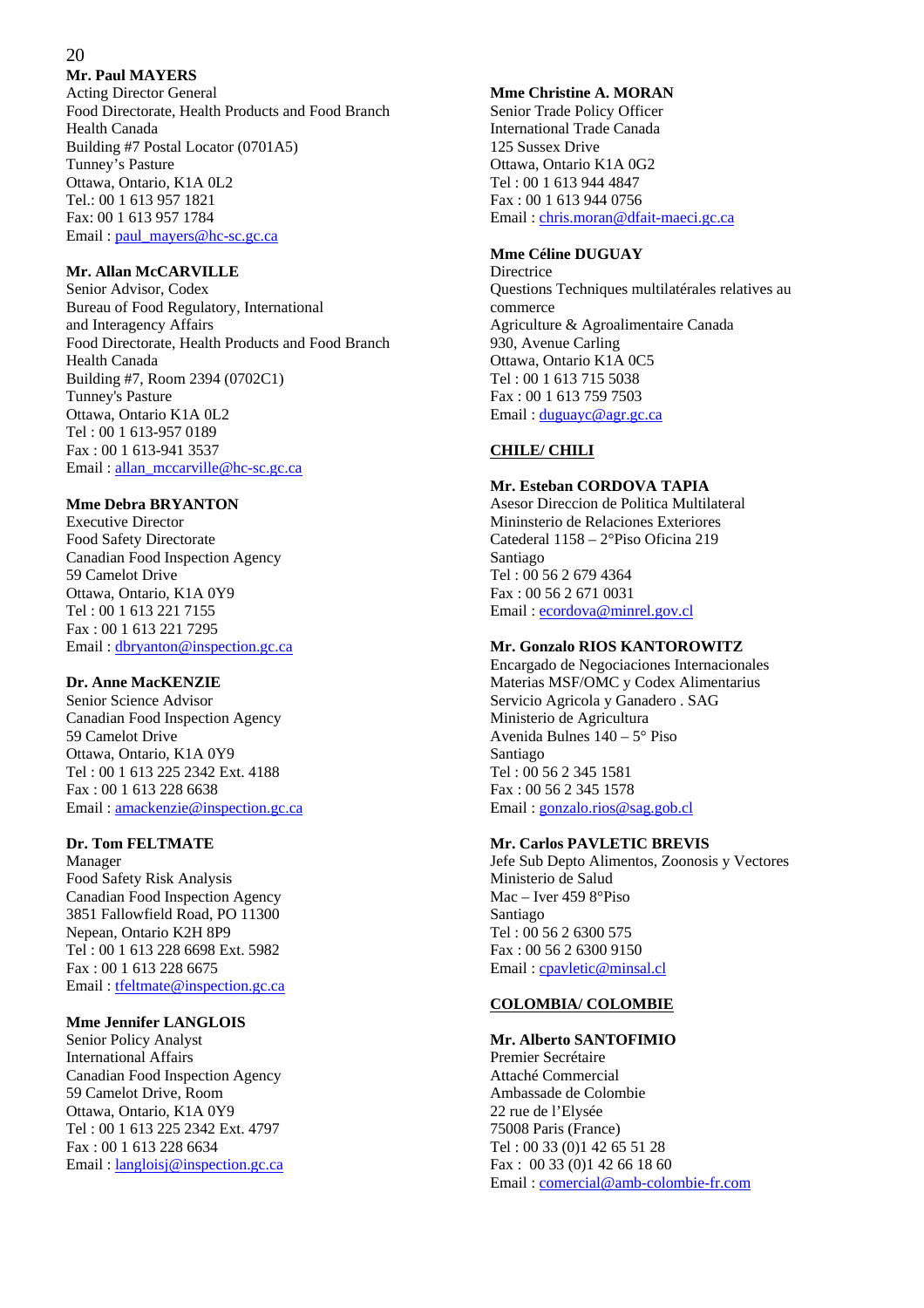#### **Mr. Carlos Alfredo CARRETEW**

Deuxième Secrétaire Ambassade de Colombie 22 rue de l'Elysée 75008 Paris (France) Tel : 00 33 (0)1 42 65 51 27 Fax : 00 33 (0)1 42 66 18 60 Email : s.secretario@amb-colombie-fr.com

#### **CONGO, REPUBLIC DEMOCRATIC OF – REPUBLIQUE DEMOCRATIQUE DU CONGO**

#### **Mr. KAMANDA BISHIMINI Augustin**

Chef de Division de Normalisation et Contrôle de Qualité au PRONANUT Ministère de la Santé Kinshasa Tel : 00 243 8951565 / 815168805 Email : kbishimini@yahoo.fr

#### **COSTA RICA**

**Mr. Sergio MENA**  Consul – Conseillor Economique Du Costa Rica en France 78 avenue Emile Zola 75015 Paris (France) Tel : 00 33 (0)1 45 78 96 96 Fax : 00 33 (0)1 45 78 99 66 Email : smena@wanadoo.fr

## **DENMARK/ DANEMARK/ DINAMARCA**

## **Mr. Knud OSTERGAARD**

Head International Affairs Danish Veterinary and Food Administration Morkhoj Bygade 19 DK-2860 Soborg Tel : 00 45 339 56120 Fax : 00 45 339 56299 Email: koe@fdir.dk

#### **Mme Jytte KJAERGAARD**

Consultant Danish Veterinary and Food Administration Morkhoj Bygade 19 DK-2860 Soborg Tel : 00 45 339 56233 Fax : 00 45 339 56299 Email : jk@fdir.dk

#### **EGYPT EGYPTE EGIPTO**

#### **Prof. Dr. Maryam Ahmed Moustafa Moussa**

Minister Plenipotentiary for Agricultural Affairs Embassy of the Arab Republic of Egypt Agricultural Office Villa Savoia - Via Salaria 267 00199 Rome (Italie) Tel : 00 39 06 8548 956 Fax : 00 39 06 8542 603 Email : agrioff.egypt@mclink.it

#### **Mme Haidy DIMITRY**

General Organization of import and export control Ministry of Foreign Trade 1 street Ramsis, Abdel moneim riad Cairo Tél : 00 20 2 579 22 37 Fax : 00 20 2 575 88 48 Email : minawr86@hotmail.com

#### **ESTONIA ESTONIE**

#### **Mme Kairi RINGO**

Head of the Food Safety Office of the Veterinary and Food Department - Ministry of Agriculture 39/41 Lai str., 15056 Tallinn Tel : 00 372 6 256 212 Fax : 00 372 6 256 210 Email : kairi.ringo@agri.ee

#### **EUROPEAN COMMUNITY COMMUNAUTE EUROPEENNE COMUNIDAD EUROPEA**

#### **Mr. Henri BELVEZE**

Administrateur Principal Commission Européenne Bureau 4/74 Rue Froissart 101 B-1049 Bruxelles (Belgique) Tel : 00 32 2 296 28 12 Fax : 00 32 2 296 85 66 Email : henri.belveze@cec.eu.int

## **ECUADOR EQUATEUR**

#### **Mr. German ORTEGA ALMEIDA**

Ministre de l'Ambassade Ambassade de l'Equateur en France 34 avenue de Messine 75008 Paris (France) Tel : 00 33 (0)1 45 61 10 21 Fax : 00 33 (0)1 42 56 06 64 Email : german.ortega@ambassade-equateur.fr

#### **FINLAND/ FINLANDE/ FINLANDIA**

**Dr. Jorma HIRN**  Director General National Food Agency PO Box 28 FIN-00581 Helsinki Tel : 00 358 9 3931 510 Fax : 00 358 9 3931 592 Email : jorma.hirn@nfa.fi

#### **Mme Anne HAIKONEN**

Counsellor, Legal Affairs Ministry of Trade and Industry PO Box 32 FIN-00023 Government Tel : 00 358 9 1606 3654 Fax : 00 358 9 1606 2670 Email : anne.haikonen@ktm.fi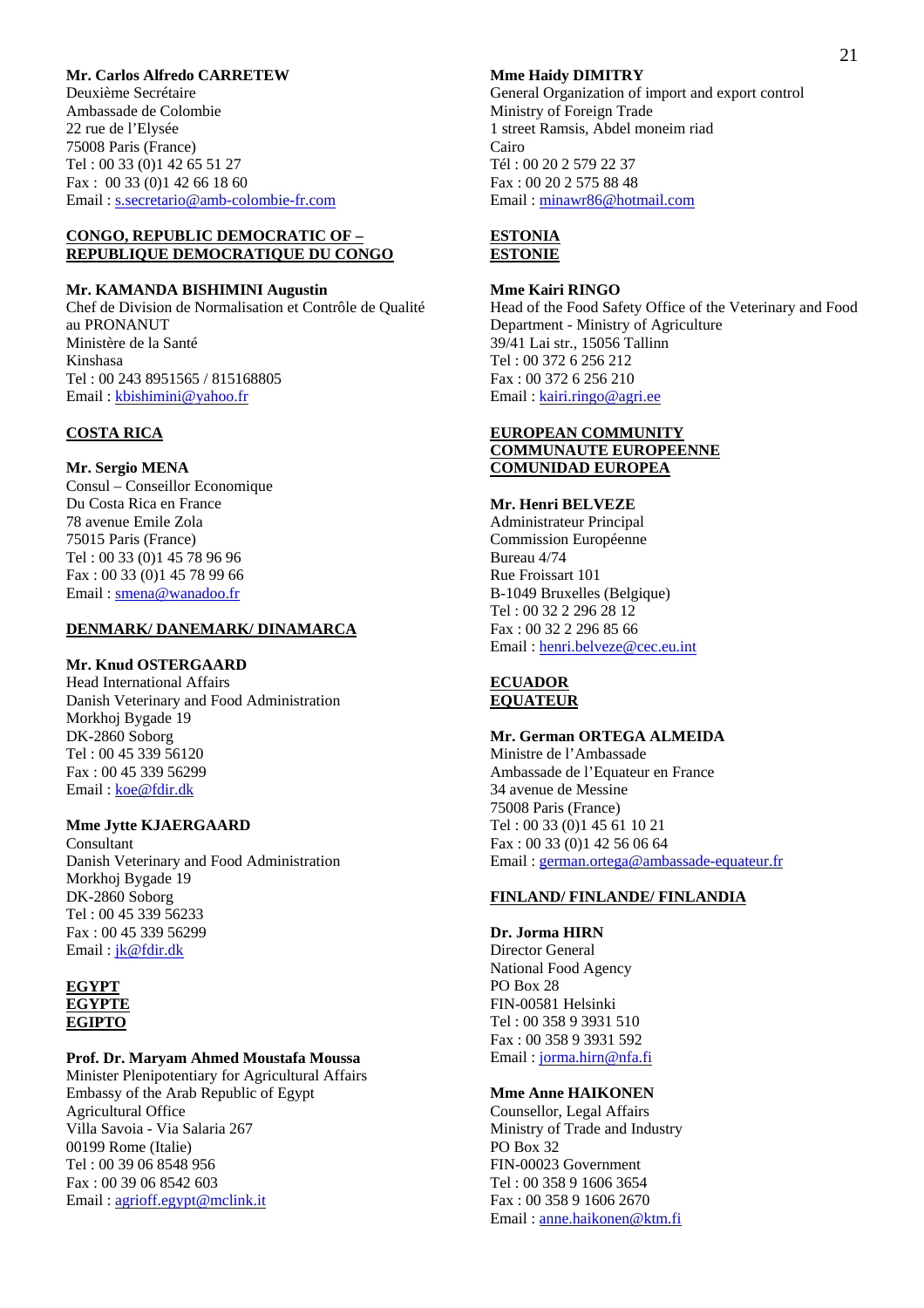## **FRANCE - FRANCIA**

#### **Mme Catherine CHAPOUX**

Ministère de l'Agriculture, de l'Alimentation, de la Pêche et des Affaires Rurales - D.G.A.L./M.C.S.I. 251 rue de Vaugirard 75732 Paris Cedex 15 Tel : 00 33 (0)1 49 55 83 95 Fax : 00 33 (0)1 49 55 44 62 Email : catherine.chapoux@agriculture.gouv.fr

#### **Mme Roseline LECOURT**

Ministère de l'Economie, des Finances et de l'Industrie D.G.C.C.R.F. 59 boulevard Vincent Auriol 75703 Paris Cedex 13 Tel : 00 33 (0)1 44 97 34 70 Fax : 00 33 (0)1 44 97 30 37 Email : roseline.lecourt@dgccrf.finances.gouv.fr

#### **Mr. Philippe CROS**

Ministère de l'Agriculture, de l'Alimentation, de la Pêche et des Affaires Rurales Conseil Général du GREF 140bis rue de Rennes 75006 Paris Tel : 00 33 (0)1 49 55 60 49 Fax : 00 33 (0)1 49 55 56 01 Email : philippe.cros@agriculture.gouv.fr

#### **Mr. Loïc EVAIN**

Ministère de l'Agriculture, de l'Alimentation, de la Pêche et des Affaires Rurales - DGAL/S.D.S.S.A. 251 rue de Vaugirard 75732 Paris Cedex 15 Tel : 00 33 (0)1 49 55 84 18 Fax : 00 33 (0)1 49 55 56 80 Email : loic.evain@agriculture.gouv.fr

## **Mr. Jean-Charles LEBLANC**

INRA/DSNHSA - INA-PG 16 rue Claude Bernard - 75005 Paris Tel : 00 33 (0)1 44 08 72 79 Fax : 00 33 (0)1 44 08 72 76 Email : jleblanc@inapg.inra.fr

#### **Mr. Olivier PRUNAUX**

Ministère de l'Agriculture, de l'Alimentation, de la Pêche et des Affaires Rurales - D.G.A.L. 251 rue de Vaugirard 75732 Paris Cedex 15 Tel : 00 33 (0)1 49 55 83 95 Fax : 00 33 (0)1 49 55 44 62 Email : olivier.prunaux@agriculture.gouv.fr

#### **Dr. Colette ROURE**

Médecin Général de santé publique Ministère de la Santé, de la Famille et des Personnes Handicapées - Direction Générale de la Santé 8 avenue de Ségur 75350 Paris 07 SP Tel : 00 33 (0)1 40 56 46 36 Fax : 00 33 (0)1 40 56 50 56 Email : colette.roure@sante.gouv.fr

#### **Mlle Ariane BILLOIR**

Expert Agro-alimentaire UFCS (Union Féminine, Civique et Sociale) 6 rue Béranger 75003 Paris Tel : 00 33 (0)1 44 54 50 54 Fax : 00 33 (0)1 44 54 50 66 Email : ufcs.conso@wanadoo.fr

#### **Mr. François FALCONNET**

ADEPALE/CITPPM 44 rue d'Alésia 75681 Paris Cedex 14 Tel : 00 33 (0)1 53 91 44 64 Fax : 00 33 (0)1 53 91 44 70 Email : ffalconnet@citppm.org

#### **Mr. Georges MONSALLIER**

Président Honoraire du SIMV 50 rue de Paradis - 75010 Paris Tel : 00 33 (0)2 53 34 43 43 Fax : 00 33 (0)2 53 34 43 44 Email : georges.monsallier@wanadoo.fr

#### **GABON**

#### **Mme Blanche Emilienne OBAME**

Secrétaire Principale du Comité National du Codex Ministère de l'Agriculture et du Développement Rural Commission Nationale FAO Gabon B.P. 8704 Libreville Tel : 00 241 7638 35 ou 067215 Email : emilienneob@yahoo.fr

#### **GEORGIA/ GEORGIE**

#### **Mr. Giorgi TKESHELASHVILLI**

First Deputy Minister Ministry of Agriculture and Food 41 Kostava St. 380023 Tbilissi Tel : 00 995 32 920 112 Fax : 00 995 32 933 300 Email : georgemaf@hotmail.com

#### **Mr. Tamaz AGLADZE**

President - Association of Georgian Exporters 5 jikia St. 0186 Tbilissi Tel : 00 995 32 334 813 Fax : 00 995 32 244 300 Email : age@gol.ge

## **GERMANY/ALLEMAGNE/ALEMANIA**

#### **Mr. Gerhard BIALONSKI**

Bundesministerium für Verbraucherschutz, Ernährung und Landwirtschaft (Federal Ministry of Consumer Protection, Food and Agriculture) Rochusstrasse 1, D-53123 Bonn Tel : 00 49 228 529 4651 Fax : 00 49 228 529 4947 Email : referat314@bmvel.bund.de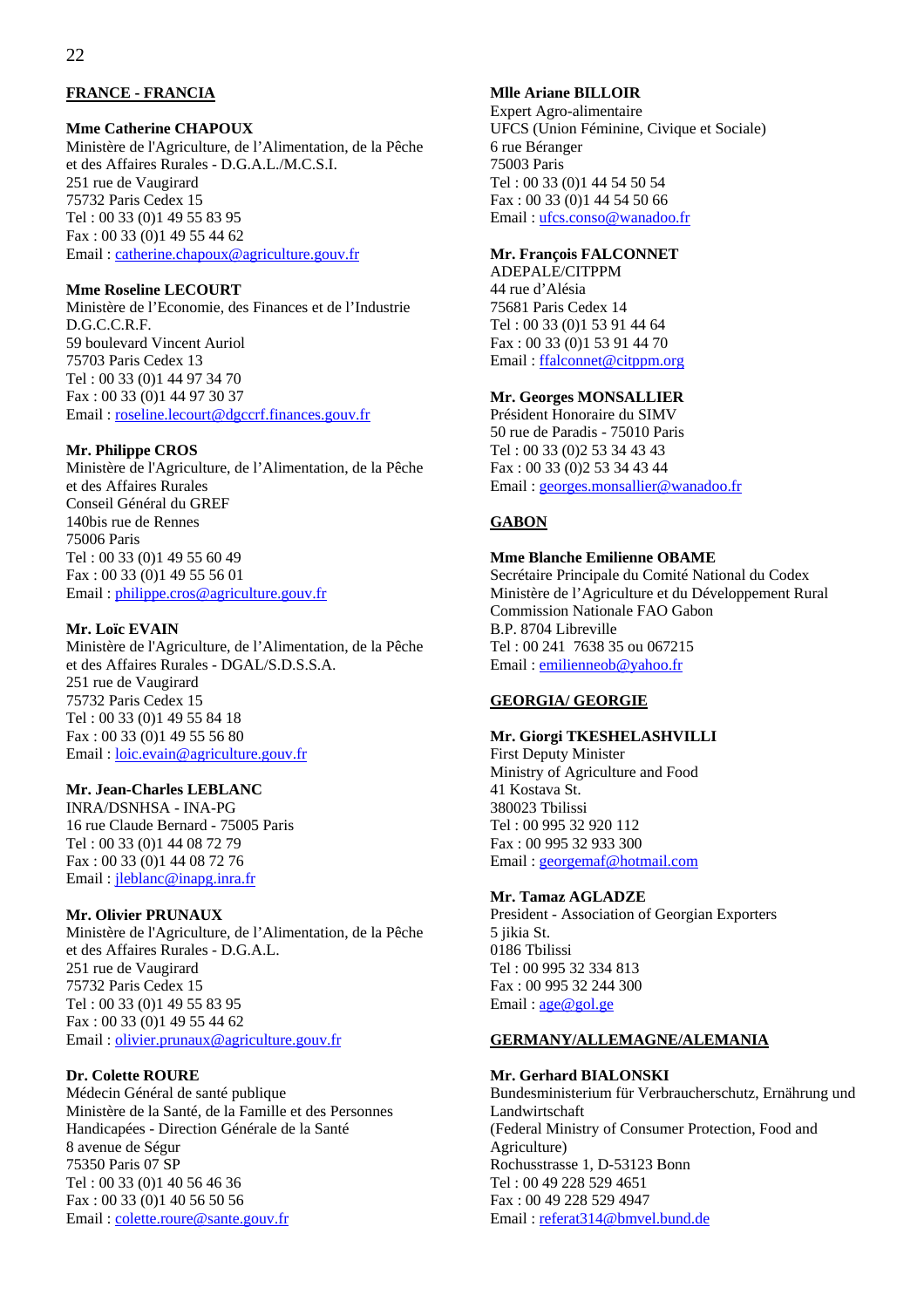## **Prof. Dr. Rolf GROSSKLAUS**

Direktor und Professor Bundesinstitut für Risikobewertung Postfach 33 00 13 D-14191 Berlin Tel : 00 49 30 412 3230 Fax : 00 49 30 412 3715 Email : fgr11@bfr.bund.de

#### **Dr. Alice STELZ**

Staatliches Untersuchungsamt Hessen -Standort Wiesbaden-Hasengartenstrasse 24 D-65189 Wiesbaden Tel : 00 49 611 760 8128 Fax : 00 49 611 713515 Email : a.stelz@suah-wi.hessen.de

## **Mme Angelika MROHS**

Geschäftsführerin Bund für Lebensmittelrecht und Lebensmittelkunde e.V. Godesberger Allee 142 – 148 D-53175 Bonn Tel : 00 49 228 819 9332 Fax : 00 49 228 375 069 Email : amrohs@bll-online.de

#### **Mme Clara MEYNEN**

Verbraucherzentrale Bundesverband e.V. Markgrafenstraße 66 D-10696 Berlin Tel.: +49 30-25800 444 Fax: +49 30-25800 418 Email : meynen@vzbv.de

#### **GUATEMALA**

**Mr. José Miguel VALLADARES**  Primer Secretario y Consul Ambassade du Guatemala en France 2 rue Villebois Mareuil 75017 Paris (France) Tel : 00 33 (0)1 Email : miguelvalladares29@hotmail.com

#### **HUNGARY – HONGRIE - HUNGRIA**

**Mr. Andras JOKUTI dr.**  Legal Advisor Ministry of Agriculture - Department for Food Industry H-1860, Budapest Pof. 1 Tel : 00 36 1 301 4419 Fax : 00 36 1 301 4808 Email : jokutiA@posta.fvm.hu

#### **ICELAND/ISLANDE/ISLANDIA**

### **Mr. Thordur ASGEIRSSON**

Codex Contact in Iceland Director of Fisheries - Directorate of Fisheries Ingolfsstraeti 1, 101 Reykjavik Tel : 00 354 569 7900 Fax : 00 354 569 7991 Email : thordur@fiskistofa.is

## **INDIA - INDE**

#### **Mme Rita TEAOTIA**

Joint Secretary Ministry of Health & F.W. Nirman Bhavan New Delhi – 110011 Tel : 00 91 11 23019195 Fax: 00 91 11 230 18842 Email: jsrt@nb.nic.in

#### **Mr. Shri Jayant DASGUPTA**

Joint Secretary Ministry of Commerce and Industry Department of Commerce Udog Bhavan New Delhi – 110011 Tel : 00 91 11 23015971 Fax : 00 91 11 23014418 Email : jssez@hotmail.com

## **Mr. K.S. MONEY**

Chairman Agriculture & Processed Food Products Export Development Authority NCUI Building 3 Siri Institutionnal Area New Delhi – 110049 Tel : 00 91 11 26513167 Fax : 00 91 11 26523187 Email : chairman@apeda.com

#### **Mr. S.K. SHRIVASTAVA**

**Director** Ministry of Agriculture Department of Animal Husbandry & Dairying Krishi Bhavan New Delhi – 110001 Tel : 00 91 11 23389212 Fax : 00 91 11 23386115 Email : skshri@yahoo.com

#### **INDONESIA INDONESIE**

**Mr. Meddy Hermadi Sewaka**  Ministry of Foreign Affairs Jakarta Tel : 00 62 21 Fax : 00 62 21

#### **IRELAND/IRLANDE/ IRLANDA**

**Mr. Richard HOWELL**  Agricultural Inspector Department of Agriculture and Food 7C Agriculture House - Kildare Street Dublin 2 Tel : 00 353 1 607 2572 Fax : 00 353 1 661 6263 Email : richard.howell@agriculture.gov.ie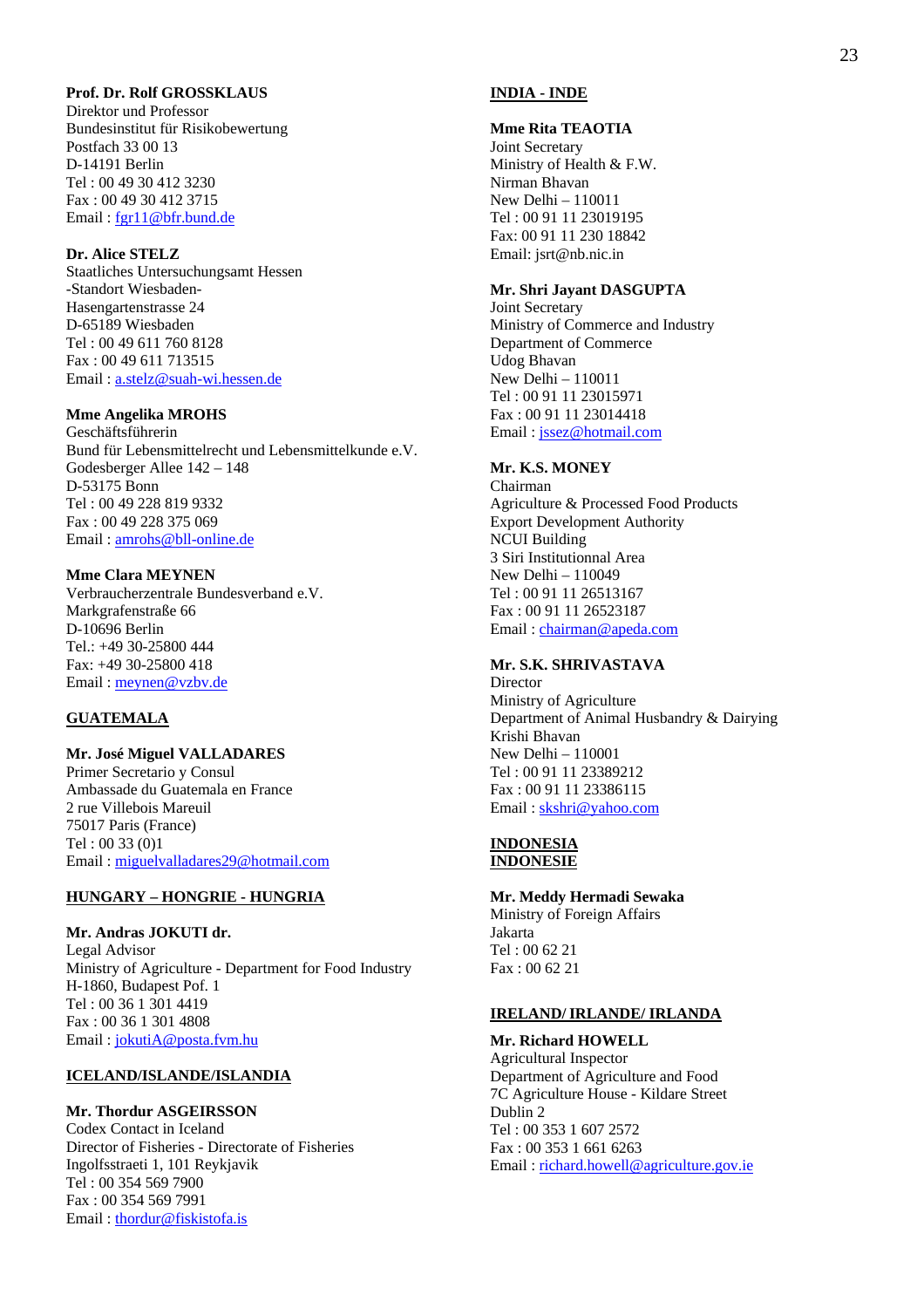## **Mr. Martin C.O'SULLIVAN**

Deputy Chief Veterinary Officer Department of Agriculture and Food Kildare Street Dublin 2 Tel : 00 353 1 607 2213 Fax : 00 353 1 661 0230 Email : martin.osullivan@agriculture.gov.ie

## **Mr. Seamus MAGUIRE**

Administrator Department of Health and Children Hawkins House, Dublin 2 Tel : 00 353 1 635 4545 Fax : 00 353 1 635 4552 Email : seamus\_maguire@health.irlgov.ie

## **Mr. Kari TÖLLIKKÖ**

Principal Administrateur Secrétariat Général du Conseil de l'Union Européenne 175 rue de la Loi B-1048 Bruxelles (Belgique) Tel : 00 32 2 285 78 41 Fax : 00 32 2 285 61 98 Email : kari.tollikko@consilium.eu.int

## **ITALY/ITALIE/ ITALIA**

### **Dr. Brunella LO TURCO**

Segretario Generale Comitato Nazionale Codex Ministero delle Politiche Agricole e Forestali Via XX Settembre 20, 00187 Roma Tel : 39 06 4665 6512 Fax : 39 06 4880 273 Email : qtcvi.codex@politicheagricole.it

#### **Dr. Ciro IMPAGNATIELLO**

Ministero Politiche Agricole E Forestali Via XX Settembre 20 - 00187 Roma Tel : 00 39 06 4665 6510 Fax : 00 39 06 4880 273 Email : ciroimpa@tiscali.it

## **JAPAN - JAPON**

## **Dr. YAMADA Yukiko**

Senior Scientific Counselor Food Safety and Consumer Affairs Bureau Ministry of Agriculture, Forestry and Fisheries 1-2-1 Kasumigaseki, Chiyoda-ku, Tokyo 100-8950 Tel : 00 81 3 3502 2319 Fax : 00 81 3 3502 0389 Email : yukiko\_yamada@nm.maff.go.jp

## **Dr. MIURA Koji**

Director - International Food Safety Planning Department of Food Safety Pharmaceutical and Food Safety Bureau Ministry of Health, Labour and Welfare 1-2-2 Kasumigaseki, Chiyoda-ku, Tokyo 100-8916 Tel : 00 81 3 3595 2326 Fax : 00 81 3 3503 7965 Email : miura-koujimd@mhlw.go.jp

## **Mr. OYAMA Seiichiro**

Director International Affairs Office, Food Safety and Consumer Policy Division Food Safety and Consumer Affairs Bureau Ministry of Agriculture, Forestry and Fisheries 1-2-1 Kasumigaseki, Chiyoda-ku, Tokyo 100-8950 Tel : 00 81 3 5512 2291 Fax : 00 81 3 3597 0329 Email : seiichirou\_ooyama@nm.maff.go.jp

#### **Dr. YOSHIKURA Hiroshi**

Chairman Food Sanitation Council, Pharmaceutical Affairs and Food Sanitation Council 1-2-2 Kasumigaseki, Chiyoda-ku, Tokyo 100-8916 Tel : 00 81 3 3595 2326 Fax : 00 81 3 3503 7965 Email : codexj@mhlw.go.jp

## **Dr. IMAMURA Tomoaki**

Technical Adviser Associate Professor Department of Planning Information and Management The University of Tokyo Hospital 7-3-1, Hongou, Bunkyou-ku, Tokyo 113-8655 Tel : 00 81 3 5800 8716 Fax : 00 81 3 5800 8765 Email : imamura-t@umin.ac.jp

## **KENYA**

**Mme Gladys MAINA**  General Manager - Quality Assurance Kenya Plant Health Inspectorate Service (KEPHIS) Walyaki Way, P;O. Box 49592 Nairobi 00100 Tel : 00 254 24 448 663 Fax : 00254 24 448 940 Email : kephis@nbnet.co.ke

#### **Mr. Tom Kevin OLIELO**

Chief Principal Standards Officer Head of Agrochemical Branch Kenya Bureau of Standards P.O. Box 54974, Nairobi 00200 Tel : 00 254 2 502 210 Fax : 00 254 2 609 660 Email : tkolielo@kebs.org

#### **KOREA (REPUBLIC OF)/ COREE (REPUBLIQUE DE)/ COREA (REPUBLICA DE)**

## **Dr. Insang SONG**

Director General Korea Food & Drug Administration Office of Safety Evaluation #5, Nokbun-Dong, Eunpyung-Gu, Seoul, 122-704 Tel : 00 82 2 380 1871 Fax : 00 82 2 380 6583 Email : songis@kfda.go.ko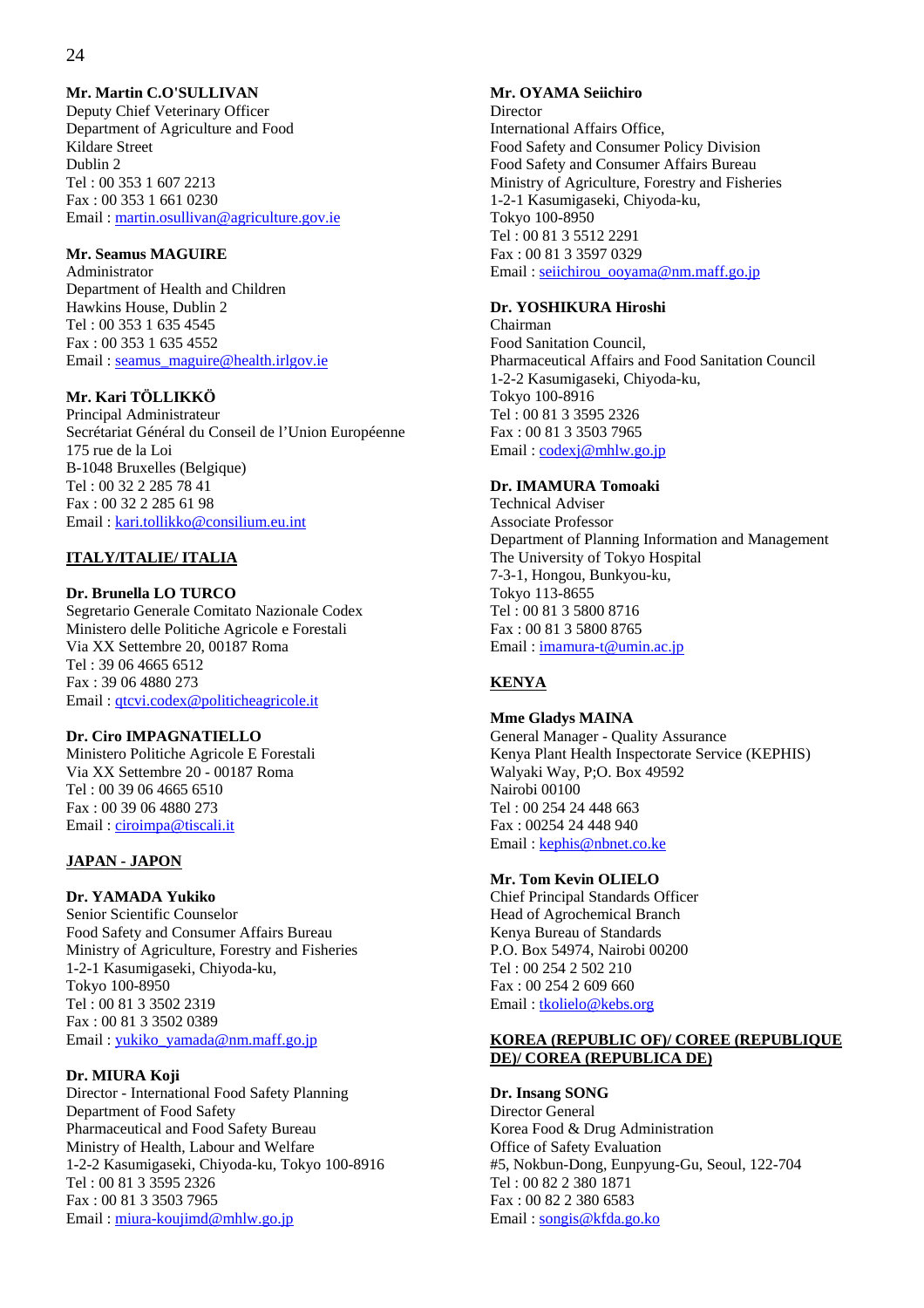### **Mr. Jongsei PARK, Ph. D.**

President LabFrontier Co., Ltd KSBC Building #Mt, 111-8,Iui-dong Yeongtong-gu, Suwon, Kyonggi-do, 443-766 Tel : 00 82 31 259 6801 Fax : 00 82 31 259 6802 Email : jongseip@labfrontier.com

## **Dr. Ju-Seok Moon**

Senior Researcher Korea Health Industry Development Institute 57-1 Noryangjin-Dong Dongjak-Gu Seoul 156-800 Tel : 00 82 2 2194 7483 Fax : 00 82 2 824 1763 Email : moonjs@khidi.or.kr

#### **Mlle Mi-Young CHO**

Senior Researcher Food Sanitation Council Ministry of Health and Welfare #5, Nokbun-Dong, Eunpyung-Gu Seoul, 122-704 Tel : 00 82 2 380 1726 Fax : 00 82 2 388 6396 Email : codexkorea@kfda.go.kr

#### **MADAGASCAR**

#### **Dr. Clara RAJEMIARIMOELISOA**

Directeur Unité de Contrôle de Qualité des Denrées Alimentaires (UCQDA) Ministère de la Santé et du Planning Familial BP 22 bis ou BP 88 Amlohidahy Tsaralalana – 101, Antananarivo Tel : 00 261 20 22 222 39 Fax : 00 261 22 633 17 ou 22 642 28

#### **MALAYSIA/ MALAISIE/ MALASIA**

#### **Mme NORAINI Bt. Dato' Mohd. Othman**

Deputy Director (Codex) Food Quality Control Division - Ministry of Health Health Offices Complex 3<sup>rd</sup> Floor, Block B, Jalan Cenderasari 50590 Kuala Lumpur Tel : 00 60 3 2694 6523 Fax : 00 60 3 2694 6517 Email: noraini\_othman@moh.gov.my Email : norainio@hotmail.com

#### **Mme SHAMSINAR ABDUL TALIB**

Principal Assistant Director Food Quality Control Division - Ministry of Health Health Offices Complex 3<sup>rd</sup> Floor, Block B, Jalan Cenderasari 50590 Kuala Lumpur Tel : 00 603 2694 6601 ext 288 Fax : 00 603 2694 6517 Email: shamsinar@moh.gov.my

## **Mr. R. VENUGOPAL**

Director Economics & Industry Development Division Malaysian Palm Oil Board (MPOB) Lot 6, SS 6, Jalan Perbandaran 47301 - Kelana Jaya, Selangor Tel : 00 603 7803 7192 Fax : 00 603 7803 3533 Email : venu@mpob.gov.my

## **MALI**

#### **Mr. Ousmane TOURE**

Conseiller Technique Ministère de la Santé B.P. 232 Koulouba – Bamuko Tel : 00 223 223 02 03 Fax : 00 223 223 02 03 Email : oussou\_toure@hotmail.com

## **MEXICO/ MEXIQUE**

#### **Mr. Jorge Antonio LOPEZ ZARATE**  Subdirector de Normalización Internacional Dirección General de Normas (DGN) Secretaria de Economi a (SE) Av. Puente de Tecamachalco N° 6 2° piso Col. Lomas de Tecamachalco C.P. 53950 Naucalpan, Estado de México Tel : 00 (5255) 57 29 94 80 Tel : 00 (5255) 57 29 93 00 Ext. 4144 - 4108 Fax : 00 (5255) 57 29 94 80 Email : jorgez@economia.gob.mx

#### **Mme Renée SALAS GUERRERO**

Subdirectora Ejecutiva de Operación Internacional Comisión Federal Para la Proteccion Contra Riesgos Sanitarios (COFEPRIS) Monterrey #33 Piso 1 Col Roma, México D.F. 06700 Tel : 00 (5255) 55141363 Fax : 00 (5255) 52089972 Email : rsalas@salud.gob.mx

#### **Mr. Victor Miguel GARCIA MORENO**

Subdirector de Inocuidad Agricola Secretaría de Agricultura, Ganaderia, Desarrollo Rural, Pesca y Alimentación (SAGARPA) Municipio Libre 377 Colonia Santa Cruz Atoyac Delegación Benito Juarez. 03310 México Tel : 00 (5255) 9183 1000 – 9183 1224 Ext. 33830 Email : 00 (5255) 9183 1000 – 9183 1224 Ext 33821 Email : vmiguel@senasica.sagarpa.gob.mx

#### **MOROCCO/ MAROC/ MARRUECOS**

#### **Mr. HACHIMI Larbi**

Directeur du Laboratoire Officiel d'Analyses et de Recherches Chimiques Ministère de l'Agriculture et du Développement Rural Tel : 00 212 22 302196 Fax : 00 212 22 301972 Email : loare@casanet.net.ma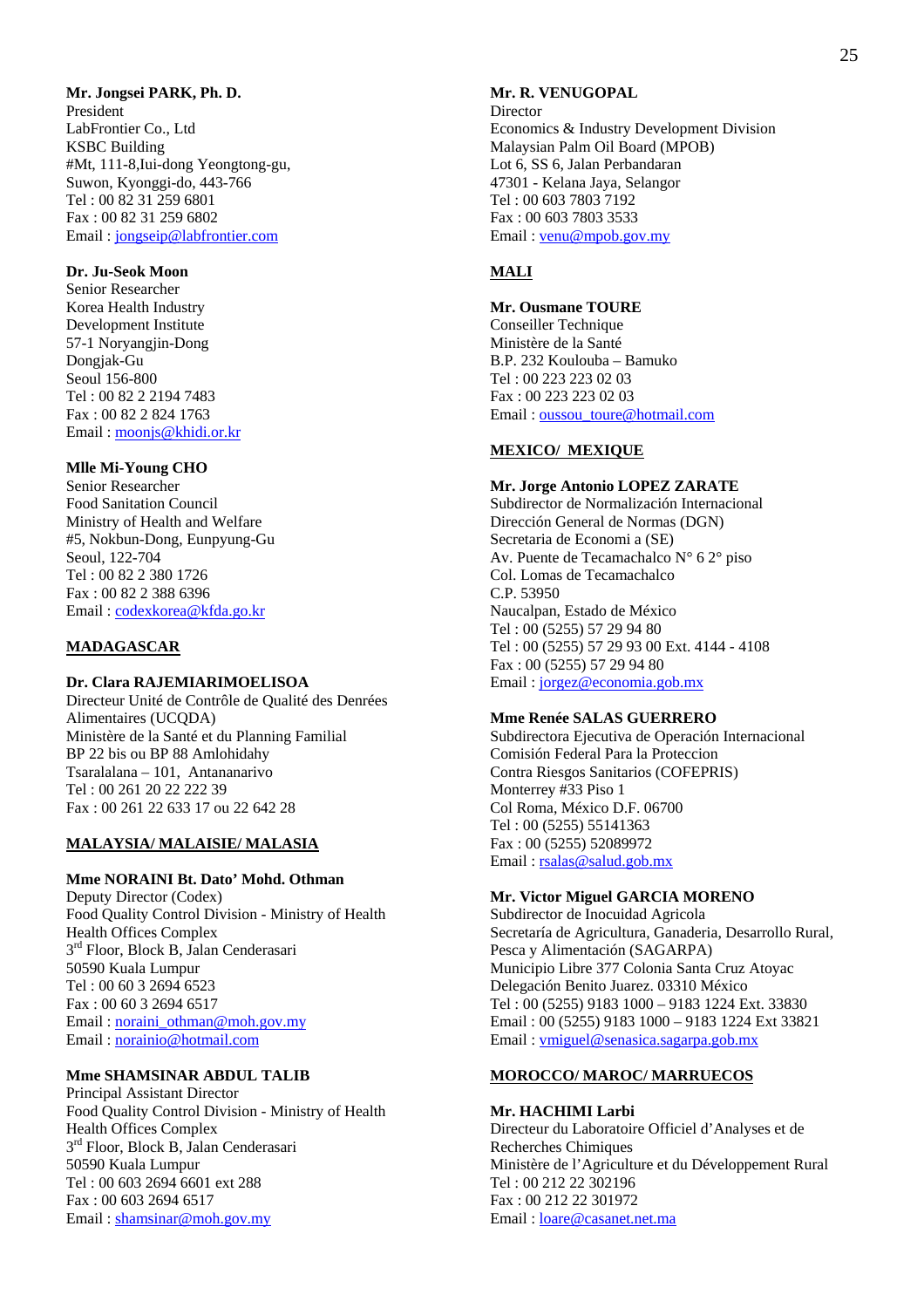## **Mr. SAAD Lhoussaine**

Chef du Service Technique Division de la Réperssion des Fraudes Ministère de l'Agriculture et du Développement Rural B.P. 1308 Rabat Tel : 00 212 37 29 75 43 Fax : 00 212 37 29 75 44 Email : lsaad@dpvctrf.madrpm.ma

## **Mr. Zine EL ALAMI**

Directeur des laboratoires Etablissement Autonome de Contrôle et de Coordination des Exportations Ministère de l'Agriculture et du Développement Rural Tel : 00 212 22 305104 Fax : 00 212 22 305168 Email : zineelalami@eacce.org.ma

#### **Mr. LACHHAB Hamid**

Chef du Service de la Réglementation Sanitaire Ministère de l'Agriculture et du Développement rural Direction de l'Elevage et des Services Vétérinaires Quartier administratif - Rabat Tel : 00 212 37 76 84 17 Fax : 00 212 37 76 44 04 Email : lachhab@de.madrpm.gov.ma

#### **Mme DRIOUICH Zakia**

Chef de la Division du Contrôle des Produits, de la Normalisation et de la Promotion Commerciale Ministère des Pêches Maritimes Quartier Administratif BP 476 - Haut Agdal, Rabat Tel : 00 212 37 68 82 72 Fax : 00 212 37 68 82 94 Email : driouich@mpm.gov.ma

#### **Mr. EL MEKROUM Brahim**

Chef du Service de l'Hygiiène Alimentaire Ministère de la Santé - WHO Focal Point 71 Av. Ibn Sina Agdal - Rabat Tel : 00 212 37 67 11 93 Fax : 00 212 37 67 12 98 Email : belmekroum@sante.gov.ma

#### **Mr. KABBAJ Mekki**

Chef de Serivce Direction de la Normalisation et de la Promotion de la Qualité Ministère du Commerce et de l'Industrie Tel : 00 212 37 716214 Fax : 00 212 37 711798 Email : mekkik@mcinet.gov.ma

#### **Mr. BACHAOUCH Mohammed**

Directeur Scientifique Société COCA-COLA EXPORT CORPORATION CT 1029 Route de Bouskoura Sidi Maarouf Casablanca Tel : 00 212 22 435 107 Fax : 00 212 22 33 53 00 Email : mbachaouch@mena.ko.com

#### **Mr. JOUNDY Majid**

Union Nationale des Industries de Conserve de poisson (UNICOP) Avenue de Longchamp rue n° 7 - Casablanca Tel : 00 212 22 36 51 06 Email : belma1@menara.ma

#### **NETHERLANDS PAYS-BAS PAISES BAJOS**

#### **Mme Nathalie SCHEIDEGGER**

Coordinator International Food Safety Policy Department of Food and Veterinary Affairs Ministry of Agriculture, Nature Management and Fisheries P.O. Box 20401 2500 EK The Hague Tel : 00 31 70 378 4693 Fax : 00 31 70 378 6141 Email : n.m.i.scheidegger@minlnv.nl

#### **NEW ZEALAND NOUVELLE ZELANDE NUEVA ZELANDIA**

#### **Dr. Steve HATHAWAY**

Director Programme Development Group New Zealand Food Safety Authority PO. Box 646 - Gisborne Tel. : 00 64 6 867 1144 Fax : 00 64 6 868 5207 Email : steve.hathaway@nzfsa.govt.nz

#### **Mr. Sundararaman RAJASEKAR**

Manager Codex Coordinator and Contact Point for New Zealand New Zealand Food Safety Authority PO Box 2835 - Wellington Tel : 00 64 4 463 2576 Fax : 00 64 4 463 2583 Email : rajasekars@nzfsa.govt.nz

#### **NORWAY/ NORVEGE/ NORUEGA**

## **Mme Gisken Beate THOEN**

Head of Section Legal and International Coordination Norwegian Food Safety Authority Head Office P.O. Box 383 N-2381 Brumunddal Tel : 00 47 23 21 66 29 Fax : 00 47 23 21 70 07 Email : gibth@mattilsynet.no

#### **Mme Mette Solum RUDEN**

Head of Section - Norwegian Food Safety Authority Mattilsynet felles postmottak P.O. Box 383 N-2381 Brumunddal Tel : 00 47 23 21 68 10 Fax : 00 47 23 21 68 01 Email : mette.ruden@mattilsynet.no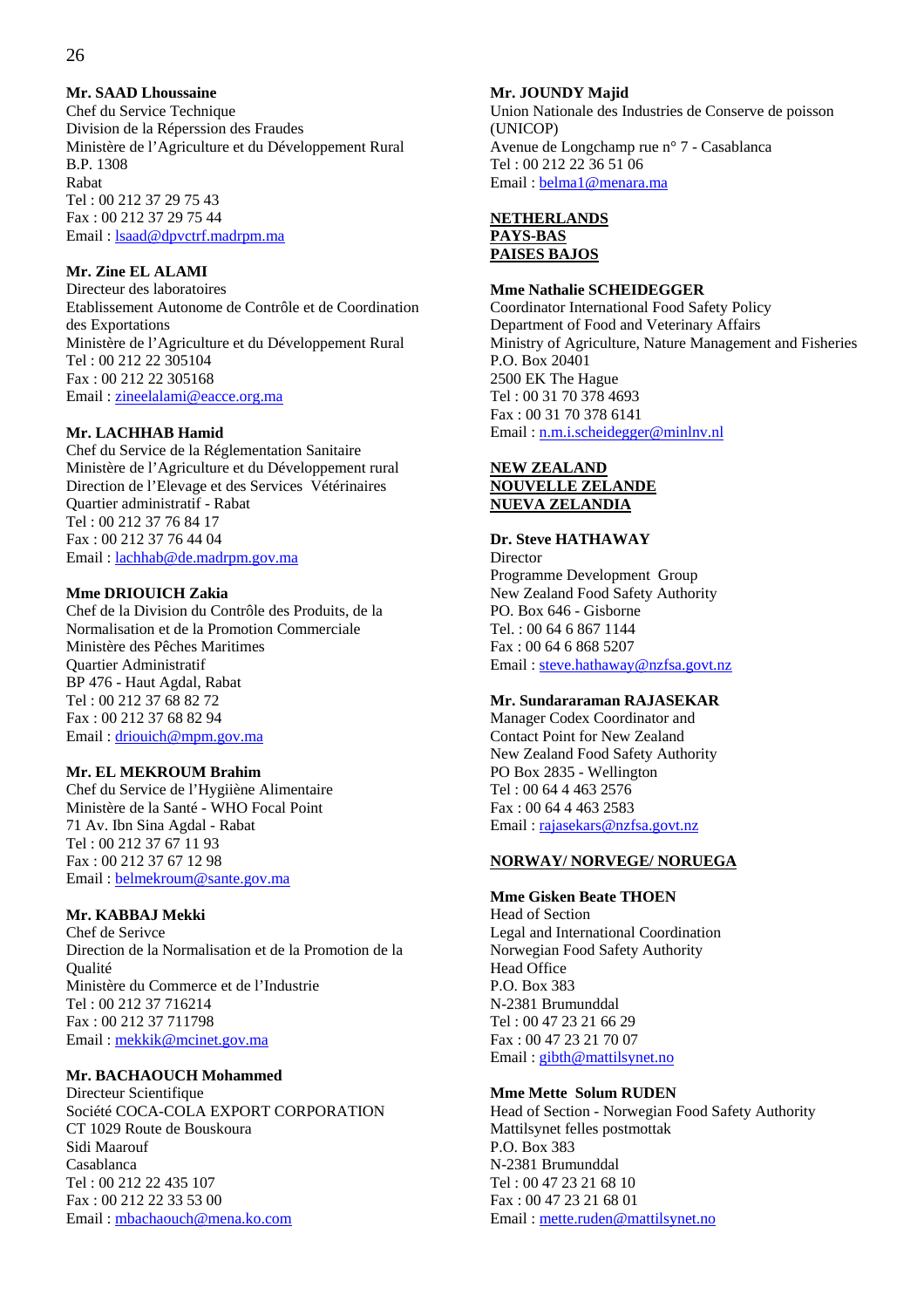#### **Mr. Ola Magnus LOMO**

Adviser - Ministry of Agriculture P.O. Box 8007 Dep. N-0030 Oslo Tel : 00 47 22 24 93 17 Fax : 00 47 22 24 95 59 Email : ola-magnus.lomo@ld.dep.no

#### **Ms Tone MATHESON**

Head of Research – Public Health Ministry of Health PO Box 8011 Dep, N-0030 Oslo Tel : 00 47 22 24 86 50 Fax : 00 47 22 24 86 56 E-mail : tone.matheson@hd.dep.no

#### **Mr Lennart JOHANSON**

Deputy Director General Norwegian Ministry of Fisheries PO Box 8118 Dep, N-0032 Oslo Tel : 00 47 22 24 26 65 Fax : 00 47 22 24 56 78 E-mail: lennart.johanson@fid.dep.no

#### **Mr. Terje SOLBAKKEN**

Head of Unit Food Safety & Consumer Confidence Orkla Foods A.S. P.O. Box 711, 1411 Kolbotn Tel : 00 47 6681 6195 Fax : 00 47 6680 6378 Email : terje.solbakken@orklafoods.no

#### **PARAGUAY**

## **Mr. Juan Ignacio LIVIERES**

Ministre Ambassade du Paraguay 3 rue Saint-Dominique 75007 Paris (France) Tel : 00 33 (0)1 42 22 85 05 Fax : 00 33 (0)1 42 22 83 57 Email : embarparf@noos.fr

## **Mlle Florencia SAVINO**

Attachée Ambassade du Paraguay 3 rue Saint-Dominique 75007 Paris (France) Tel : 00 33 (0)1 42 22 85 05 Fax : 00 33 (0)1 42 22 83 57 Email : embarparf@noos.fr

#### **PHILIPPINES**

**Mr. Noël DE LUNA**  Agricultural Attache Department of Agriculture Philippines Philippines Embassy Viale Delle Medaglie D'oro 112 00136 Rome (Italie) Tel : 00 39 06 39 74 67 17 Fax : 00 39 06 39 88 99 25 Email : philrepfao@libero.it

#### **POLAND – POLOGNE -POLONIA**

**Mme Maria MASLOWSKA**  Legal expert Ministry of Agriculture and Rural Development Department of Food Safety and Veterinary Matters Ul. Wspolna 30 00-930 Warsaw Tel : 00 48 22 623 17 69 Fax : 00 48 22 623 21 05 Email : maria.maslowska@minrol.gov.pl

#### **SLOVAKIA – SLOVAQUIE - ESLOVAQUIA**

**Mr. Milan KOVAC**  Director - Food Research Institute Ministry of Agriculture Priemyselna 4, P.O. Box 25 82475 Bratislava 26 Post Code 82475 Tel : 00 421 2 5557 4622 Fax : 00 421 2 5557 1417 Email : milan.kovac@vup.sk

#### **SPAIN/ ESPAGNE/ ESPANA**

## **Dr. Felipe MITTELBRUNN GARCIA**

Consejero Técnico Secretaria de la Comisión interministerial para la ordenación alimentaria Agencia Española de Seguridad Alimentaria Ministerio de Sanidad y Consumo Alcala 56, 28071 Madrid Tel : 00 34 91 338 02 89 Fax : 00 34 91 338 08 03 Email : fmittelbrunn@msc.es

#### **Da Isabel BOMBAL DIAZ**

Subdirectora Adjunta Subdirección General de Planificación Alimentaria Direccion General de Alimentación Ministerio de Agricultura, Pesca y Alimentación Paseo Infanta Isabel, 1 - 28071 – Madrid Tel : 00 34 91 347 84 63 Fax : 00 34 91 347 57 28 Email : ibombald@mapya.es

#### **SWAZILAND**

**Mr. G. Ronald DLAMINI**  Senior Health Inspector Ministry of Health & Social Welfare PO Box 5, Mbabane Tel : 00 268 404 2431 Fax : 00 268 404 2092

#### **SWEDEN/ SUEDE/ SUECIA**

#### **Mme Kerstin JANSSON**

Deputy Director Ministry of Agriculture, Food and Consumer Affairs S-103 33 Stockholm Tel : 00 46 8 405 11 68 Fax : 00 46 8 2064 96 Email : kerstin.jansson@agriculture.ministry.se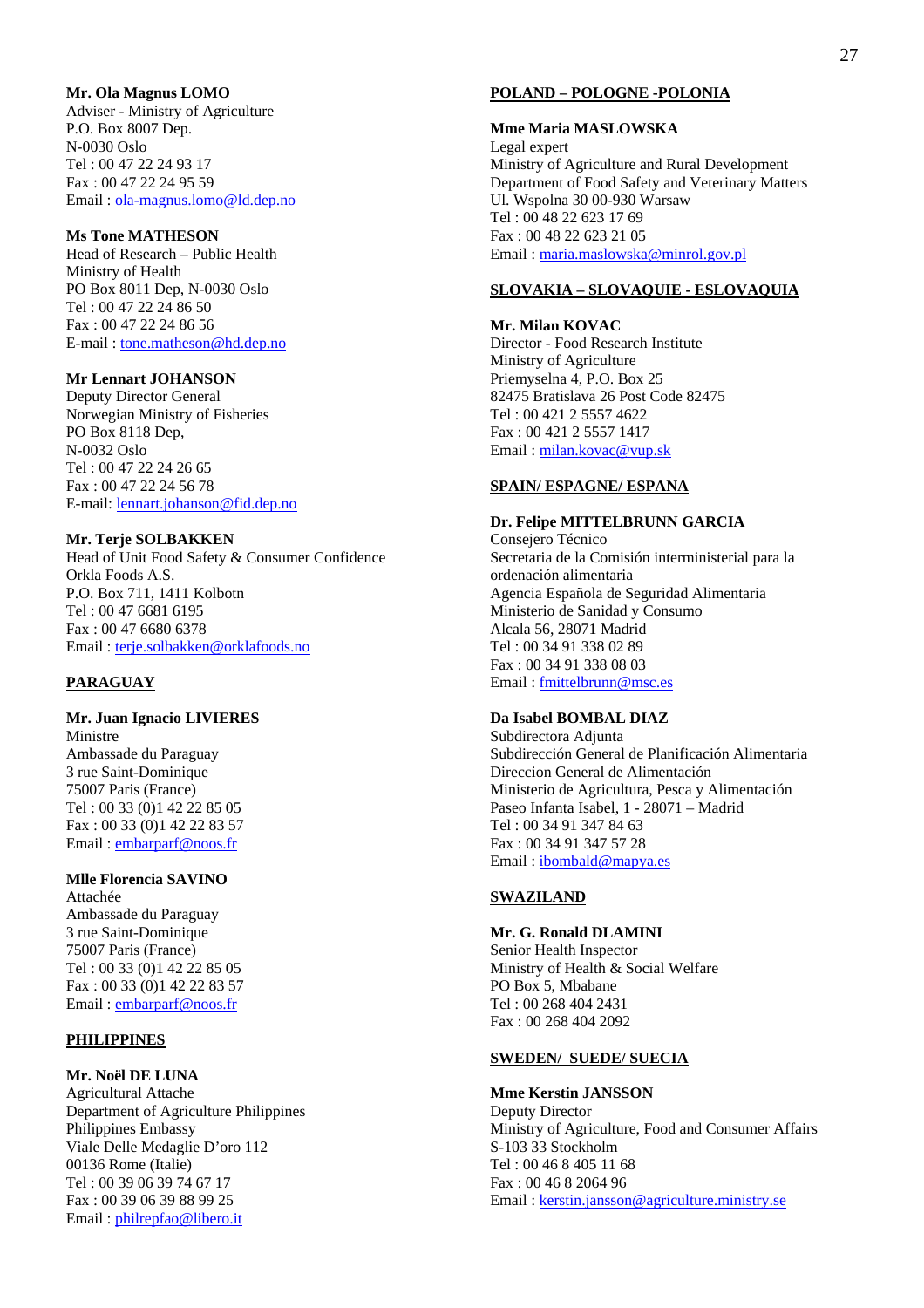#### 28

#### **Mme Eva ROLFSDOTTER LÖNBERG**

Codex Coordinator National Food Administration Box 622 - S-751 26 Uppsala Tel : 00 46 18 17 55 47 Fax : 00 46 18 10 58 48 Email : livsmedelsverket@slv.se

#### **SWITZERLAND/ SUISSE/ SUIZA**

#### **Mme Awilo OCHIENG PERNET**

Codex Alimentarius, sécurité alimentaire internationale et contacts internationaux y relatifs Office Fédéral de la Santé Publique Schwarzenburgstrasse 165 CH-3003 Berne Tel : 00 41 31 322 00 41 Fax : 00 41 31 322 95 74 Email : awilo.ochieng@bag.admin.ch

#### **Dr. Urs KLEMM**

Sous-Directeur Office Fédéral de la Santé Publique Schwarzenburgstrasse 165, CH-3003 Berne Tel : 00 41 31 322 95 03 - Fax : 00 41 31 322 95 74 Email : urs.klemm@bag.admin.ch

#### **Mr. Jörg CSELOVSZKY**

Gobal Regulatory Affairs Manager DSM Nutritional Products P.O. Box 3255, Bldg. 241/421 CH-4002 Basel Tel : 00 41 61 687 32 76 Fax : 00 41 61 688 16 35 Email : joerg.cselovszky@dsm.com

#### **Mme Irina DU BOIS**

Nestec Ltd Avenue Nestlé 55 CH-1800 Vevey Tel : 00 41 21 924 22 61 Fax : 00 41 21 924 45 47 Email : irina.dubois@nestle.com

#### **Dr. Hervé NORDMANN**

Director Regulatory & Scientific Affairs Co/Ajinomoto Switzerland AG En Crochet 1 - CH-1143 Apples Tel : 00 41 21 800 37 63 Fax : 00 41 21 800 40 87 Email : herve.nordmann@asg.ajinomoto.com

#### **THAILAND/ THAILANDE/ TAILANDIA**

#### **Mlle Metanee SUKONTARUG**

Director, Office of Commodity and System Standards National Bureau of Agricultural Commodity and Food Standards Ministry of Agriculture and Cooperatives Rajadamnern Nok Avenue Bangkok 10200 Tel : 00 662 280 3900 Fax : 00 662 280 3899 Email: metanee@acfs.go.th

## **Mme Vanida KHAOTHIAR**

Food Specialist 8 Food and Drug Administration Ministry of Public Health Tiwanon Rd. Nontaburi 11000 Tel : 00 662 590 7176 Fax : 00 662 590 7177 Email : vdkt@fda.moph.go.th

#### **Mme Warnwara INTARAPRASIT**

Deputy Manager Thai Food Processors' Association 170/22, 9th Floor Ocean Tower 1Bldg New Ratchadapisek Road, Klongtoey Bangkok 10110 Tel : 00 662 261 2684-6 Fax : 00 662 261 2996-7 Email: thaifood@thaifood.org

#### **Mlle Ghanyapak TANTIPIPATPONG**

Vice Chairman of Food Processing Industry The Federation of Thai industries Queen Sirikit National Convention Center, Zone C 4th Floor, 60 New Ratchadapisek Road, Klongtoey Bangkok 10110 Tel : 00 662 229 4255 Ext 153 Fax : 00 662 229 4941-2 Email: thaifood@thaifood.org

## **Mme Oratai SILAPANAPAPORN**

Assistant Director, Office of Commodity and System Standards National Bureau of Agricultural Commodity and Food **Standards** Ministry of Agriculture and Cooperatives Rajadamnern Nok Avenue Bangkok 10200 Tel : 00 662 280 3887 Fax : 00 662 280 3899 Email: <u>oratais@acfs.go.th</u>

#### **TONGA**

## **Mme Mele T. 'Amanaki**

Principal Food Technologist Codex Contact Point for Tonga Ministry of Agriculture, Forestry & Food P.O. Box 14 Nuku'alofa Tel : 00 676 25 355 Fax : 00 676 23 093 Email : amanakim@maf.gov.to

## **TRINIDAD AND TOBAGO – TRINITÉ ET TOBAGO**

#### **Dr. John PEGUS**

Chief Technical Officer Ministry of Agriculture, Land and Marine Resources St Clair Circle, St Clair Port of Spain Tel : 00 1 868 622 1221 Fax : 00 1 868 622 4246 Email : minfoodproduction@tstt.net.tt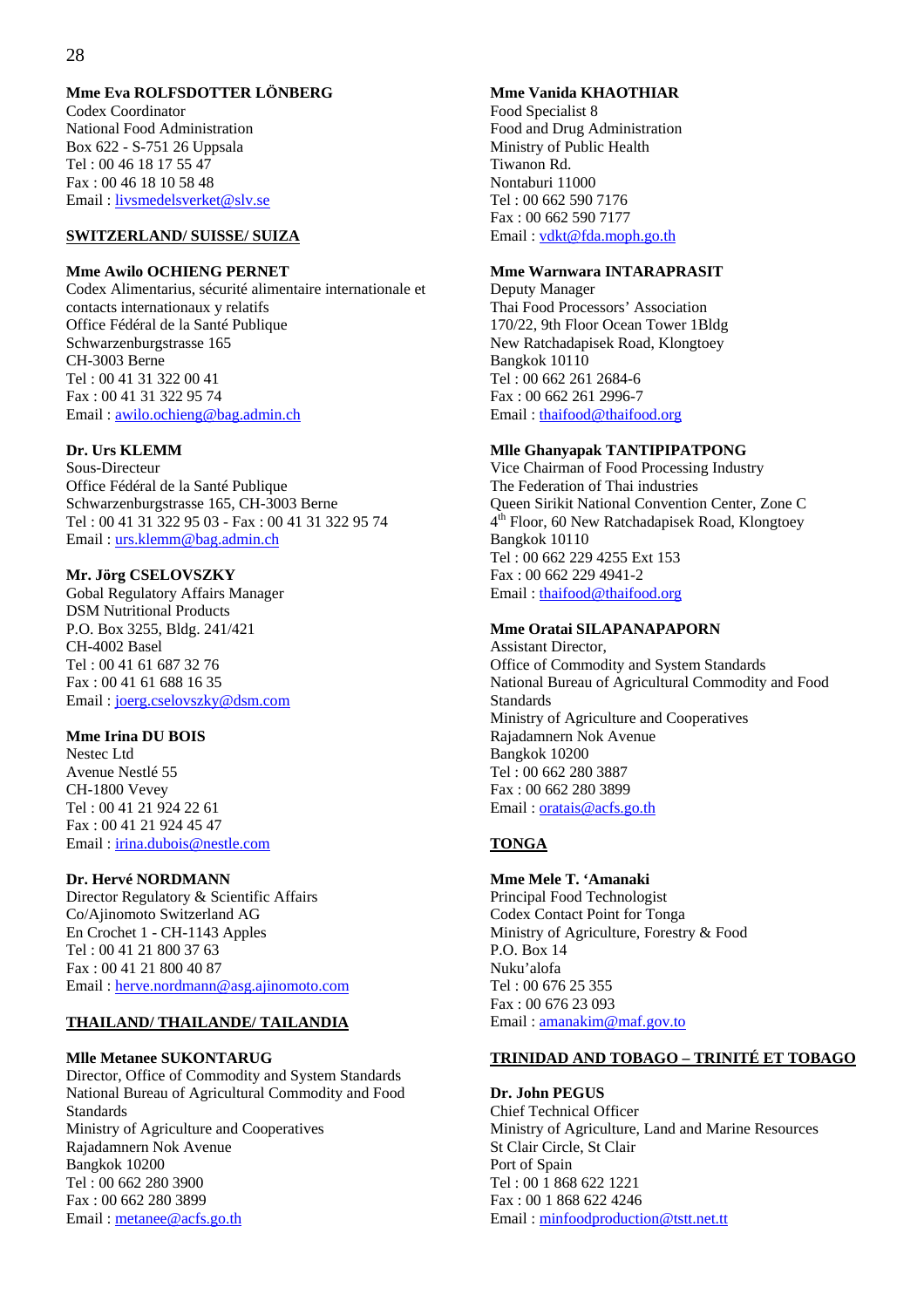## **Mme Patricia LA BORDE-GRANT**

Director Agricultural Planning Division Ministry of Agriculture, Land and Marine Resources St Clair Circle, St Clair, Port of Spain Tel : 00 1 868 622 1221 Fax : 00 1 868 622 4246 Email : minfoodproduction@tstt.net.tt

#### **TUNISIA/ TUNISIE**

#### **Mr. Mefteh AMARA**

Directeur Général des Industries Alimentaires Ministère de l'Industrie et de l'Energie Cité Montplaisir - Tunis Tel : 00 216 71 289 562 - Fax : 00 216 71 789 159 Email : mefteh.amara@email.ati.tn

#### **Mme Noura LAAROUSSI**

Directrice Générale du Laboratoire Central d'Analyses et d'Essais entreprise prublique Ministère de l'Industrie et de l'Energie Tunis Tel : 00 216 71 231 614 Fax : 00 216 71 750 412 / 71 230 177 Email : direction.lcae@email.ati.tn

#### **Mme Mélika HERMASSI**

Centre Technique de l'Agro-alimentaire 12 rue de l'Usine, 2035 La Chargnia, Tunis Tel : 00 216 71 940 081 / 71940 198 Fax : 00 216 71 941 080 Email : codextunisie@email.ati.tn

#### **Mr. Abdelaziz FARHAT**

Directeur de Contrôle Sanitaire des Produits Agence Nationale de Contrôle Sanitaire et Environnemental des Produits Ministère de la Santé Publique Immeuble Idriss, Bloc 9, 3ème étage Cité Mhiri, Berges du Lac, 2045 Tunis Tel : 00 216 71 964 126 Fax : 00 216 71 960 146 Email : abdelaziz.farhat@rns.tn

#### **Dr. Slaheddine CHENITI**

Directeur Général Agence Nationale de Contrôle Sanitaire et Environnemental des Produits Ministère de la Santé Publique Immeuble Idriss, Bloc 9, 3ème étage Cité Mhiri, Berges du Lac, 2045 Tunis Tel : 00 216 71 960 014 Fax : 00 216 71 960 146 Email : slaheddine.chniti@rns.tn

#### **UGANDA/ - OUGANDA**

#### **Mr. Samuel G.L. BALAGADDE**

Head Technical Liaison Division Uganda National Bureau of Standards P.O. Box 6329, Kampala Tel : 00 256 41 222 367 Fax : 00 256 41 283 123 Email : samuel.balagadde@unbs.org

#### **UNITED KINGDOM/ ROYAUME-UNI/ REINO UNIDO**

#### **Mme Barbara RICHARDS**

Head of Division (Corporate Secretariat, Consumers and International) Food Standards Agency - Room 612C Aviation House - 125 Kingway, London, WC2B 6NH Tel : 00 44 20 7276 8610 Fax : 00 44 20 7276 8614 Email : barbara.richards@foodstandards.gsi.gov.uk

#### **Mr. Michael WIGHT**

Head of Branch (European Union and International Strategy) Food Standards Agency – Room 619 Aviation House - 125 Kingsway, London, WC2B 6NH Tel : 00 44 20 7276 8183 Fax : 00 44 20 7276 8004 Email : michael.wight@foodstandards.gsi.gov.uk

#### **UNITED STATES OF AMERICA ETATS UNIS D'AMERIQUE ESTADOS UNIDOS DE AMERICA**

#### **Dr. F. Edward SCARBROUGH**

U.S. Manager for Codex U.S. Department of Agriculture 1400 Independence Avenue SW Room 4861 - South Building Washington, DC 20250 Tel : 00 1 202 205 7760 Fax : 00 1 202 720 3157 Email : ed.scarbrough@fsis.usda.gov

#### **Dr. Catherine CARNEVALE**

Director - Office of Constituent Operations Center for Food Safety and Applied Nutrition Food and Drug Administration (HFS-550) 5100 Paint Branch Parkway College Park, MD 20740 Tel : 00 1 301 436 1723 Fax : 00 1 301 436 2618 Email : catherine.carnevale@fda.hhs.gov

#### **Mr. Daryl BREHM**

Director - US Department of Agriculture Food Safety and Technical Service Foreign Agriculture Service 1400 Independence Avenue, SW, Washington, DC 20250 Tel : 00 1 202 690 0929 Fax : 00 1 202 690 0677 Email : daryl.brehm@usda.gov

#### **Mr. Steve HAWKINS**

U.S. Department of Agriculture Food Safety and Inspection Service Food International Safety Policy Advisor 1400 Independence Avenue, SW Room 1156 - South Building, Washington, DC 20205 Tel : 00 1 202 690 1022 Fax : 00 1 202 690 3856 Email : stephen.hawkins@fsis.usda.gov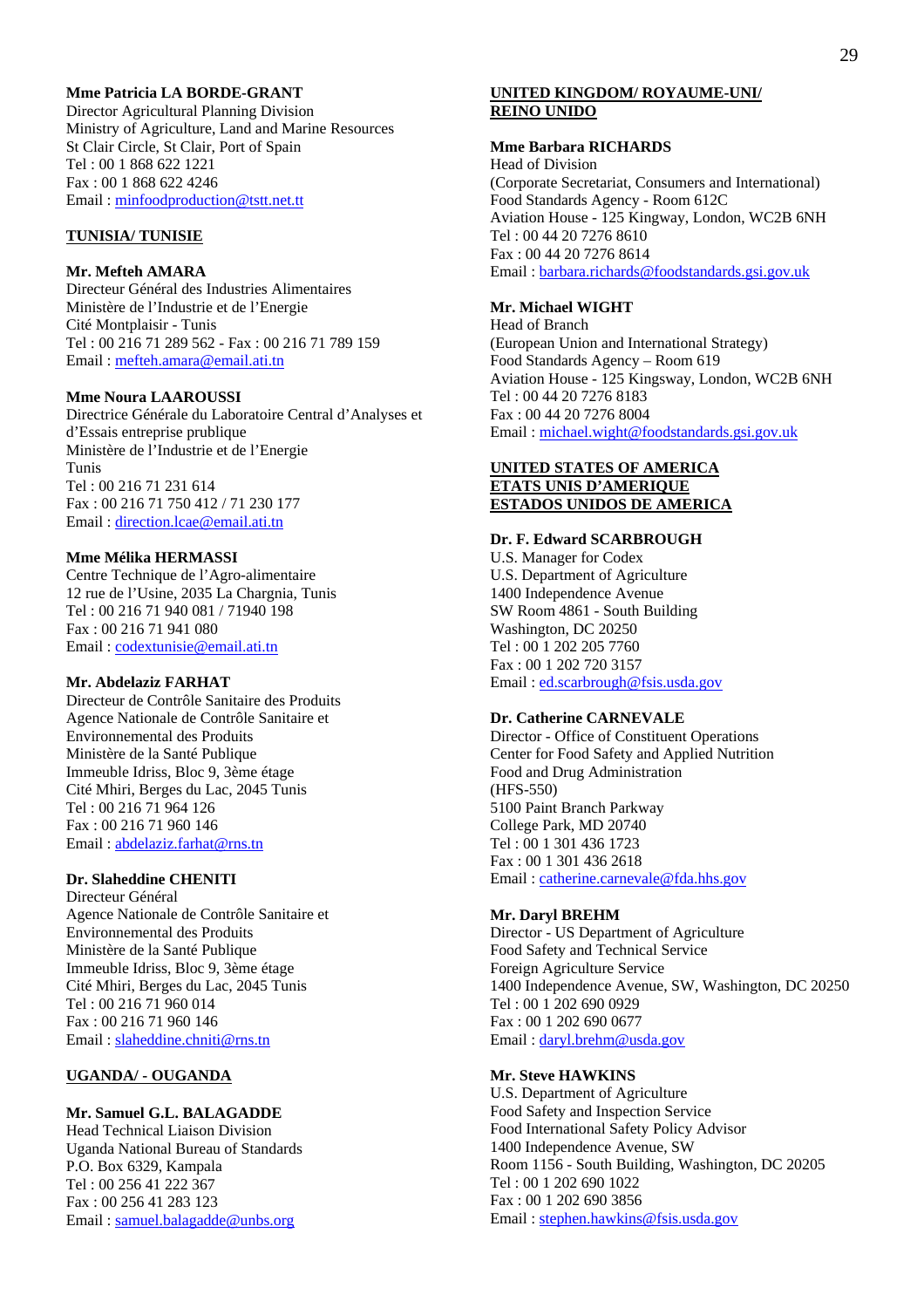#### **Dr. Karen HULEBAK**

Assistant Administrator U.S. Department of Agriculture Food Safety and Inspection Service Office of Public Health Science And Chairperson, Codex Committee on Food Hygiene 1400 Independance Avenue, SW Room 341 E Washington, DC 20250 Tel : 00 1 202 720 2644 Fax : 00 1 202 690 2980 Email : karen.hulebak@fsis.usda.gov

#### **Mme Mary Frances LOWE**

Program Advisor U.S. Environmental Protection Agency Crystal Mall 2 1921 Jefferson Davis Highway Arlington VA 22202 Tel : 00 1 703 305 5689 Fax : 00 1 703 308 1850 Email : lowe.maryfrances@epa.gov

#### **Mme Danielle SCHOR, RD**

Special Assistant to the Administrator U.S. Department of Agriculture Food Safety and Inspection Service 1400 Independence Avenue, SW Room 331-E Washington, DC 20250-1400 Tel : 00 1 202 720 6618 Fax : 00 1 202 690 0550 Email : danielle.schor@fsis.usda.gov

#### **Mme Karen STUCK**

Assistant Administrator U.S. Department of Agriculture Food Safety Inspection Service Office of International Affairs 1400 Independence Avenue, SW Room 3143 South Building Washington, DC 20250 Tel : 00 1 202 720 3473 Fax : 00 1 202 690 3856 Email : karen.stuck@fsis.usda.gov

#### **Mr. Richard WHITE**

Office of the U.S. Trade Representative  $600$   $17<sup>th</sup>$  Street, NW Winder Bldg, Room 421 Washington, DC 20508 Tel : 00 1 202 395 9582 Fax : 00 1 202 395 4579 Email : rwhite@ustr.gov

#### **Mme Jane EARLEY**

CEO, Earlay Associates 1101 King Street, Suite 444 Alexandria, Virginia 22314 Tel : 00 1 703 838 0602 Fax : 00 1 703 739 9098 Email : jearley@promarinternational.com

## **Mme Marsha ECHOLS**

Washington Counsel National Association for the Specialty Food Trade, Inc. 3286 M Street, NW Washington, DC 20007 Tel : 00 1 202 625 1451 Fax : 00 1 202 625 9126 Email : me@maechols.com

#### **Mr. Raul GUERRERO**

2424 W. 131<sup>st</sup> Street Carmel IN 46032 Tel : 00 1 317 844 4677 Fax : 00 1 317 844 4677 Email : guerrero\_raul\_j@yahoo.com

#### **Mr. Doug NELSON**

Executive Vice President, General Counsel & Secretary Crop Life America  $1156$   $15<sup>th</sup>$  Street, NW Suite 400 Washington, D.C. 20005 Tel : 00 1 202 872 3880 Fax : 00 1 202 463 0474 Email : dnelson@croplifeamerica.org

#### **Mme Peggy ROCHETTE**

Sr.Director of International Policy National Food Processors Association 1350 I Street, NW Washington, DC 20005 Tel : 00 1 202 639 5921 Fax : 00 1 202 639 5991 Email : prochet@nfpa-food.org

#### **Mr. Jim ROZA**

Director of External Affairs NOW Foods 395 S. Glen Ellyn Road Bloomingdale, Ill 60108 Tel : 00 1 630 545 9098 Fax : 00 1 630 858 8656 Email : jim.roza@nowfoods.com

#### **URUGUAY**

#### **Mme Estela QUEIROLO**

Premier Secrétaire Ambassade d'Uruguay en France 15 rue Lesueur 75116 Paris (France) Tel : 00 33 (0)1 45 00 81 37 Fax : 00 33 (0)1 45 01 25 17 Email : amburuguay.urugalia@fr.oleane.com

#### **VIET NAM**

**Mr. Chu Quoc Lap**  Deputy Director Vietnam Food Administration Tel: 84.4.8464490 Fax: 84.4.8463739 Email: cucqltp@hn.vnm.vn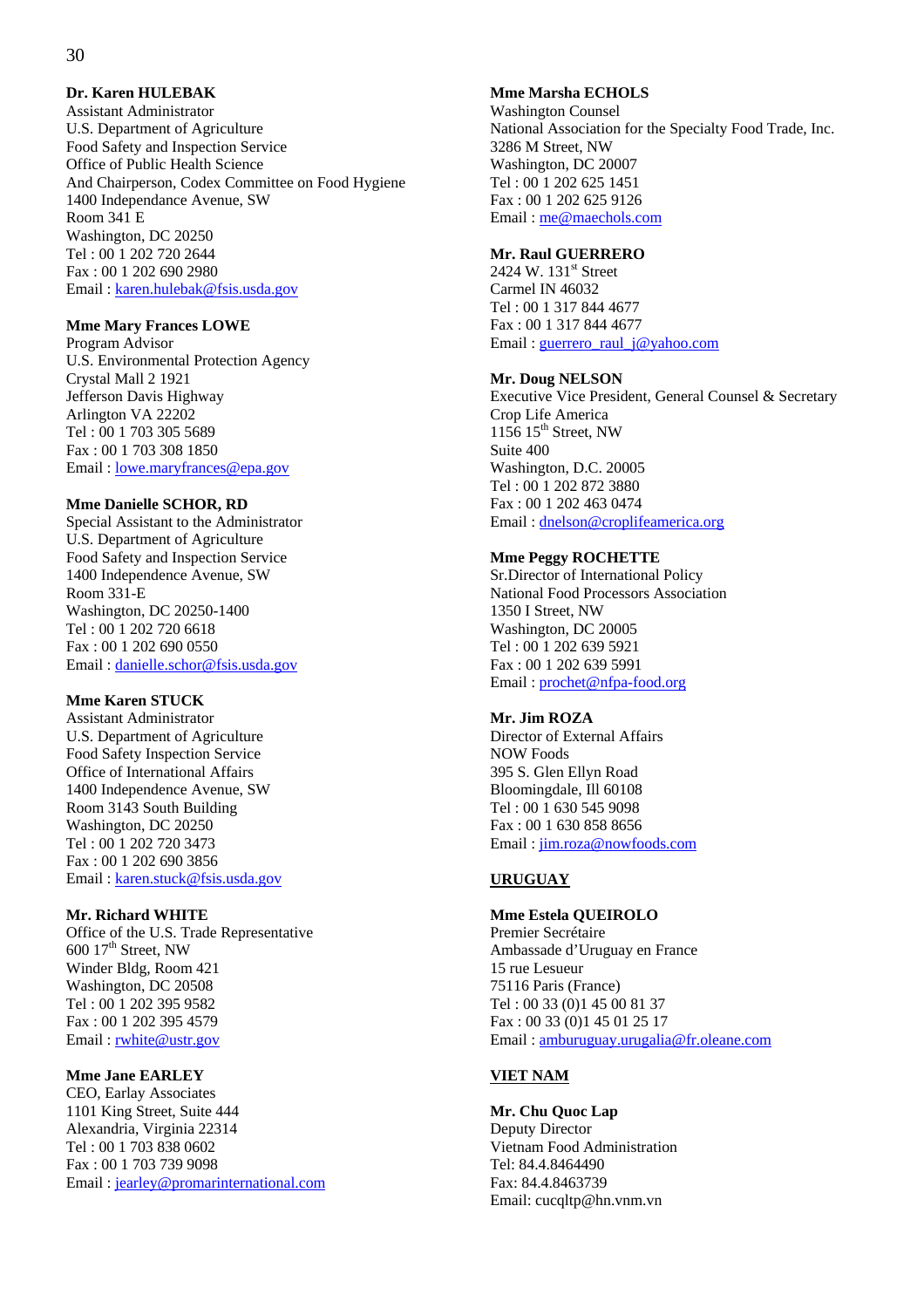#### **Mme Tran Thi Ngoc Ha**

Administration Manager Vietnam Food Administration Tel: 84.4.8464490 Fax: 84.4.8463739 Email: cucqltp@hn.vnm.vn

## **Mrs Tran Thi Anh**

Staff Vietnam Food Administration Tel: 84.4.8464490 Fax: 84.4.8463739 Email: cucqltp@hn.vnm.vn

**Mrs Truong Thi Thuy Thu**  Staff Vietnam Food Administration Tel: 84.4.8464490 Fax: 84.4.8463739 Email: cucqltp@hn.vnm.vn

#### **Mr. Nguyen Viet Dung**

Head of Public Health Department Pasteur Institute in Nah Trang City

**Mr. Nguyen Van Nhuan**  Staff Ministry of Health

**Mme Tran Thuy Can**  Deputy Director of Health Service Kien Giang Province

#### **Mr. Nguyen Van Xuan**

Directorate for Standards and Methodology 70 Tran Hung Dao Hanoi Tel: 84.4.7564685

## **PRESIDENT DE LA COMMISSION**

**Dr. Stuart SLORACH**  Deputy Director-General National Food Administration Box 622 - S-751 26 Uppsala Tel : 00 46 18 17 55 94 Fax : 00 46 18 10 58 48 Email : stsl@slv.se

*INTERNATIONAL GOVERNMENTAL ORGANIZATIONS ORGANISATIONS GOUVERNEMENTALES INTERNATIONALES ORGANIZACIONES GUBERNAMENTALES INTERNACIONALES* 

**IIF – IIR (Institut International du Froid – International Institute of Refrigeration)**

#### **Mr. Félix DEPLEDT**

Consultant délégué pour le Codex 177 boulevard Malesherbes, 75017 Paris (France) Tel : 00 33 (0)1 42 27 32 35 Fax : 00 33 (0)1 47 63 17 98

#### **OECD/OCDE**

#### **Mme Sylvie PORET**

Administrateur 2 rue André Pascal 75016 Paris Cedex 16 (France) Tel : 00 33 (0)1 45 24 95 53 Fax : 00 33 (0)1 45 24 78 34 Email : sylvie.poret@oecd.org

## **O.I.E. (Office International des Epizooties)**

#### **Mr. Alejandro THIERMANN**

President Terrestrial Animal Health Code Commission World Organization for Animal Health (OIE) 12 rue de Prony 75017 Paris (France) Tel : 00 33 (0)1 44 15 18 69 Fax : 00 33 (0)1 42 67 09 87 Email : a.thiermann@oie.int

#### **Mr. Francesco BERLINGIERI**

Project Officer World Organization for Animal Health (OIE) 12 rue de Prony 75017 Paris (France) Tel : 00 33 (0)1 44 15 18 88 Fax : 00 33 (0)1 42 67 09 87 Email : f.berlingieri@oie.int

#### **O.I.V. (Organisation Internationale de la Vigne et du Vin)**

#### **Mr. Federico CASTELLUCCI**

Directeur Général 18 rue d'Aguesseau 75008 Paris (France) Tel : 00 33 (0)1 44 94 80 80 Fax : 00 33 (0)1 42 66 90 63 Email: dgeneral@oiv.int

#### **Mr. Yann JUBAN**

Chef d'Unité « Droit, Réglementation et Organisations Internationales » 18 rue d'Aguesseau 75008 Paris (France) Tel : 00 33 (0)1 44 94 80 95 Fax : 00 33 (0)1 42 66 90 63 Email: yjuban@oiv.int

#### **Mr. Jean-Claude RUF**

Chef d'Unité « Vin, Nutrition et Santé – Œnologie » 18 rue d'Aguesseau 75008 Paris (France) Tel : 00 33 (0)1 44 94 80 80 Fax : 00 33 (0)1 42 66 90 63 Email : jruf@oiv.int

#### **Mr. Richard HAUG-ADRION**

Stagiaire 18 rue d'Aguesseau 75008 Paris (France) Tel : 00 33 (0)1 44 94 80 80 Fax : 00 33 (0)1 42 66 90 63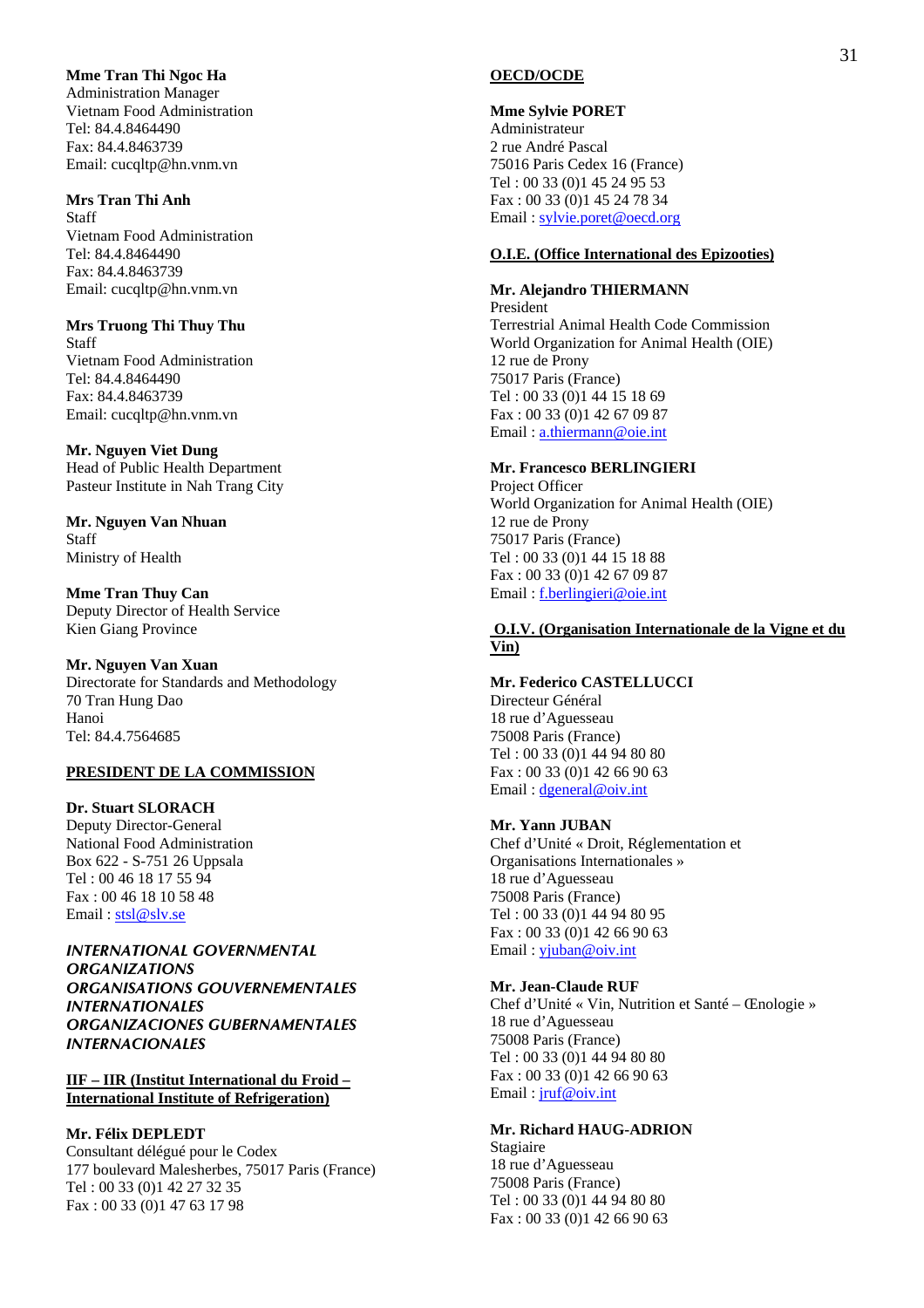#### **WTO/OMC (Word Trade Organisation – Organisation Mondiale du Commerce)**

#### **Mme Gretchen STANTON**

Senior Counsellor Agriculture and Commodities Division WTO/OMC Centre William Rappard Rue de Lausanne 154 CH-1211 Genève 21 (Suisse) Tel : 00 41 22 739 50 86 Fax : 00 41 22 739 57 60 Email : gretchen.stanton@wto.org

## *INTERNATIONAL NON-GOVERNMENTAL ORGANIZATIONS ORGANISATIONS NON-GOUVERNEMENTALES INTERNATIONALES ORGANIZATIONS INTERNACIONALES NO GUBERNAMENTALES*

## **49P (49th Parallel Biotechnology Consortium)**

#### **Prof. Philip L. BEREANO**

Co-Director - 49th Parallel Biotchnology Consortium 3807 S. Mc Clellan Street Seattle, Washington 98144 (USA) Tel : 00 1 206 725 4211 - Fax : 00 1 206 543 8858 Email : pbereano@u.washington.edu

#### **Mme Anne CHETAILLE**

C/o GRET 211-213 rue La Fayette 75010 Paris (France) Tel : 00 33 (0)1 40 05 61 65 Fax : 00 33 (0)1 40 05 61 10 Email : chetaille@gret.org

#### **AEDA/EFLA (Association Européenne pour le Droit de l'Alimentation)**

## **Mme Nicole COUTRELIS**

Secrétaire Général AEDA C/O Coutrelis et Associés 235 rue de la Loi, bte 12 B-1040 Bruxelles (Belgique) Tel : 00 32 2 230 48 45 Fax : 00 32 2 230 82 06 Email : efla\_aeda@hotmail.com

## **Mr. Guy VALKENBORG**

Council member AEDA C/O Coutrelis et Associés 235 rue de la Loi, bte 12 B-1040 Bruxelles (Belgique) Tel : 00 32 2 230 48 45 Fax : 00 32 2 230 82 06 Email : guyvalkenborg@eas.be

#### **ALA (Asociacion Latinoamericana de Avicultura)**

#### **Dr. J. Isidro MOLFESE**

Executive Secretary Asociación Latinoamericana de Avicultura Arce  $441 - 3$  F (C1426BSE) Buenos Aires (Argentina) Tel : 00 54 11 4774-4770 Cel : 00 54 11 9 4539-2595 Email : molfese@ciudad.com.ar

### **CEFS (Comité Européen des Fabricants de Sucre)**

#### **Mme Nathalie HENIN**

Conseiller Scientifique Comité Européen des Fabricants de Sucre 182 avenue de Tervuren B-1150 Bruxelles (Belgique) Tel : 00 32 2 762 0760 Fax : 00 32 2 771 0026 Email : nathalie.henin@cefs.org

#### **CIAA (Confédération des Industries Agro-Alimentaires de l'UE)**

#### **Mr. Dominique TAEYMANS**

Directeur Affaires Scientifiques et Réglementaires Avenue des Arts, 43 B-1040 Bruxelles (Belgique) Tel : 00 32 2 514 11 11 - Fax : 00 32 2 511 29 05 Email : d.taeymans@ciaa.be

#### **CONSUMERS INTERNATIONAL**

#### **Mme Sue DAVIES**  Principal Policy Adviser - Consumers'Association 2 Marylebone Road London NW1 4DF (Royaume-Uni) Tel : 00 44 20 7770 7274 Fax : 00 44 20 7770 7666 Email : sue.davies@which.co.uk

## **Mr. Samuel OCHIENG**

Chief Executive Consumer Information Network PO Box 7569, Nairobi 00300 (Kenya) Tél : 00 254 20 781131 Tel : 00 254 722 555 099 Fax : 00 254 20 797944 Email : cin@insightkenya.com

#### **Prof. Sri Ram KHANNA**

Hon. Managing Trustee Voluntary Organisation in Interest of Consumer Education (VOICE) 441, Jungpura, Mathura Road - New Delhi 110014 (Inde) Tel : 00 91 11 24319078 & 80 Fax : 00 91 11 24319081 Email : srkhanna@giasd101.vsnl.net.in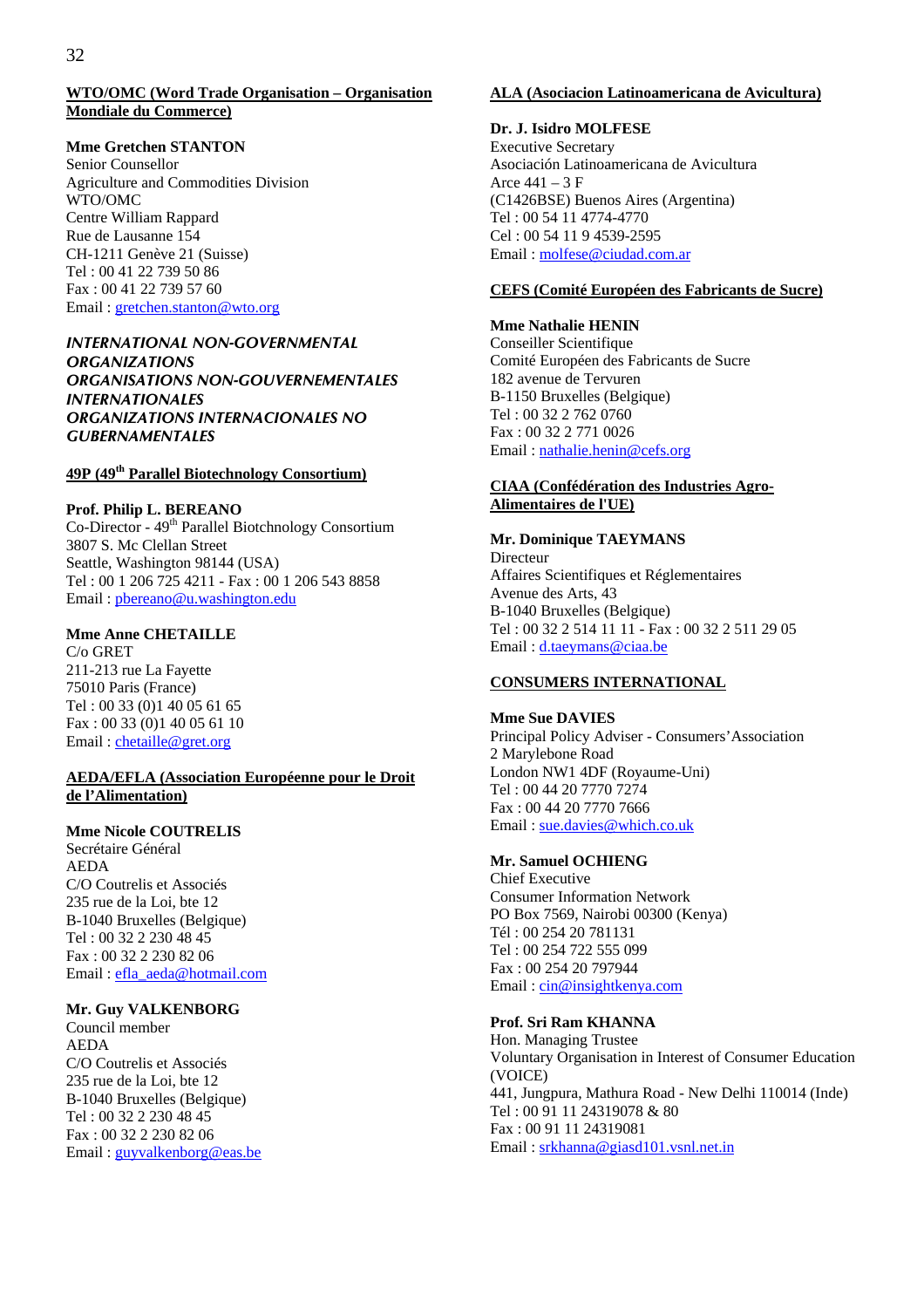#### **CPI (Conseil Phytosanitaire Interafricain)**

#### **Dr. Nazaire NKOUKA**

Secrétaire Scientifique B.P. 4170 Yaoundé (Cameroun) Tel : 00 237 22119 69 Fax : 00 237 221 19 67 Email: <u>au-cpi@au-appo.org</u>

## **CRN (Council for Responsible Nutrition)**

#### **Dr. John HATHCOCK**

Vice President, Scientific and International Affairs Council for Responsible Nutrition 1828 L Street, NW, Suite 900 Washington, DC 20036-5114 (USA) Tel : 00 1 202 776 7929 Fax : 00 1 202 204 7980 Email : jhathcock@crnusa.org

#### **Mr. Mark LE DOUX**

Chairman & CEO Natural Alternatives International Inc. 1185 Linda Vista Drive San Marcos, CA 92078 (USA) Tel : 00 1 760 736 7707 - Fax : 00 1 760 591 9637 Email : mledoux@nai-online.com

#### **Mr. Mark MANSOUR**

Morgan Lewis 1111 Pennsylvania Avenue Washington, DC 20004 (USA) Tel : 00 1 202 739 3000 - Fax : 00 1 202 739 3001 Email : mmansour@morganlewis.com

#### **Mr. Eddie KIMBRELL**

13209 Moss Ranch Lane Fairfax, VA 22033 (USA) Tel : 00 1 703 631 9187 Fax : 00 1 703 631 3866 Email : ekimbrell@verizon.net

## **Mr. John VENARDOS**

Vice President, Worldwide Regulatory & Government Affairs Herbalife International 1800 Century Park East, Suite 1500 Century City, CA 90067 (USA) Tel : 00 1 310 203 7746 Fax : 00 1 310 557 3916 Email : johnv@herbalife.com

#### **CROPLIFE International**

#### **Mr. Michael LEADER**

Manager International Regulatory Policy Ag-Biotechnology Avenue Louise 143 B-1050 Bruxelles (Belgique) Tel : 00 32 2 541 16 66 Fax : 00 32 2 542 04 19 Email : michael@croplife.org

## **Mme Juanita JAUER-STEICHEN**

Initiativ Liewensufank 20 rue de Contern L-5955 Itzig (Luxembourg)

#### **EUROPABIO**

#### **Mme Raffaella COLOMBO**

EUROPABIO Avenue de l'Armée, n° 6 B-1000 Bruxelles (Belgique) Tel : 00 32 2 735 0313 Fax : 00 32 2 735 4960 Email : r.colombo@europabio.org

#### **Mme Claudia STUCKMANN**

Deutsche Industrievereinigung Biotechnologie (DIB) Karlstrasse 21 60329 Frankfurt/Main (Allemagne) Tel : 00 49 69 2556 1504 Fax : 00 49 69 2556 1620 Email : stuckmann@vci.de

#### **FEFAC (Fédération Européenne des Fabricants d'Aliments Composés)**

## **Mr. Arnaud BOUXIN**

Secrétaire Général adjoint FEFAC Rue de la Loi 223, bte 3 B-1040 Bruxelles (Belgique) Tel : 00 32 2 285 0050 Fax : 00 32 2 230 57 22 Email: fefac@fefac.org

#### **GREENPEACE**

#### **Mr. Bruno HEINZER**

Greenpeace International C/O Greenpeace PO Box CH-8031 Zurich (Suisse) Tel : 00 41 1 447 41 41 Fax : 00 41 4 447 41 99 Email : bheinzer@ch.greenpeace.org

#### **GROUPE ACP**

Mme Hélène FIAGAN Expert chargé de l'accès aux marchés Secrériat du Groupe ACP 451 avenue Georges Henri 1200 Bruxelles (Belgique) Tel : 00 322 743 06 34 Fax : 00 322 735 55 73 Email : fiagan@acp.int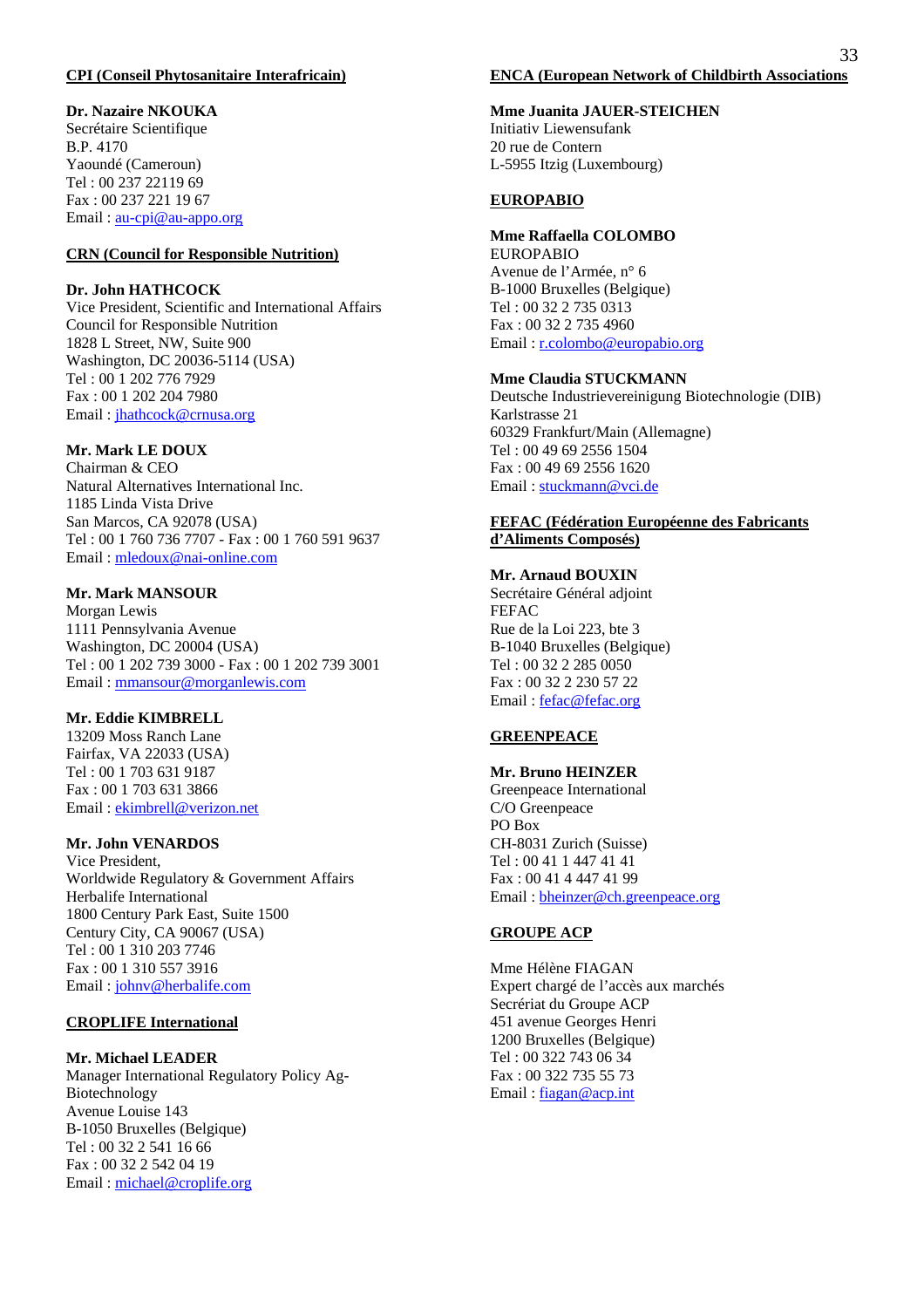#### **IADSA (International Alliance of Dietary/Food Supplement Associations)**

#### **Mr. David PINEDA ERENO**

Manager, Regulatory Affairs IADSA 50 rue de l'Association B-1000 Bruxelles (Belgique) Tel : 00 32 2 209 1155 Fax : 00 32 2 223 3064 Email : secretariat@iadsa.be

### **Mr. Chris DOWNES**

Secrétariat IADSA 50 rue de l'Association B-1000 Bruxelles (Belgique) Tel : 00 32 2 209 1155 Fax : 00 32 2 223 3064 Email : secretariat@iadsa.be

### **Dr. Harm SCHEPEL**

Secrétariat IADSA 50 rue de l'Association B-1000 Bruxelles (Belgique) Tel : 00 32 2 209 1155 Fax : 00 32 2 223 3064 Email : secretariat@iadsa.be

## **IBA (International Banana Association)**

#### **Mme Cecilia P. GASTON**

Managing Scientist Exponent, Inc. 1730 Rhode Island Ave. N.W., Suite 1100 Washington, D.C. 20036 (USA) Tel : 00 1 202 772 4903 Fax : 00 1 202 772 4979 Email : cgaston@exponent.com

## **IBFAN (International Baby Food Action Network)**

#### **Mme Maryse LEHNERS**

Scientific adviser - Initiativ Liewensufank 20 rue de Contern L-5955 Itzig (Luxembourg) Tel : 00 352 36 05 97 13 Fax : 00 352 36 61 34 Email : maryse.lehners@ci.educ.lu

#### **ICA (International Cooperative Alliance)**

## **Mr. Kazuo ONITAKE**

Safety Policy service Japanese Consumrers' Co-operative Union Co-op Plaza, 3-29-8, Shibuya, Shibuyaku, Tokyo, 150-8913 (Japan) Tel : 00 81-3-5778-8109 Fax :00 81-3-5778-8002 E-mail : kazuo.onitake@jccu.coop

#### **ICGMA (International Council of Grocery Manufacturers Association)**

## **Dr. Mark NELSON**

International Council of Grocery Manufacturers Associations 2401 Pennsylvania Avenue, NW, Second Floor Washington, DC 20037 (USA) Tel : 00 1 202 337 9400 Fax : 00 1 202 337 4508 Email : mnelson@gmabrands.com

#### **IDF/FIL (International Dairy Federation)**

#### **Mr. Edward HOPKIN**

Director General International Dairy Federation Diamant Building 80 boulevard Auguste Reyers B- 1030 Bruxelles (Belgique) Tel : 00 32 2 706 8640 Fax : 00 32 2 733 0413 Email : Ehopkin@fil-idf.org

### **Mr. Thomas KÜTZEMEIER**

Managing Director and Secretary General IDF Germany Verband der Deutschen Milchwirtschaft Meckenheimer Allee 137 D-53115 Bonn (Allemagne) Tel : 00 49 228 98 24 30 Fax : 00 49 228 98 24 320 Email : th.kuetzemeier@vdm-deutschland.de

## **Mme Dominique BUREL**

Responsable Réglementation Association Laitière Française / CNIEL 43 rue de Châteaudun 75314 Paris Cedex 9 (France) Tel : 00 33 (0)1 49 70 71 15 Fax : 00 33 (0)1 42 80 63 45 Email : dburel-alf@cniel.com

## **Mr. Claus HEGGUM**

Head of Department Danish Dairy Board Frederiks Allé 22 DK- 8000 Aarhus C (Danemark) Tel : 00 45 87 31 21 98 Fax : 00 45 87 31 20 01 Email : ch@mejeri.dk

#### **IFAH (International Federation for Animal Health)**

## **Dr. Robert C. LIVINGSTON**

Director of International Affairs and Regulatory Policy Animal Health Institute 1325 G Street, NW - Suite 700 Washington, DC 20005-3104 (USA) Tel : 00 1 202 637 2440 Fax : 00 1 202 393 1667 Email : rlivingston@ahi.org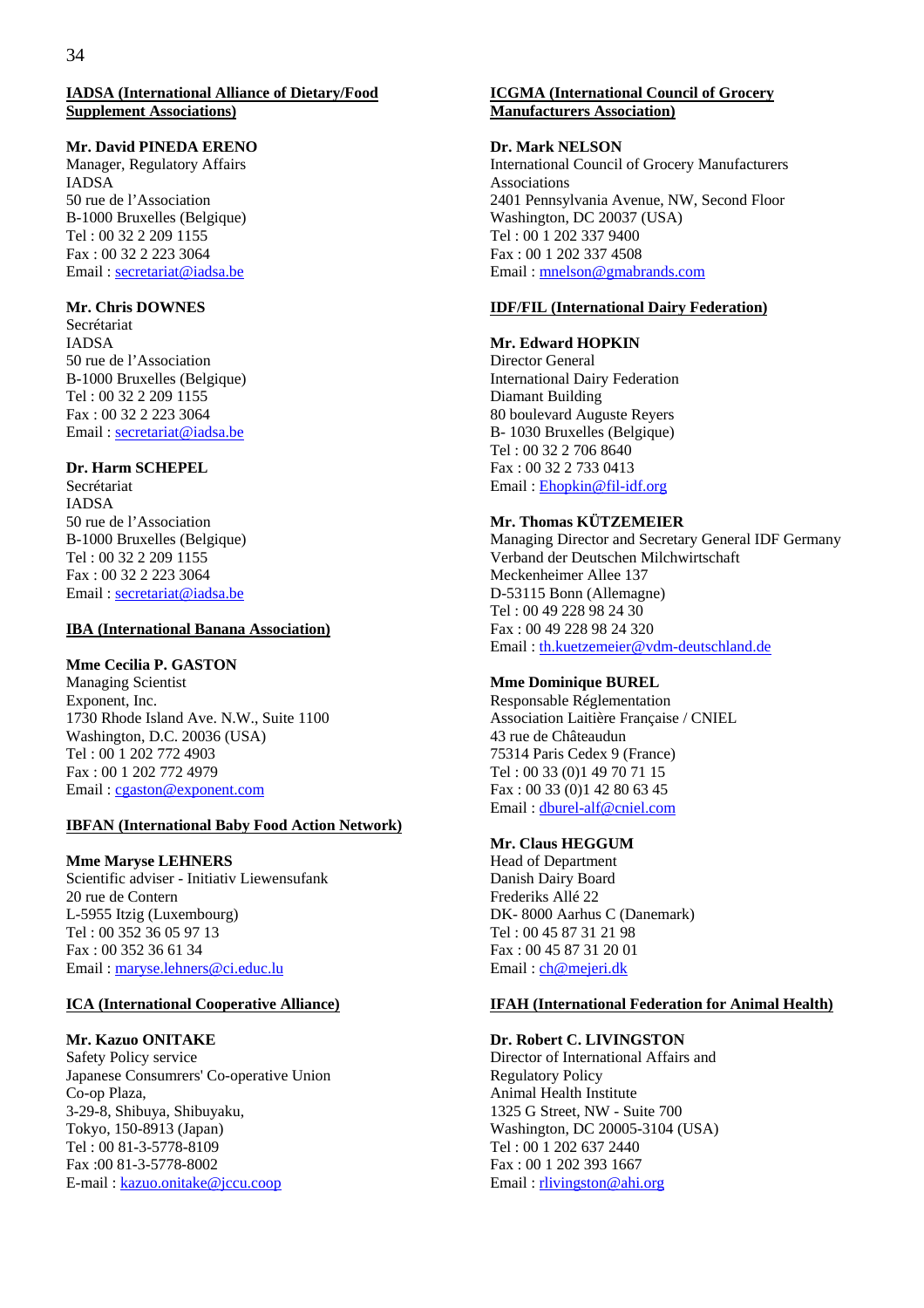#### **IFCGA (International Federation of Chewing Gum Associations**

### **Mr. Jean SAVIGNY**

C/ - Keller & Heckman LLP Rue Blanche 25 1060 Bruxelles (Belgique) Tel : 00 32 2 541 05 71 Fax : 00 32 2 541 05 80 Email : savigny@khlaw.be

## **IFT (Institute of Food Technologists)**

### **Mr. Robert V. CONOVER**

Assistant General Counsel Kikkoman Foods, Inc. Six Corners Road P.O. Box 69 Walworth, WI 53184 (USA) Tel : 00 1 262 275 1651 Fax : 00 1 262 275 9452 Email : rconover@kikkoman.com

## **IFU (International Federation of Fruit Juice Producers)**

## **Mr. Paul ZWIKER**

Postfach 45 CH-9220 Bischofszell (Suisse) Tel : 00 41 71 420 06 44 - Fax : 00 41 71 420 06 43 Email : zwiker@bluewin.ch

#### **ISDI (International Special Dietary Foods Industries)**

## **Mme Alice GRAVEREAUX**

Scientific and Regulatory Affairs 194 rue de Rivoli 75001 Paris (France) Tel : 00 33 (0)1 53 45 87 87 - Fax : 00 33 (0)1 53 45 87 80 Email : alice.gravereaux@wanadoo.fr

#### **IUFoST (International Union of Food Science and Technology)**

Mr. John R. LUPIEN Adjunct Professor of Food Science Department of Food Science University of Massachusetts Amherst, Massachusetts (USA) Tel : 00 39 06 578 2060 Fax : 00 39 06 574 3186 Email : lupien@srd.it

## **JOINT FAO/WHO SECRETARIAT**

## **Dr. Kazuaki MIYAGISHIMA**

Secretary, CAC FAO - Via delle Terme di Caracalla Rome 00100 (Italie) Tel : 00 39 06 5705 4390 Fax : 00 39 06 5705 4593 Email : kazuaki.miyagishima@fao.org

## **Mme Selma DOYRAN**

Senior Food Standards Officer Joint FAO/WHO Food Standards Programme FAO - Via delle Terme di Caracalla Rome 00100 (Italie) Tel : 00 39 06 5705 5826 Fax : 00 39 06 5705 4593 Email : selma.doyran@fao.org

## **Dr. Anne BRETON-LEMAITRE**

Associate Food Standards Officer Joint FAO/WHO Food Standards Programme FAO - Via delle Terme di Caracalla Rome 00100 (Italie) Tel : 00 39 06 5705 5621 Fax : 00 39 06 5705 4593 Email : anne.breton@fao.org

## **FAO**

## **Mr. Ezzeddine BOUTRIF**

Senior Officer Food Quality and Standards Service FAO – Rome (Italy) Tel : 00 39 06 5705 6156 Fax : 00 39 06 5705 4593 Email : ezzeddine.boutrif@fao.org

## **WHO**

## **Dr. Wim H. Van ECK**

Senior Adviser Food Safety and Nutrition World Health Organization 20 Avenue Appia 1211 Genève 27 (Suisse) Tel : 00 41 22 791 3582 Fax : 00 41 22 791 4807 Email : vaneckw@who.int

### **LEGAL COUNSEL - CONSEILLERS JURIDIQUES - ASESOR JURIDICO**

## **FAO**

**Mr. Antonio TAVARES**  Conseiller Juridique FAO Via delle Terme di Caracalla Rome 00100 (Italie) Tel : 00 39 06 5705 51 32 Fax : 00 39 06 5705 Email : antonio.tavares@fao.org

## **WHO**

**Mr. Gian Luca BURCI**  Conseiller Juridique OMS 20 avenue Appia CH-1211 Geneve 27 (Suisse) Tel : 00 41 22 791 47 54 Fax : 00 41 22 791 41 58 Email : burcig@who.int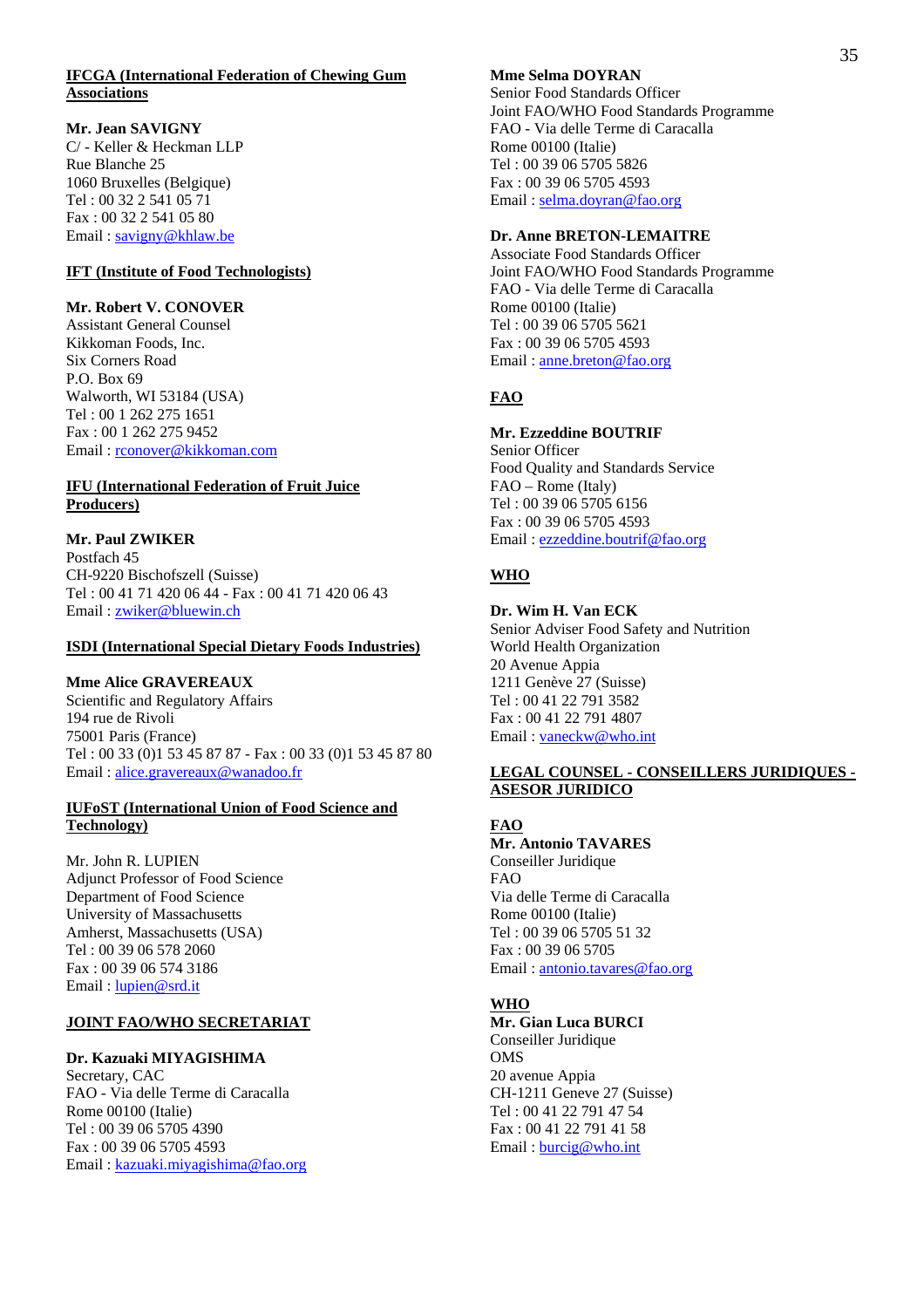#### **FRENCH SECRETARIAT SECRETARIAT FRANCAIS**

#### **Mr. Pascal AUDEBERT**

Point Contact Français SGCI/CODEX Carré Austerlitz 2 boulevard Diderot 75572 Paris Cedex 12 (France) Tel : 00 33 (0)1 44 87 16 03 Fax : 00 33 (0)1 44 87 16 04 Email : pascal.audebert@sgci.gouv.fr Email : sgci-codex-fr@sgci.gouv.fr

#### **Mr. Christophe LEPRETRE**

Ministère de l'Agriculture, de l'Alimentation, de la Pêche et des Affaires Rurales - D.G.A.L. 251 rue de Vaugirard 75732 Paris Cedex 15 (France) Tel : 00 33 (0)1 49 55 50 10 - Fax : 00 33 (0)1 49 55 59 48 Email : christophe.lepretre@agriculture.gouv.fr

#### **Mlle Sophie CHARLOT**

Ministère de l'Economie, des Finances et de l'Industrie D.G.C.C.R.F. 59 boulevard Vincent Auriol 75703 Paris Cedex 13 (France) Tel : 00 33 (0)1 44 97 29 63 Fax : 00 33 (0)1 44 97 30 37 Email : sophie.charlot@dgccrf.finances.gouv.fr

## **Mlle Carole HUMBERT**

Ministère de l'Agriculture, de l'Alimentation, de la Pêche et des Affaires Rurales - D.G.A.L. 251 rue de Vaugirard 75732 Paris Cedex 15 (France) Tel : 00 33 (0)1 49 55 58 25 Fax : 00 33 (0)1 49 55 59 48 Email : carole.humbert@yahoo.fr

#### **Mme Geneviève RAOUX**

Ministère de l'Economie, des Finances et de l'Industrie D.G.C.C.R.F. 59 boulevard Vincent Auriol 75703 Paris Cedex 13 (France) Tel : 00 33 (0)1 44 97 29 68 Fax : 00 33 (0)1 44 97 30 37 Email : genevieve.raoux@dgccrf.finances.gouv.fr

## **Mme Sandrine BLANCHEMANCHE**

INRA Unité « Méthodologie d'Analyse du Risque » 16 rue Claude Bernard 75231 Paris Cedex 05 Tel : 00 33 (0)1 44 08 18 18 Fax : 00 33 (0)1 44 08 72 76 Email : blanchem@inapg.inra.fr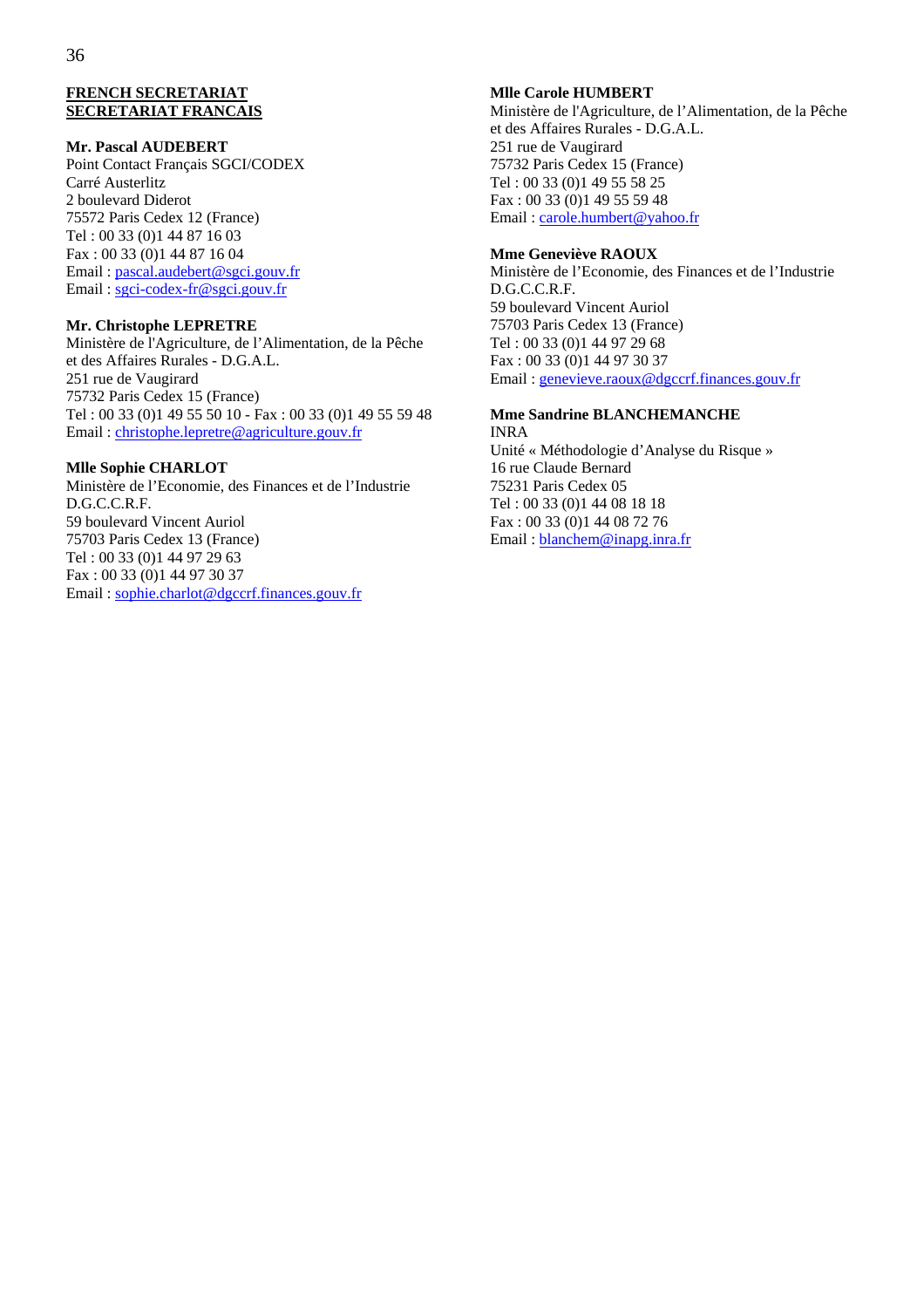## **ALINORM 04/27/33A APPENDIX II**

## **PROPOSED AMENDMENTS TO THE PROCEDURAL MANUAL**

## **1. GENERAL CRITERIA FOR THE SELECTION OF SINGLE-LABORATORY VALIDATED METHODS OF ANALYSIS (TO BE INCLUDED AFTER THE GENERAL CRITERIA)**

Inter-laboratory validated methods are not always available or applicable, especially in the case of multianalyte/multi substrate methods and new analytes. The criteria to be used to select a method are included in the General Criteria for the Selection of Methods of Analysis. In addition the single-laboratory validated methods must fulfill the following criteria:

- i. the method is validated according to an internationally recognized protocol (e.g. those referenced in the harmonized IUPAC Guidelines for Single-Laboratory Validation of Methods of Analysis)
- ii. the use of the method is embedded in a quality system in compliance with the ISO/IEC 17025: 1999 Standard or Principles of Good Laboratory Practice;

The method should be complemented with information on accuracy demonstrated for instance with:

- − regular participation in proficiency schemes, where available;
- − calibration using certified reference materials, where applicable;
- − recovery studies performed at the expected concentration of the analytes;
- − verification of result with other validated method where available

## **2. GUIDELINES FOR THE INCLUSION OF SPECIFIC PROVISIONS IN CODEX STANDARDS AND RELATED TEXTS PRINCIPLES FOR THE ESTABLISHMENT OF CODEX METHODS OF ANALYSIS AMENDMENTS TO ANALYTICAL TERMINOLOGY FOR CODEX USE**

## *Specificity: deleted*

*Selectivity:* Selectivity is the extent to which a method can determine particular analyte(s) in mixtures or matrices without interferences from other components of similar behaviour.

Selectivity is the recommended term in analytical chemistry to express the extent to which a particular method can determine analyte(s) in the presence of interferences from other components. Selectivity can be graded. The use of the term specificity for the same concept is to be discouraged as this often leads to confusion.

## *Accuracy (as a concept) and Accuracy (as a statistic) to be replaced with the following definition:*

Accuracy: The closeness of agreement between a test result and the accepted reference value. Note:

The term accuracy, when applied to a set of test results, involves a combination of random components and a common systematic error or bias component.

*Trueness***:** The closeness of agreement between the average value obtained from a series of test results and an accepted reference value.

Notes:

- 1 The measure of trueness is usually expressed in terms of bias.
- 2 Trueness has been referred to as "accuracy of the mean". This usage is not recommended.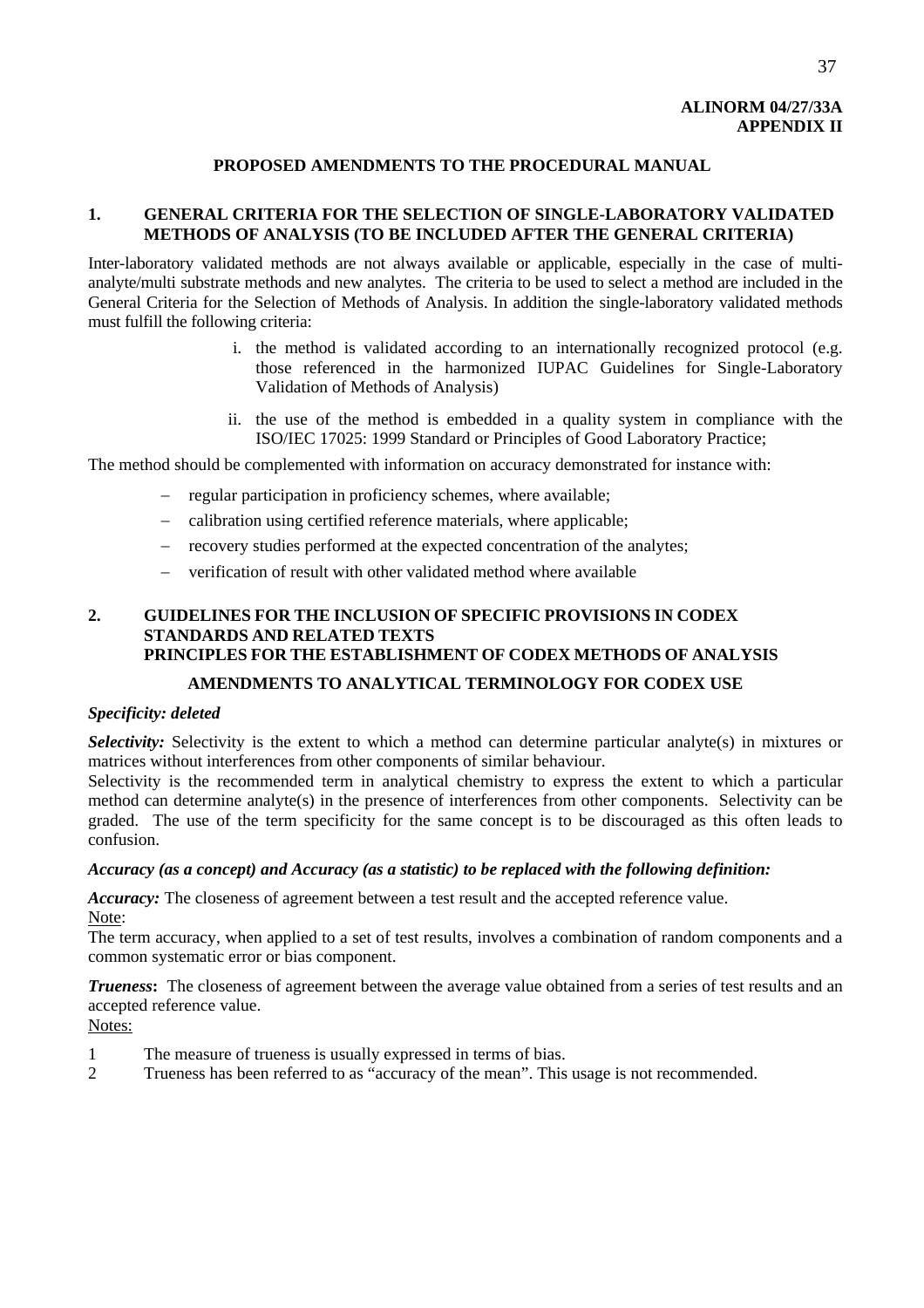## **TERMS TO BE USED IN THE CRITERIA APPROACH**

*Selectivity:* Selectivity is the extent to which a method can determine particular analyte(s) in mixtures or matrices without interferences from other components of similar behaviour.

Selectivity is the recommended term in analytical chemistry to express the extent to which a particular method can determine analyte(s) in the presence of interferences from other components. Selectivity can be graded. The use of the term specificity for the same concept is to be discouraged as this often leads to confusion.

## **3. DEFINITIONS OF RISK ANALYSIS TERMS RELATED TO FOOD SAFETY**

**Food Safety Objective (FSO):** The maximum frequency and/or concentration of a hazard in a food at the time of consumption that provides or contributes to the appropriate level of protection (ALOP).

**Performance Objective (PO):** The maximum frequency and/or concentration of a hazard in a food at a specified step in the food chain before the time of consumption that provides or contributes to an FSO or ALOP, as applicable.

**Performance Criterion (PC)**: The effect in frequency and/or concentration of a hazard in a food that must be achieved by the application of one or more control measures to provide or contribute to a PO or an FSO.

## **4. AMENDMENT TO PART 2. CRITICAL REVIEW OF THE PROPOSED AMENDMENTS TO THE PROCEDURES FOR THE ELABORATION OF CODEX STANDARDS AND RELATED TEXTS (ALINORM 04/27/33, Appendix III)**

## **Paragraph 4**

"*The decision to undertake new work or revision of individual maximum residue limits for pesticides or veterinary drugs, or the maintenance of the General Standard on Food Additives<sup>1</sup> [,](#page-41-0) the General Standard on*  contaminants and toxins in foods<sup>2</sup>[,](#page-41-1) the Food categorization system and the International numbering System, *shall follow the procedures established by the Committees concerned and endorsed by the Commission*".

<span id="page-41-0"></span> $\mathbf 1$ **<sup>1</sup> including related methods of analysis and sampling plans** 

<span id="page-41-1"></span>**<sup>2</sup> including related methods of analysis and sampling plans**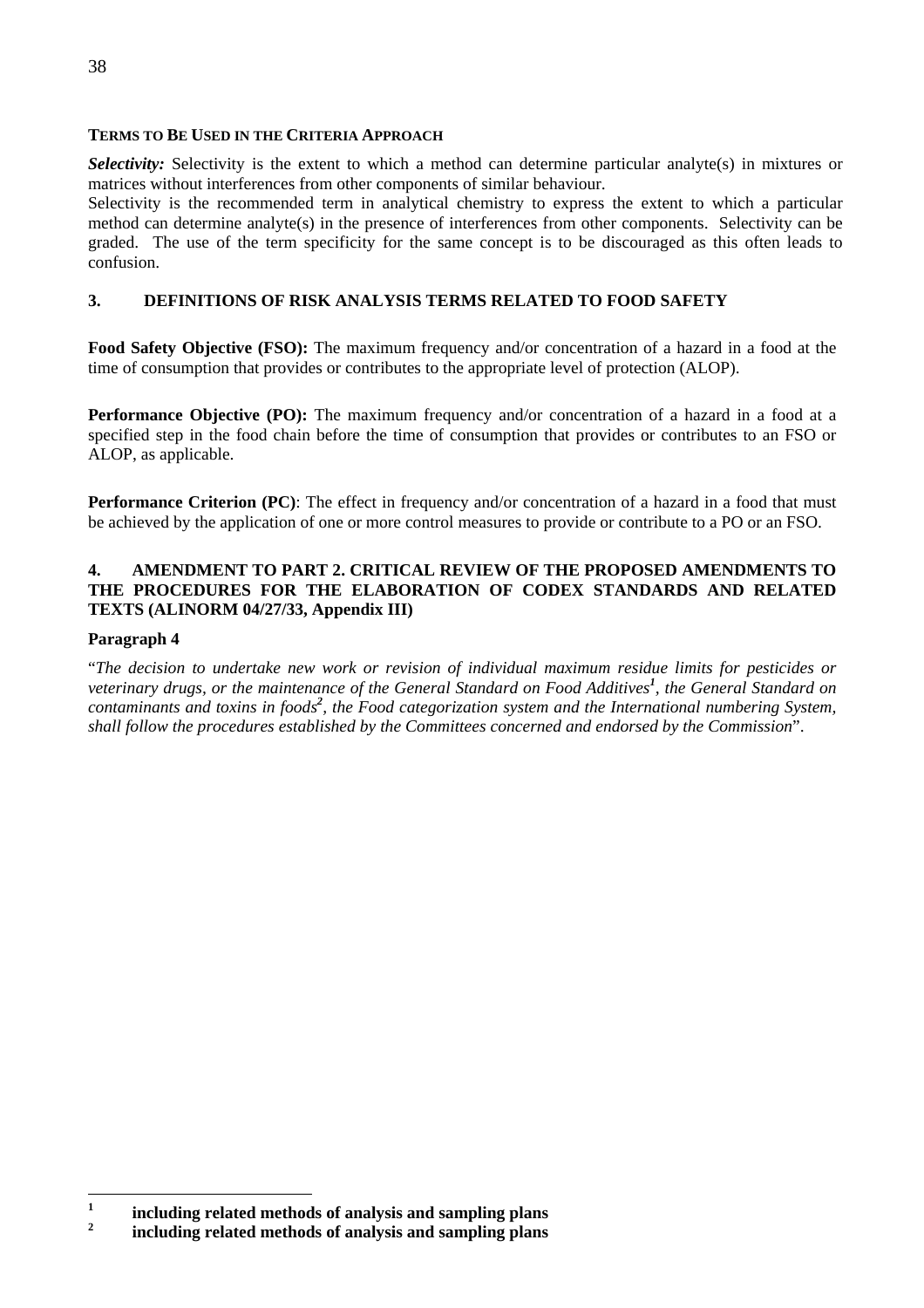## **ALINORM 04/27/33A APPENDIX III**

## **PROPOSED AMENDMENT TO THE RULES OF PROCEDURE OF THE CODEX ALIMENTARIUS COMMISSION**

## *Rule VIII. Observers*

(...)

*5. Participation of international intergovernmental organizations in the work of the Commission and the relations between the Commission and such organizations shall be governed by the relevant provisions of the Constitutions of FAO or WHO, as well as by the applicable regulations of FAO or WHO on relations with intergovernmental organizations; such relations shall be handled by the Director-General of FAO or WHO, as appropriate.* 

 *6. Participation of international non-governmental organizations in the work of the Commission and the relations between the Commission and such organizations shall be governed by the relevant provisions of the Constitution of FAO or WHO, as well as by applicable regulations of FAO or WHO on relations with international non-governmental organizations. Such relations shall be handled by the Director-General of FAO or WHO, as appropriate, on the advice of the Executive Committee. The Commission shall develop and keep under review principles and criteria concerning the participation of international nongovernmental organizations in its work, consistent with the applicable regulations of FAO or WHO.*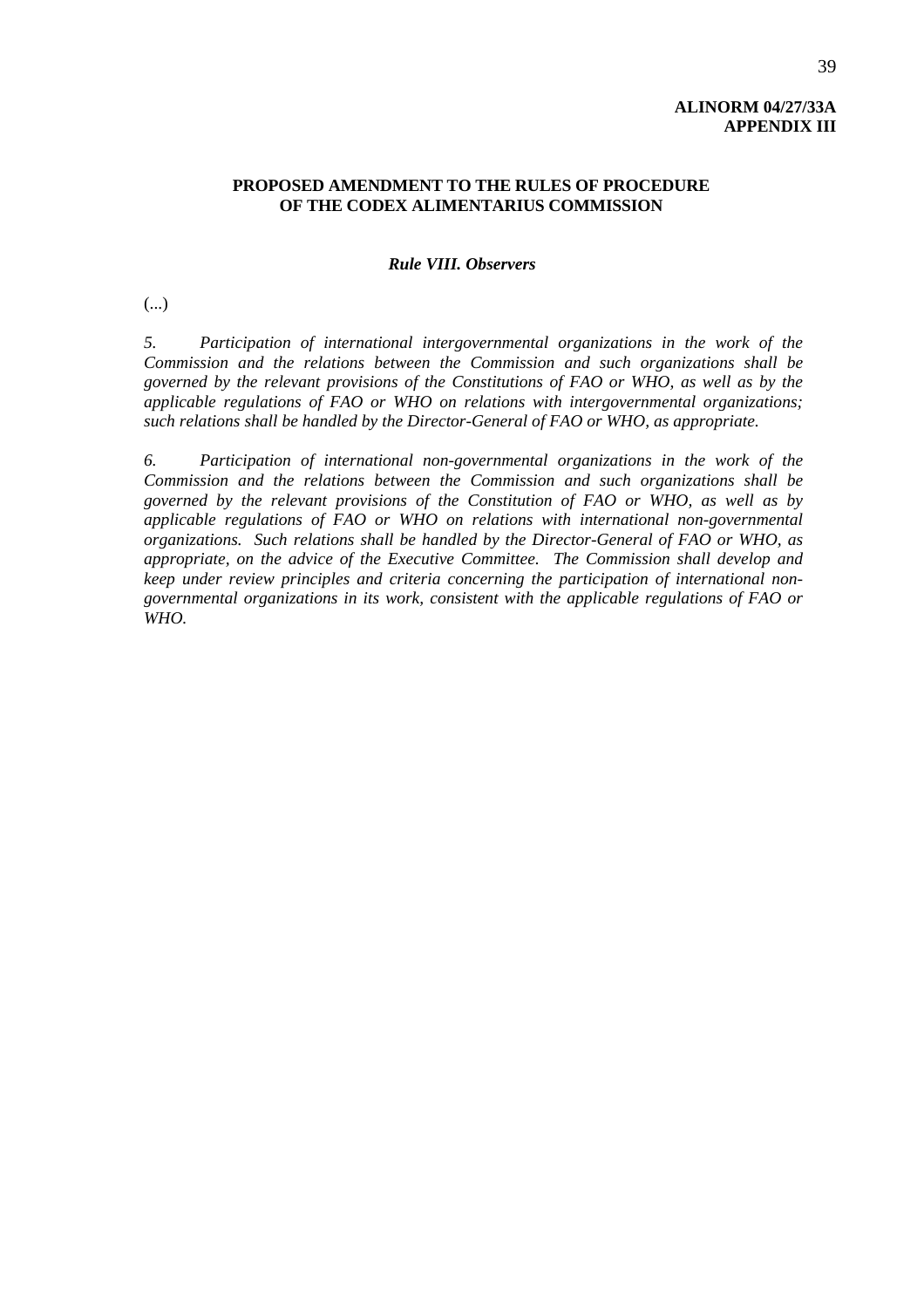## **ALINORM 04/27/33A APPENDIX IV**

## **DEFINITION OF TRACEABILITY / PRODUCT TRACING**

*Definition to be included in the Procedural manual* 

**Traceability / product tracing**: the ability to follow the movement of a food through specified stage(s) of production, processing and distribution.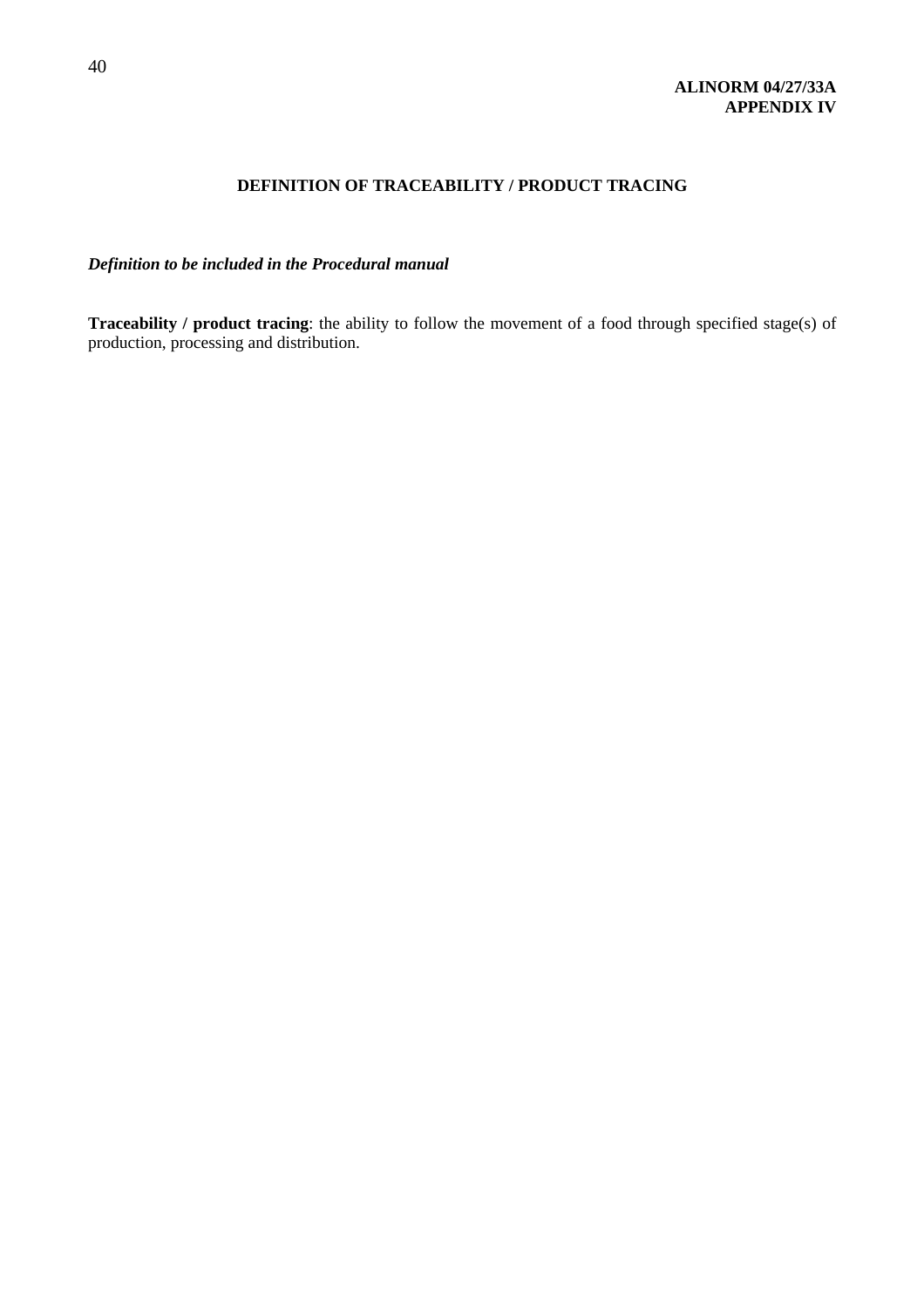## **ALINORM 04/27/33A APPENDIX IV**

## **PROPOSED DRAFT REVISED CODE OF ETHICS FOR INTERNATIONAL TRADE IN FOOD CAC/RCP 20-1979, Rev. 1 (1985)**

(At Step 3 of the Procedure)

## **PREAMBLE**

#### **THE CODEX ALIMENTARIUS COMMISSION,**

#### **RECOGNIZING THAT:**

- (a) Adequate, safe, and wholesome food is a vital element for the achievement of acceptable standards of living and that the right to a standard of living adequate for the health and wellbeing of individuals and their family is proclaimed in the Universal Declaration of Human Rights of the United Nations, the Rome Declaration of the World Food Summit;
- (b) Food is a vital and critical item of international trade and its quality and safety is influenced primarily by prevailing commercial practices and such food legislation and food control practices as are in operation in particular countries;
- (c) Food purchases utilize a significant portion of the income of consumers, particularly low-income consumers, who often also represent the most vulnerable group and for whom ensuring of safe, sound and wholesome food and protection from unfair trade practices is critical;
- (d) There is ever present concern about food safety, unfair trade practices in quality, quantity and presentation of food, misleading claims, food losses and wastage and, generally about food quality and nutritional status everywhere; the establishment of effective food control systems can lead to improvements in this situation;
- (e) Food legislation and food control infrastructures may not be sufficiently developed in many countries to enable adequate protection of their food exports and imports and to prevent the dumping of sub-standard and unsafe foods;
- (f) The World Trade Organization Agreements on trade, particularly the Agreement on the Application of Sanitary and Phytosanitary Measures (SPS) and the Agreement on Technical Barriers to Trade (TBT) establish certain rights and obligations of Members for measures that affect international trade directly and indirectly;
- (g) The International Code of Marketing of Breast-milk Substitutes and relevant resolutions of the World Health Assembly set forth principles for the protection and promotion of breastfeeding which is an important aspect of primary health care;
- (h) The Rome Declaration and the Plan of Action of the World Food Summit encourage the assurance of adequate supplies of safe and nutritious food for all people, which is dependent upon the facilitation of trade and the use of appropriate food production and process controls exercised by both the food industry and governments;
- (i) Member countries may encounter difficulties in complying with the food regulations of importing Member countries, and as a consequence in access to markets;

## **AND CONSIDERING THAT:**

- (a) The major objectives of the work of the Codex Alimentarius Commission are to protect the health of the consumers and ensure fair practices in international trade in food through the elaboration and harmonization of standards and related texts addressing food safety and quality, methods of analysis and sampling, inspection and certification systems;
- (b) The publication of the Codex Alimentarius is intended to assist in the harmonisation of the definitions and requirements for food and in doing so to facilitate international trade;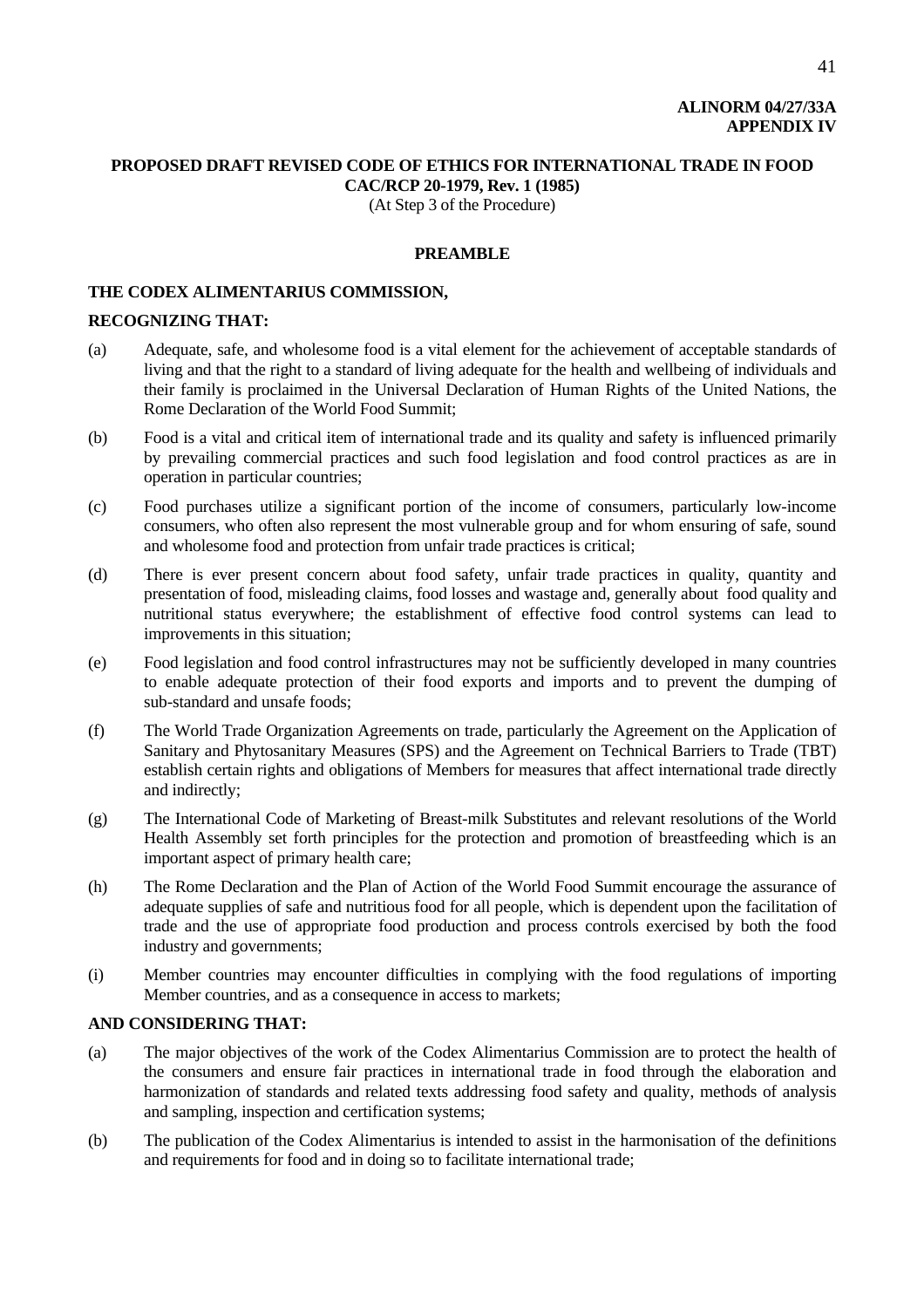- (c) The above stated objectives can best be achieved by each country establishing or strengthening its food legislation and food control infrastructures, taking into account the standards and related texts of the Codex Alimentarius Commission and, where necessary, taking advantage of the work of international organizations competent to advise and provide assistance in these areas;
- (d) A code of ethical conduct for international trade in food embodying the principles of consumer protection can be complementary to national food legislation and food control infrastructures and, at the same time facilitate effective international cooperation;
- (e) Due consideration should be given to the particular needs of developing countries, enabling them to produce and maintain a safe and wholesome food supply;

hereby decides to recommend that member countries commit themselves to the ethical framework set forth in this code and undertake to support its implementation in the larger interest of the world community.

## **ARTICLE 1 - OBJECTIVE**

1.1 The objective of this code is to provide [advice/guidance] to governments and thereby to protect the health of the consumers and ensure fair practices in the food trade.

1.2 The code is designed for use by member governments, by those engaged in international trade and by producers and consumers in order to judge whether trade practices are acceptable**.** 

## **ARTICLE 2 - SCOPE**

This code applies to all food introduced into international trade and applies *mutatis mutandi* to concessional and food aid transactions.

## **ARTICLE 3 - DEFINITION**

"Food" means any substance, whether processed, semi-processed or raw which is intended for human consumption and includes drink, chewing gum and any substance which has been used in the manufacture, preparation or treatment of "food" but does not include cosmetics or tobacco or substances used only as drugs.

## **ARTICLE 4 - GENERAL PRINCIPLES**

4.1 International trade in food and food aid transactions should be conducted in a manner that is consistent with the objectives of ensuring the protection of consumers' health and fair practices in food trade, especially taking into account the Codex *Principles for Food Import and Export Inspection and Certification.*

[4.2 International trade in food should be consistent with the obligations of member countries under the SPS and TBT Agreements.]

4.3 Countries should ensure that their national regulations do not create unjustified barriers to trade.

4.4 Appropriate national food standards, based on risk analysis where applicable, should be established and enforced [] [taking into account] [based on] the relevant standards and related texts established by the Codex Alimentarius Commission.

4.5. In the preparation and application of food regulations, countries should take into account the special needs and situation of developing countries, in conformity with the provisions of the SPS and TBT Agreements where applicable.

4.6. While not lowering the level of consumer health protection, when the difficulties of member countries are identified in ensuring that the food they produce, import and export meets international standards, assistance programs should be facilitated, including those of FAO and WHO, to enhance the capability of these countries to produce, import and export safe and wholesome food.

## **ARTICLE 5 – REQUIREMENTS FOR FOOD IN INTERNATIONAL TRADE**

- 5.1 Food that is traded internationally should conform:
	- (a) to the requirements of Codex Alimentarius Commission's relevant standards and related texts; or
	- (b) to such food legislation as may be in force in the exporting and/or importing country; food standards and safety requirements of importing countries should be transparent and available to exporting countries ; or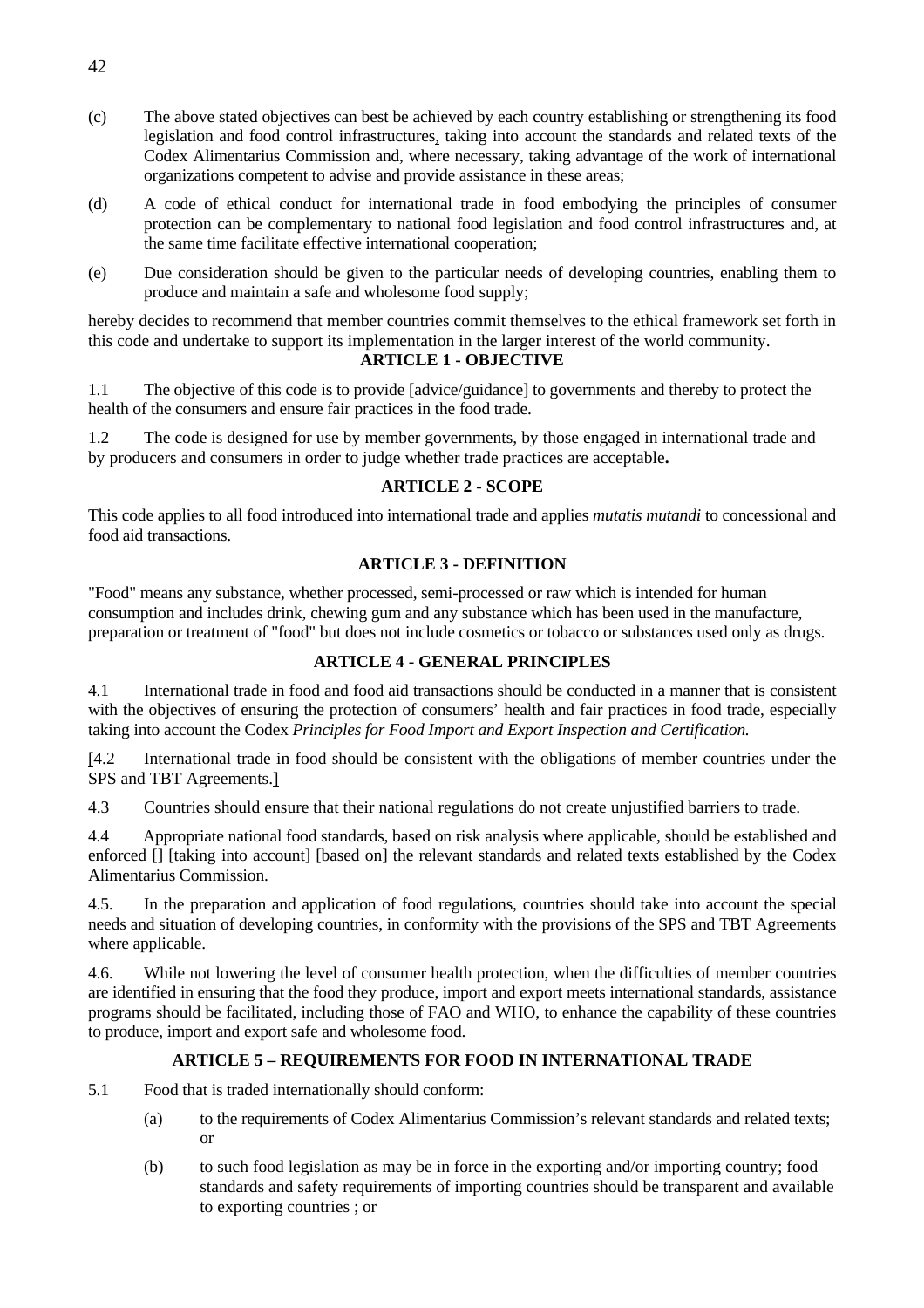- (c) to the provisions contained, regarding food, in bilateral or multilateral agreements signed by the exporting country and the importing country; or
- (d) in the absence of such provisions, to such standards and requirements as may be agreed upon, taking into account the provisions of Codex Standards and related texts wherever possible.

5.2 [Except when the food represents a risk to health, a country may export food that does not comply with its national regulations if that food complies with the regulations of the importing country and is exported in accordance with the requirements of the importing country.]

- [5.3 No food should be in international trade which:
	- (a) has in or upon it any substance in an amount which renders it poisonous, harmful or otherwise injurious to health; or
	- (b) consists in whole or in part of any substance which is unfit for human consumption or contains foreign matter to an extent which makes it unfit for human consumption; or
	- (c) is adulterated; or
	- (d) is labelled or presented in a manner that is false, misleading or deceptive or that may adversely affect the safety of the food; or
	- (e) is prepared, packaged, stored, transported or marketed under unsanitary conditions; or
	- (f) has a remaining shelf-life that will not allow its distribution in the importing country before the expiry date.]

5.4 The provisions of Article 5.3 a) and b) do not prevent the export of raw or semi-processed foods which are not edible as such in order to be further processed, reprocessed or reconditioned in the importing country for the purpose of human consumption. Where special processing or culinary practices or storage conditions or any specific conditions are required to render the food harmless, the exporter should provide adequate information on such processing or conditions to the importer.

## **Specific Requirements: Foods for Infants, Young Children and other Vulnerable Groups**

5.5 Food for infants, young children and other vulnerable groups should be in accordance with standards elaborated by the Codex Alimentarius Commission. The marketing and labelling of foods for infants and young children should be in accordance with relevant provisions of the International Code of Marketing for Breastmilk Substitutes (Article 9), World Health Assembly resolutions and Codex standards and related texts.

## **ARTICLE 6 - IMPLEMENTATION**

- 6.1 When rejection of a food product arises from:
	- evidence of a serious food safety or public health problem in the exporting country; or
	- evidence of serious misrepresentation or consumer fraud; or
	- evidence of a serious failure in the inspection or control system in the exporting country,
- The exchange of information between authorities of the importing and exporting countries regarding the rejections of imported food should be in accordance with the *Codex Guidelines for the Exchange of Information between Countries on Rejections of Imported Food;* and
- the competent authorities of the importing and exporting country should take appropriate actions in accordance with their legal and administrative procedures, taking into account the *Codex Guidelines for the Design, Operation, Assessment and Accreditation of Food Import and Export Inspection and Certification Systems*, in particular paragraphs 30 to 37, and the *Codex Guidelines for the Exchange of Information between Countries on Rejections of Imported Food,* in particular, paragraphs 4 to 10. .

6.2 Except when the food represents a risk to health, food that has been exported and subsequently rejected at the time of import due to non conformity with the standards and other requirements of the importing country, may be

- − allowed to be re-exported to the exporting country; or
- − allowed to be re-exported to another country only if the precise reasons for the rejection are disclosed to the potential importer before re-export.